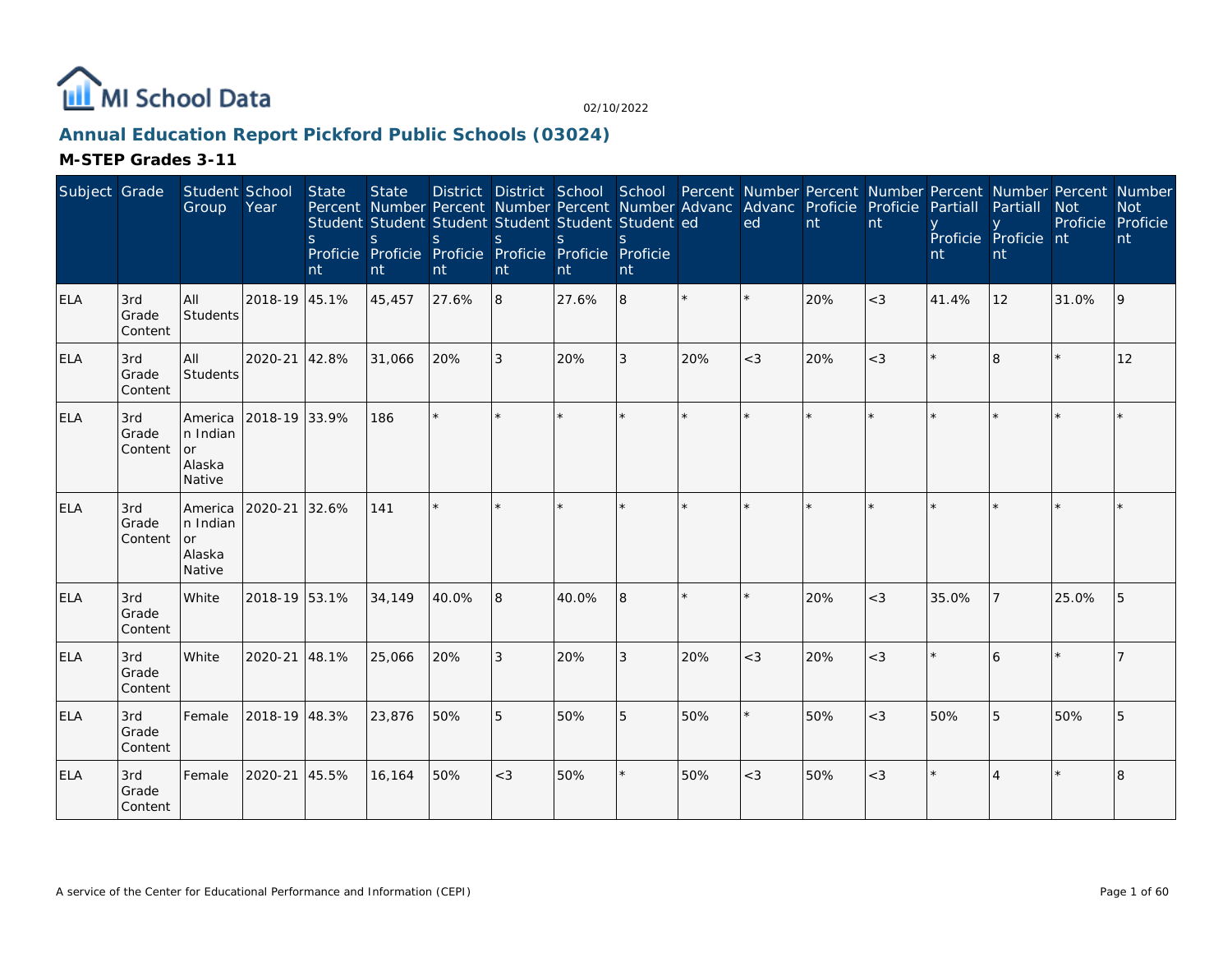

# **Annual Education Report Pickford Public Schools (03024)**

| Subject Grade |                         | Student School<br>Group                       | Year                   | State<br><sub>S</sub><br>nt | <b>State</b><br>$\mathsf{S}$<br>nt | District District School School Percent Number Percent Number Percent Number Percent Number<br>Percent Number Percent Number Percent Number Advanc Advanc Proficie Proficie<br>Student Student Student Student Student Student ed<br><sub>S</sub><br>Proficie Proficie Proficie Proficie Proficie Proficie<br>nt | <sub>S</sub><br>nt | $\mathbf S$<br>nt | S.<br>nt |         | ed      | nt  | nt    | Partiall<br>nt | Partiall<br>Proficie Proficie nt<br>nt | <b>Not</b><br>Proficie | <b>Not</b><br>Proficie<br>nt |
|---------------|-------------------------|-----------------------------------------------|------------------------|-----------------------------|------------------------------------|------------------------------------------------------------------------------------------------------------------------------------------------------------------------------------------------------------------------------------------------------------------------------------------------------------------|--------------------|-------------------|----------|---------|---------|-----|-------|----------------|----------------------------------------|------------------------|------------------------------|
| <b>ELA</b>    | 3rd<br>Grade<br>Content | Male                                          | 2018-19 42.0%          |                             | 21,581                             | 50%                                                                                                                                                                                                                                                                                                              | 3                  | 50%               | 3        | 50%     |         | 50% | $<$ 3 | 50%            |                                        | 50%                    | 4                            |
| <b>ELA</b>    | 3rd<br>Grade<br>Content | Male                                          | 2020-21                | 40.3%                       | 14,902                             |                                                                                                                                                                                                                                                                                                                  |                    |                   | $\star$  | $\star$ |         |     |       |                |                                        |                        |                              |
| ELA           | 3rd<br>Grade<br>Content | cally<br>Disadva<br>ntaged                    | Economi 2018-19 31.3%  |                             | 17,711                             | 50%                                                                                                                                                                                                                                                                                                              | $\overline{4}$     | 50%               | 4        | 50%     |         | 50% | $<$ 3 | 50%            | 6                                      | 50%                    | 5                            |
| <b>ELA</b>    | 3rd<br>Grade<br>Content | Economi 2020-21<br>cally<br>Disadva<br>ntaged |                        | 27.6%                       | 10,241                             |                                                                                                                                                                                                                                                                                                                  | ×.                 |                   | $\star$  |         | $\star$ |     |       |                |                                        |                        |                              |
| ELA           | 3rd<br>Grade<br>Content | With<br>Disabiliti<br>es                      | Students 2018-19 19.5% |                             | 2,328                              |                                                                                                                                                                                                                                                                                                                  |                    |                   |          |         |         |     |       |                |                                        |                        |                              |
| <b>ELA</b>    | 3rd<br>Grade<br>Content | Students 2020-21<br>With<br>Disabiliti<br>es  |                        | 17.5%                       | 1,578                              |                                                                                                                                                                                                                                                                                                                  |                    |                   |          |         |         |     |       |                |                                        |                        |                              |
| <b>ELA</b>    | 3rd<br>Grade<br>Content | Homeles 2020-21<br>S                          |                        | 19.3%                       | 205                                |                                                                                                                                                                                                                                                                                                                  |                    |                   |          |         |         |     |       |                |                                        |                        |                              |
| <b>ELA</b>    | 4th<br>Grade<br>Content | All<br>Students                               | 2018-19 45.8%          |                             | 46,892                             | 20.7%                                                                                                                                                                                                                                                                                                            | 6                  | 20.7%             | 6        | 20%     | 3       | 20% | 3     | 37.9%          | 11                                     | 41.4%                  | 12                           |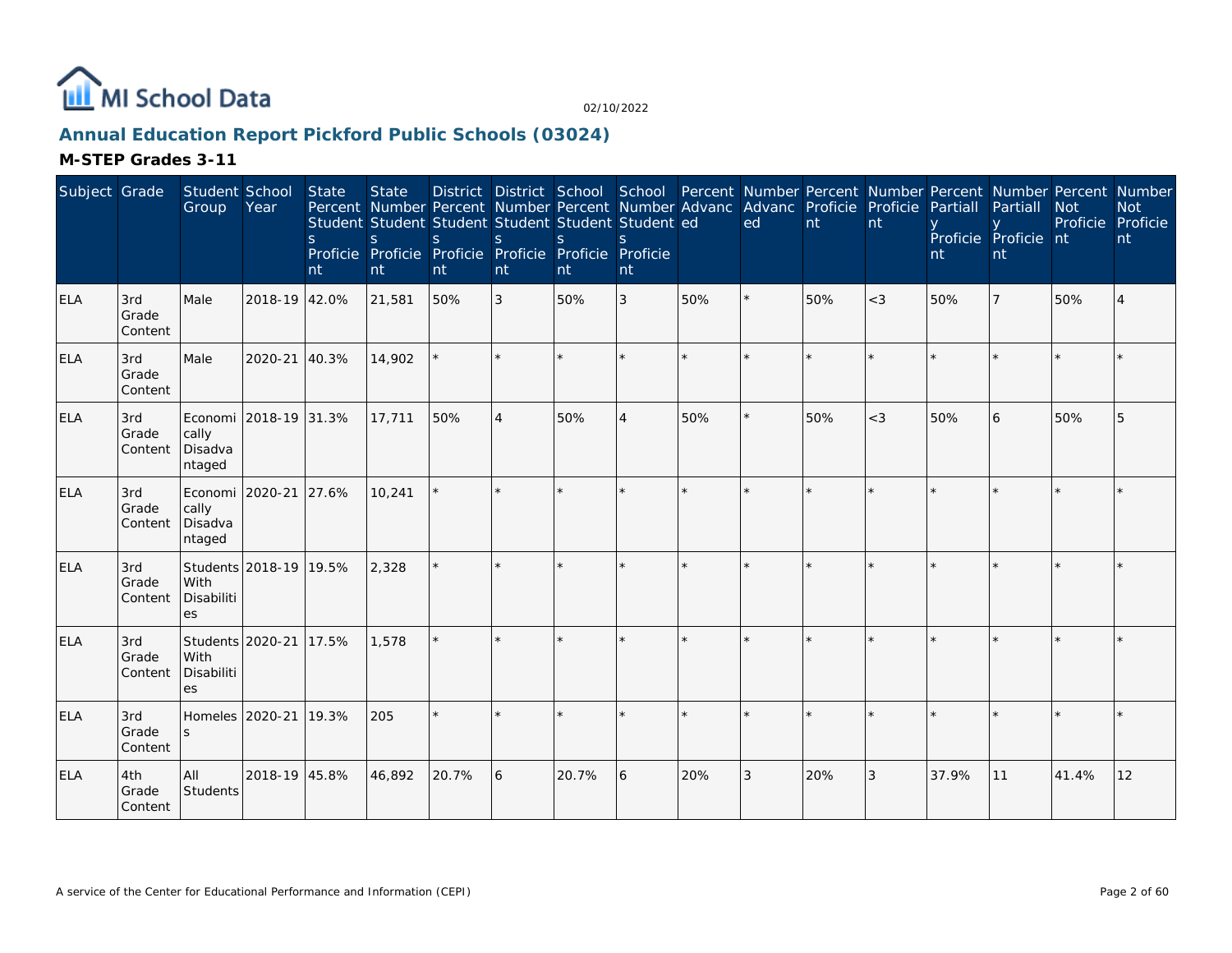

# **Annual Education Report Pickford Public Schools (03024)**

| Subject Grade |                         | Student School<br>Group                         | Year          | <b>State</b><br><sub>S</sub><br>nt | <b>State</b><br>Percent Number Percent Number Percent Number Advanc Advanc Proficie Proficie<br>Student Student Student Student Student Student ed<br>S<br>Proficie Proficie Proficie Proficie Proficie Proficie<br>nt | S.<br>nt | S<br>nt        | <sub>S</sub><br>nt | S.<br>nt |         | ed      | nt  | nt    | Partiall<br>nt | District District School School Percent Number Percent Number Percent Number Percent Number<br>Partiall<br>Proficie Proficie nt<br>nt | <b>Not</b><br>Proficie Proficie | <b>Not</b><br>nt |
|---------------|-------------------------|-------------------------------------------------|---------------|------------------------------------|------------------------------------------------------------------------------------------------------------------------------------------------------------------------------------------------------------------------|----------|----------------|--------------------|----------|---------|---------|-----|-------|----------------|---------------------------------------------------------------------------------------------------------------------------------------|---------------------------------|------------------|
| <b>ELA</b>    | 4th<br>Grade<br>Content | <b>AII</b><br>Students                          | 2020-21       | 44.2%                              | 32,274                                                                                                                                                                                                                 | 38.5%    | 10             | 38.5%              | 10       | 20%     | 3       |     |       | 20%            | 5                                                                                                                                     | $\star$                         | 11               |
| <b>ELA</b>    | 4th<br>Grade<br>Content | America<br>n Indian<br>l or<br>Alaska<br>Native | 2018-19 35.4% |                                    | 210                                                                                                                                                                                                                    | $\star$  |                |                    | $\star$  | $\star$ | $\star$ |     |       |                |                                                                                                                                       |                                 |                  |
| <b>ELA</b>    | 4th<br>Grade<br>Content | America<br>n Indian<br>or<br>Alaska<br>Native   | 2020-21       | 30.8%                              | 140                                                                                                                                                                                                                    | $\star$  |                |                    | $\star$  |         | $\star$ |     |       |                |                                                                                                                                       |                                 |                  |
| <b>ELA</b>    | 4th<br>Grade<br>Content | Black or<br>African<br>America                  | 2018-19 20.9% |                                    | 3,961                                                                                                                                                                                                                  |          |                |                    | ×.       | $\star$ |         |     |       |                |                                                                                                                                       |                                 |                  |
| <b>ELA</b>    | 4th<br>Grade<br>Content | White                                           | 2018-19 53.4% |                                    | 35,331                                                                                                                                                                                                                 | 20%      | 3              | 20%                | 3        | 20%     | $<$ 3   | 20% | $<$ 3 |                | 8                                                                                                                                     |                                 | 9                |
| <b>ELA</b>    | 4th<br>Grade<br>Content | <b>White</b>                                    | 2020-21 49.4% |                                    | 25,863                                                                                                                                                                                                                 | 45.0%    | 9              | 45.0%              | 9        | 20%     | 3       |     | 6     | 20%            | $<$ 3                                                                                                                                 |                                 | 9                |
| <b>ELA</b>    | 4th<br>Grade<br>Content | Female                                          | 2018-19 48.8% |                                    | 24,513                                                                                                                                                                                                                 | 50%      | $\overline{4}$ | 50%                | 4        | 50%     | $<$ 3   | 50% | $<$ 3 | 50%            |                                                                                                                                       | 50%                             | 3                |
| <b>ELA</b>    | 4th<br>Grade<br>Content | Female                                          | 2020-21 46.0% |                                    | 16,315                                                                                                                                                                                                                 |          |                |                    | $\star$  |         |         |     |       |                |                                                                                                                                       |                                 |                  |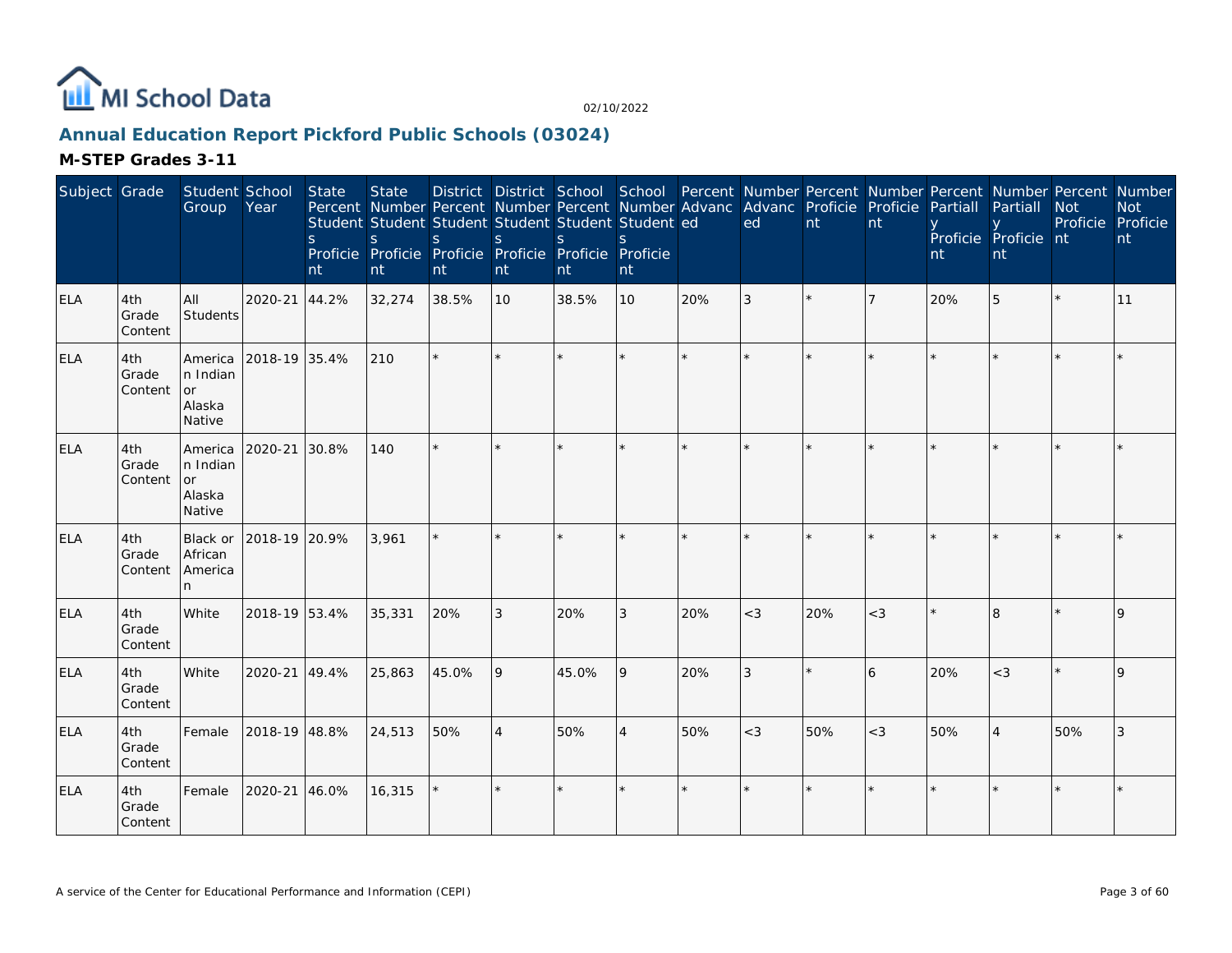

# **Annual Education Report Pickford Public Schools (03024)**

| Subject Grade |                         | Student School<br>Group                       | Year                   | State<br>$\mathsf{S}$<br>nt | <b>State</b><br>$\mathsf{S}$<br>nt | Percent Number Percent Number Percent Number Advanc Advanc Proficie Proficie<br>Student Student Student Student Student Student ed<br><sub>S</sub><br>Proficie Proficie Proficie Proficie Proficie Proficie<br>nt | <sub>S</sub><br>nt | $\mathbf S$<br>nt | S.<br>nt |     | District District School School Percent Number Percent Number Percent Number Percent Number<br>ed | nt  | nt      | Partiall<br>nt | Partiall<br>Proficie Proficie nt<br>nt | <b>Not</b><br>Proficie | <b>Not</b><br>Proficie<br>nt |
|---------------|-------------------------|-----------------------------------------------|------------------------|-----------------------------|------------------------------------|-------------------------------------------------------------------------------------------------------------------------------------------------------------------------------------------------------------------|--------------------|-------------------|----------|-----|---------------------------------------------------------------------------------------------------|-----|---------|----------------|----------------------------------------|------------------------|------------------------------|
| <b>ELA</b>    | 4th<br>Grade<br>Content | Male                                          | 2018-19 42.9%          |                             | 22,379                             | 20%                                                                                                                                                                                                               | $<$ 3              | 20%               | $\star$  | 20% | $<$ 3                                                                                             | 20% | $<$ 3   |                |                                        |                        | 9                            |
| <b>ELA</b>    | 4th<br>Grade<br>Content | Male                                          | 2020-21                | 42.6%                       | 15,959                             | 27.8%                                                                                                                                                                                                             | 5                  | 27.8%             | 5        | 20% | $<$ 3                                                                                             | 20% |         | 22.2%          |                                        | 50.0%                  | 9                            |
| ELA           | 4th<br>Grade<br>Content | cally<br>Disadva<br>ntaged                    | Economi 2018-19 31.6%  |                             | 17.865                             | 50%                                                                                                                                                                                                               | $<$ 3              | 50%               | ×.       | 50% | $<$ 3                                                                                             | 50% | $\lt3$  |                |                                        |                        | 5                            |
| <b>ELA</b>    | 4th<br>Grade<br>Content | Economi 2020-21<br>cally<br>Disadva<br>ntaged |                        | 28.9%                       | 10.613                             | 50%                                                                                                                                                                                                               | 3                  | 50%               | 3        | 50% | $<$ 3                                                                                             | 50% | $\star$ | 50%            | $<$ 3                                  | 50%                    | 6                            |
| <b>ELA</b>    | 4th<br>Grade<br>Content | With<br>Disabiliti<br><b>es</b>               | Students 2018-19 17.5% |                             | 2,130                              |                                                                                                                                                                                                                   |                    |                   |          |     |                                                                                                   |     |         |                |                                        |                        |                              |
| <b>ELA</b>    | 4th<br>Grade<br>Content | Students 2020-21<br>With<br>Disabiliti<br>es  |                        | 15.7%                       | 1,431                              |                                                                                                                                                                                                                   | ×.                 |                   | $\star$  |     |                                                                                                   |     |         |                |                                        |                        |                              |
| <b>ELA</b>    | 4th<br>Grade<br>Content | Homeles 2020-21<br>S                          |                        | 18.9%                       | 197                                | ÷.                                                                                                                                                                                                                |                    |                   | ÷.       |     | $\mathbf{r}$                                                                                      |     |         |                |                                        |                        |                              |
| <b>ELA</b>    | 5th<br>Grade<br>Content | All<br>Students                               | 2018-19 46.2%          |                             | 48,528                             | 36.7%                                                                                                                                                                                                             | 11                 | 36.7%             | 11       | 20% | $<$ 3                                                                                             |     |         | 30.0%          | 9                                      | 33.3%                  | 10                           |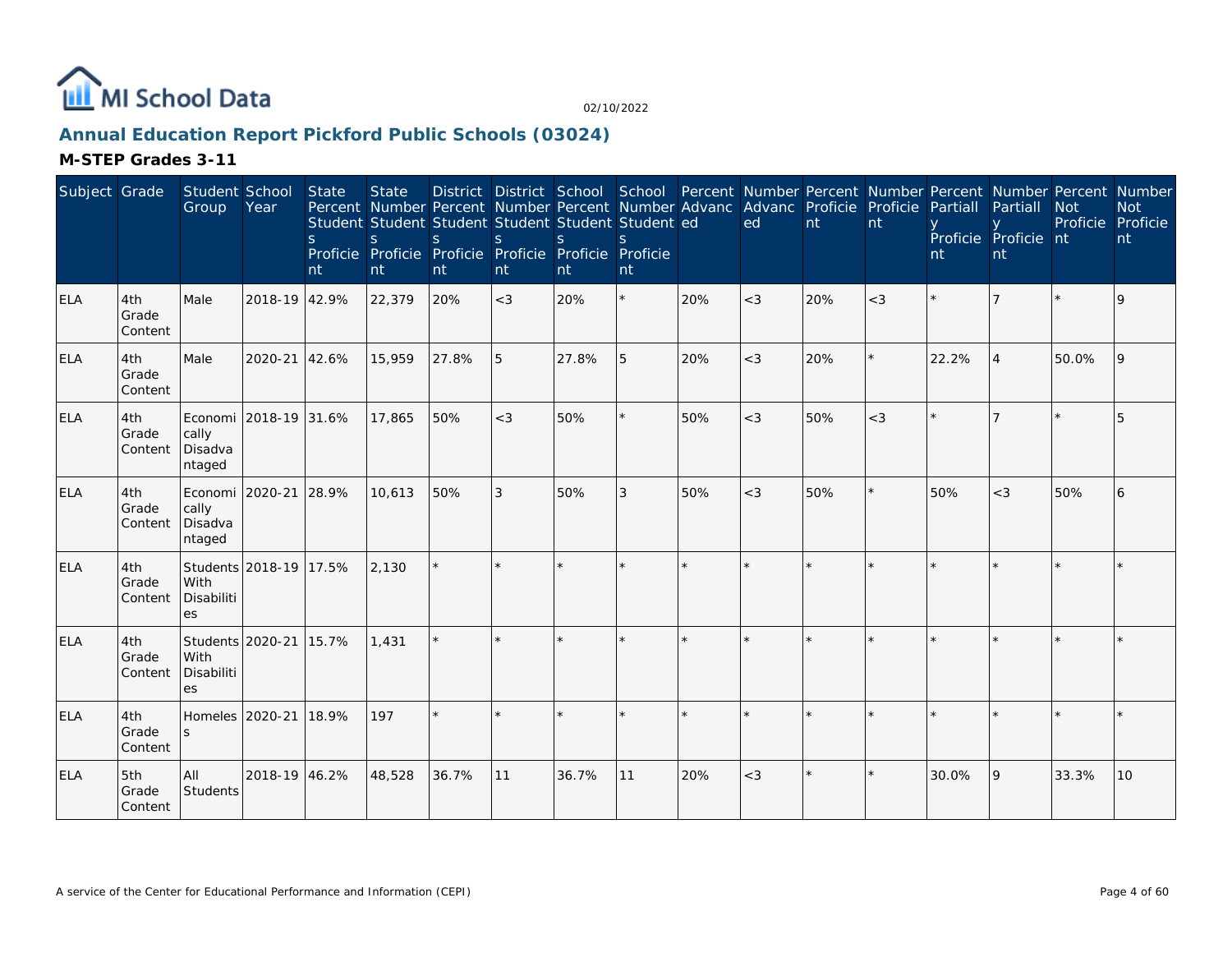

# **Annual Education Report Pickford Public Schools (03024)**

| Subject Grade |                         | Student School<br>Group                              | Year          | <b>State</b><br><sub>S</sub><br>nt | <b>State</b><br>Percent Number Percent Number Percent Number Advanc Advanc Proficie Proficie<br>Student Student Student Student Student Student ed<br>S<br>Proficie Proficie Proficie Proficie Proficie Proficie<br>nt | S.<br>nt | <sub>S</sub><br>nt | <sub>S</sub><br>nt | $\mathcal{S}$<br>nt |       | ed             | nt    | nt     | Partiall<br>nt | District District School School Percent Number Percent Number Percent Number Percent Number<br>Partiall<br>Proficie Proficie nt<br>nt | <b>Not</b><br>Proficie Proficie | <b>Not</b><br>nt |
|---------------|-------------------------|------------------------------------------------------|---------------|------------------------------------|------------------------------------------------------------------------------------------------------------------------------------------------------------------------------------------------------------------------|----------|--------------------|--------------------|---------------------|-------|----------------|-------|--------|----------------|---------------------------------------------------------------------------------------------------------------------------------------|---------------------------------|------------------|
| <b>ELA</b>    | 5th<br>Grade<br>Content | All<br><b>Students</b>                               | 2020-21       | 43.7%                              | 31,669                                                                                                                                                                                                                 | 39.4%    | 13                 | 39.4%              | 13                  | 12.1% | $\overline{4}$ | 27.3% | 9      | 18.2%          | 6                                                                                                                                     | 42.4%                           | 14               |
| <b>ELA</b>    | 5th<br>Grade<br>Content | America<br>n Indian<br>or<br>Alaska<br>Native        | 2018-19 35.2% |                                    | 220                                                                                                                                                                                                                    |          |                    |                    | $\star$             |       |                |       |        |                |                                                                                                                                       |                                 |                  |
| <b>ELA</b>    | 5th<br>Grade<br>Content | America<br>n Indian<br>or<br><b>Alaska</b><br>Native | 2020-21       | 26.9%                              | 125                                                                                                                                                                                                                    | 50%      | $<$ 3              | 50%                | $\star$             | 50%   | $<$ 3          | 50%   | $\lt3$ | $<$ 3          | $<$ 3                                                                                                                                 |                                 | 9                |
| <b>ELA</b>    | 5th<br>Grade<br>Content | Asian                                                | 2018-19 70.2% |                                    | 2,470                                                                                                                                                                                                                  |          |                    |                    | ×.                  |       | $\star$        |       |        |                |                                                                                                                                       |                                 |                  |
| <b>ELA</b>    | 5th<br>Grade<br>Content | Black or<br>African<br>America<br>n.                 | 2018-19 21.7% |                                    | 4.060                                                                                                                                                                                                                  | $\star$  |                    |                    | ×.                  |       | $\star$        |       |        |                |                                                                                                                                       |                                 |                  |
| <b>ELA</b>    | 5th<br>Grade<br>Content | Black or<br>African<br>America                       | 2020-21       | 17.6%                              | 1,502                                                                                                                                                                                                                  |          |                    |                    | k.                  |       |                |       |        |                |                                                                                                                                       |                                 |                  |
| <b>ELA</b>    | 5th<br>Grade<br>Content | White                                                | 2018-19 53.3% |                                    | 36,534                                                                                                                                                                                                                 | 40.9%    | 9                  | 40.9%              | 9                   | 20%   | $<$ 3          |       |        | 31.8%          |                                                                                                                                       | 27.3%                           | 16               |
| <b>ELA</b>    | 5th<br>Grade<br>Content | White                                                | 2020-21 48.4% |                                    | 25,033                                                                                                                                                                                                                 | 52.4%    | 11                 | 52.4%              | 11                  | 20%   | $\Delta$       |       |        | 23.8%          | 5                                                                                                                                     | 23.8%                           | 5                |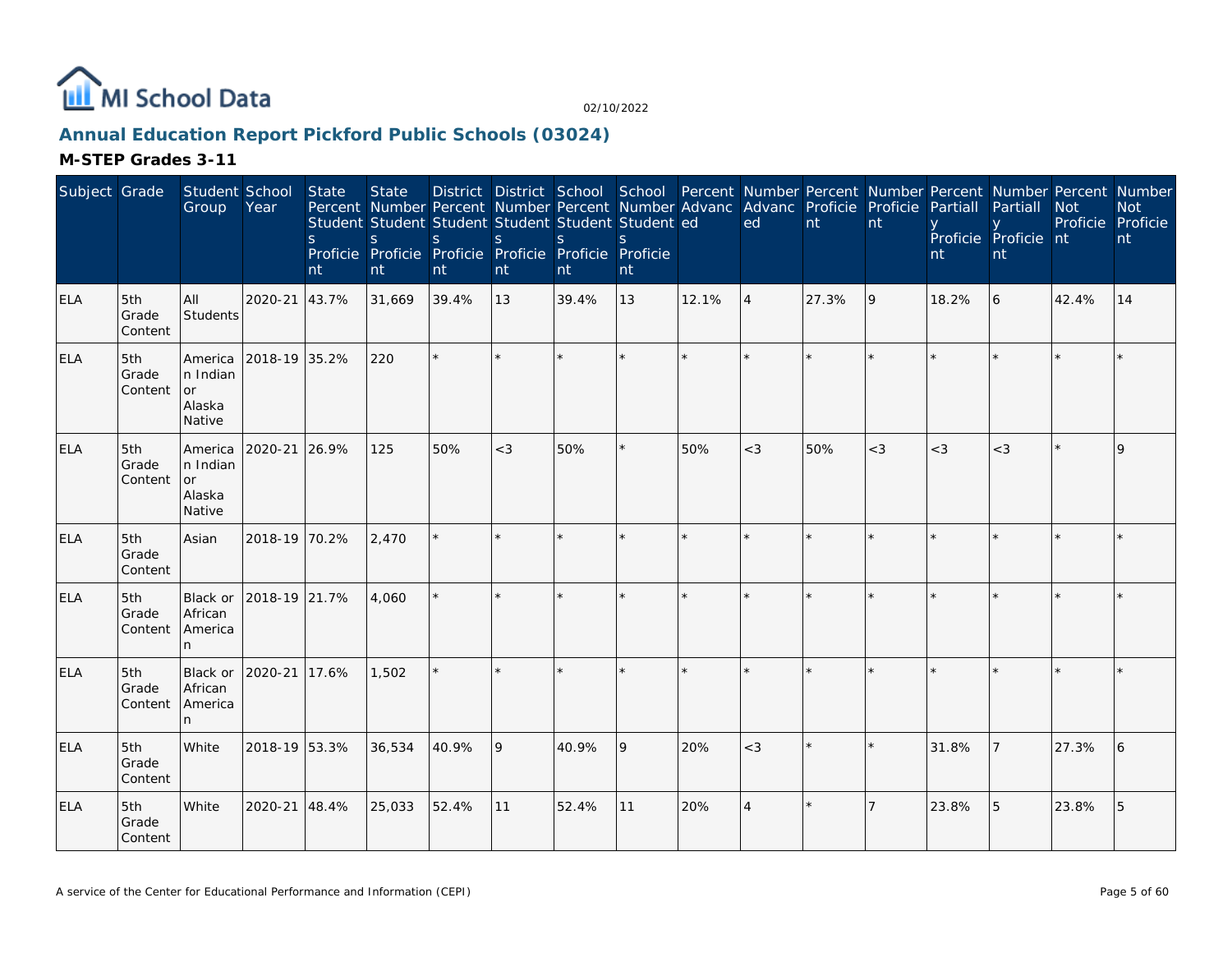

# **Annual Education Report Pickford Public Schools (03024)**

| Subject Grade |                         | Student School<br>Group                       | Year                   | State<br><sub>S</sub><br>nt | <b>State</b><br>$\mathsf{S}$<br>nt | Percent Number Percent Number Percent Number Advanc Advanc Proficie Proficie<br>Student Student Student Student Student Student ed<br><sub>S</sub><br>Proficie Proficie Proficie Proficie Proficie Proficie<br>nt | <sub>S</sub><br>nt | $\mathbf S$<br>nt | S.<br>nt       |     | ed      | nt  | nt      | Partiall<br>nt | District District School School Percent Number Percent Number Percent Number Percent Number<br>Partiall<br>Proficie Proficie nt<br>nt | <b>Not</b><br>Proficie | <b>Not</b><br>Proficie<br>nt |
|---------------|-------------------------|-----------------------------------------------|------------------------|-----------------------------|------------------------------------|-------------------------------------------------------------------------------------------------------------------------------------------------------------------------------------------------------------------|--------------------|-------------------|----------------|-----|---------|-----|---------|----------------|---------------------------------------------------------------------------------------------------------------------------------------|------------------------|------------------------------|
| <b>ELA</b>    | 5th<br>Grade<br>Content | Female                                        | 2018-19 50.2%          |                             | 25,866                             | 50%                                                                                                                                                                                                               | 5                  | 50%               | 5              | 50% | $<$ 3   | 50% |         | 50%            | $<$ 3                                                                                                                                 | 50%                    | 5                            |
| <b>ELA</b>    | 5th<br>Grade<br>Content | Female                                        | 2020-21                | 47.0%                       | 16,718                             | 50%                                                                                                                                                                                                               | 6                  | 50%               | 6              | 50% | $<$ 3   | 50% | $\star$ | 50%            | 5                                                                                                                                     | 50%                    |                              |
| <b>ELA</b>    | 5th<br>Grade<br>Content | Male                                          | 2018-19 42.3%          |                             | 22,662                             | 33.3%                                                                                                                                                                                                             | 6                  | 33.3%             | 6              | 20% | $<$ 3   |     |         | 38.9%          |                                                                                                                                       | 27.8%                  | 5                            |
| <b>ELA</b>    | 5th<br>Grade<br>Content | Male                                          | 2020-21                | 40.6%                       | 14,951                             | 38.9%                                                                                                                                                                                                             | $\overline{7}$     | 38.9%             |                | 20% | $\lt$ 3 |     |         | 20%            | $<$ 3                                                                                                                                 | $\star$                | 10 <sup>1</sup>              |
| <b>ELA</b>    | 5th<br>Grade<br>Content | cally<br>Disadva<br>ntaged                    | Economi 2018-19 31.6%  |                             | 17,978                             | 50%                                                                                                                                                                                                               | $\overline{4}$     | 50%               | $\overline{4}$ | 50% | $<$ 3   | 50% |         | 50%            | 5                                                                                                                                     | 50%                    | 6                            |
| <b>ELA</b>    | 5th<br>Grade<br>Content | Economi 2020-21<br>cally<br>Disadva<br>ntaged |                        | 28.5%                       | 10,326                             | 50%                                                                                                                                                                                                               | 5                  | 50%               | 5              | 50% | $<$ 3   | 50% | ×.      | 50%            | 5                                                                                                                                     | 50%                    | $\overline{4}$               |
| <b>ELA</b>    | 5th<br>Grade<br>Content | With<br>Disabiliti<br>es                      | Students 2018-19 15.0% |                             | 1,885                              |                                                                                                                                                                                                                   | $\star$            |                   |                |     |         |     |         |                |                                                                                                                                       |                        |                              |
| <b>ELA</b>    | 5th<br>Grade<br>Content | Students 2020-21<br>With<br>Disabiliti<br>es  |                        | 13.0%                       | 1,138                              | 50%                                                                                                                                                                                                               | $<$ 3              | 50%               | ×              | 50% | $<$ 3   | 50% | $<$ 3   | $<$ 3          | $<$ 3                                                                                                                                 |                        | 8                            |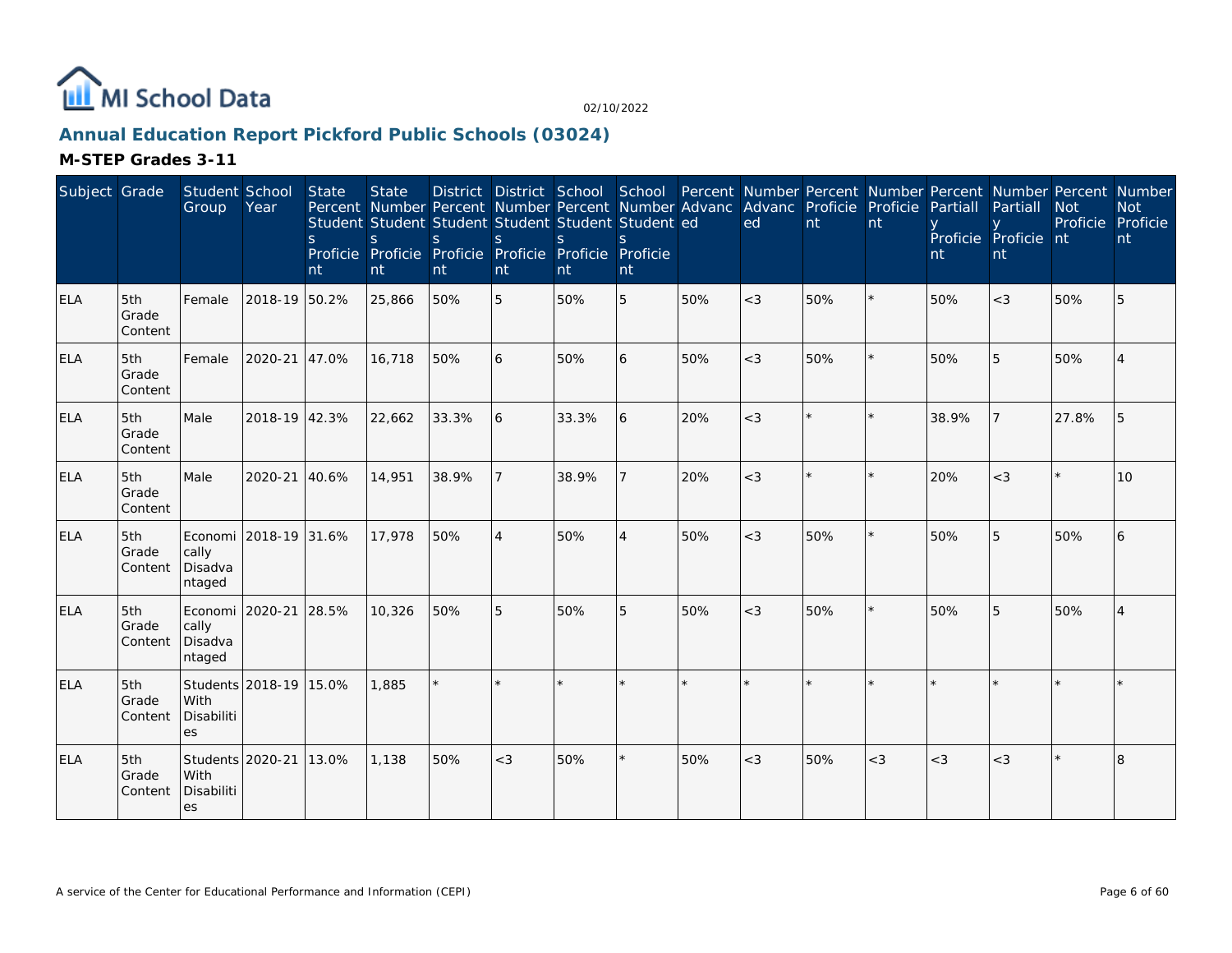

# **Annual Education Report Pickford Public Schools (03024)**

| Subject Grade |                         | Student School<br>Group                        | Year          | State<br><sub>S</sub><br>Int | <b>State</b><br>S<br>nt | S.<br>nt | <sub>S</sub><br>nt | District District School School Percent Number Percent Number Percent Number Percent Number<br>Percent Number Percent Number Percent Number Advanc Advanc Proficie Proficie Partiall<br>Student Student Student Student Student Student ed<br>S.<br>Proficie Proficie Proficie Proficie Proficie Proficie<br>nt | S.<br>nt       |         | ed      | nt  | nt             | nt      | Partiall<br>Proficie Proficie nt<br>nt | <b>Not</b><br>Proficie Proficie | <b>Not</b><br>nt |
|---------------|-------------------------|------------------------------------------------|---------------|------------------------------|-------------------------|----------|--------------------|-----------------------------------------------------------------------------------------------------------------------------------------------------------------------------------------------------------------------------------------------------------------------------------------------------------------|----------------|---------|---------|-----|----------------|---------|----------------------------------------|---------------------------------|------------------|
| <b>ELA</b>    | 6th<br>Grade<br>Content | All<br><b>Students</b>                         | 2018-19 41.7% |                              | 45,474                  | 22.6%    | 7                  | 22.6%                                                                                                                                                                                                                                                                                                           | $\overline{7}$ | 10%     | 3       |     | $\overline{4}$ | 32.3%   | 10                                     | 45.2%                           | 14               |
| <b>ELA</b>    | 6th<br>Grade<br>Content | All<br>Students                                | 2020-21       | 38.6%                        | 27,217                  | 32.1%    | 9                  | 32.1%                                                                                                                                                                                                                                                                                                           | 9              | 20%     | $<$ 3   |     |                | 42.9%   | 12                                     | 25.0%                           |                  |
| <b>ELA</b>    | 6th<br>Grade<br>Content | America<br>In Indian<br>or<br>Alaska<br>Native | 2018-19 31.9% |                              | 229                     | $\star$  |                    |                                                                                                                                                                                                                                                                                                                 |                | $\star$ |         |     |                |         |                                        |                                 |                  |
| <b>ELA</b>    | 6th<br>Grade<br>Content | America<br>n Indian<br>or<br>Alaska<br>Native  | 2020-21       | 29.7%                        | 134                     | $\star$  |                    |                                                                                                                                                                                                                                                                                                                 |                |         | $\star$ |     |                |         |                                        |                                 |                  |
| ELA           | 6th<br>Grade<br>Content | Asian                                          | 2018-19 67.9% |                              | 2,476                   |          | $\star$            |                                                                                                                                                                                                                                                                                                                 |                |         | $\star$ |     | $\star$        | $\star$ |                                        |                                 |                  |
| <b>ELA</b>    | 6th<br>Grade<br>Content | Black or<br>African<br>America<br>n            | 2018-19 18.3% |                              | 3,472                   |          |                    |                                                                                                                                                                                                                                                                                                                 |                |         |         |     |                |         |                                        |                                 |                  |
| ELA           | 6th<br>Grade<br>Content | Black or<br>African<br>America<br>n            | 2020-21       | 16.0%                        | 1,289                   |          |                    |                                                                                                                                                                                                                                                                                                                 |                |         |         |     |                |         |                                        |                                 |                  |
| <b>ELA</b>    | 6th<br>Grade<br>Content | White                                          | 2018-19 48.3% |                              | 34,676                  | 26.1%    | 6                  | 26.1%                                                                                                                                                                                                                                                                                                           | 6              | 20%     | 3       | 20% | 3              | 26.1%   | 6                                      | 47.8%                           | 11               |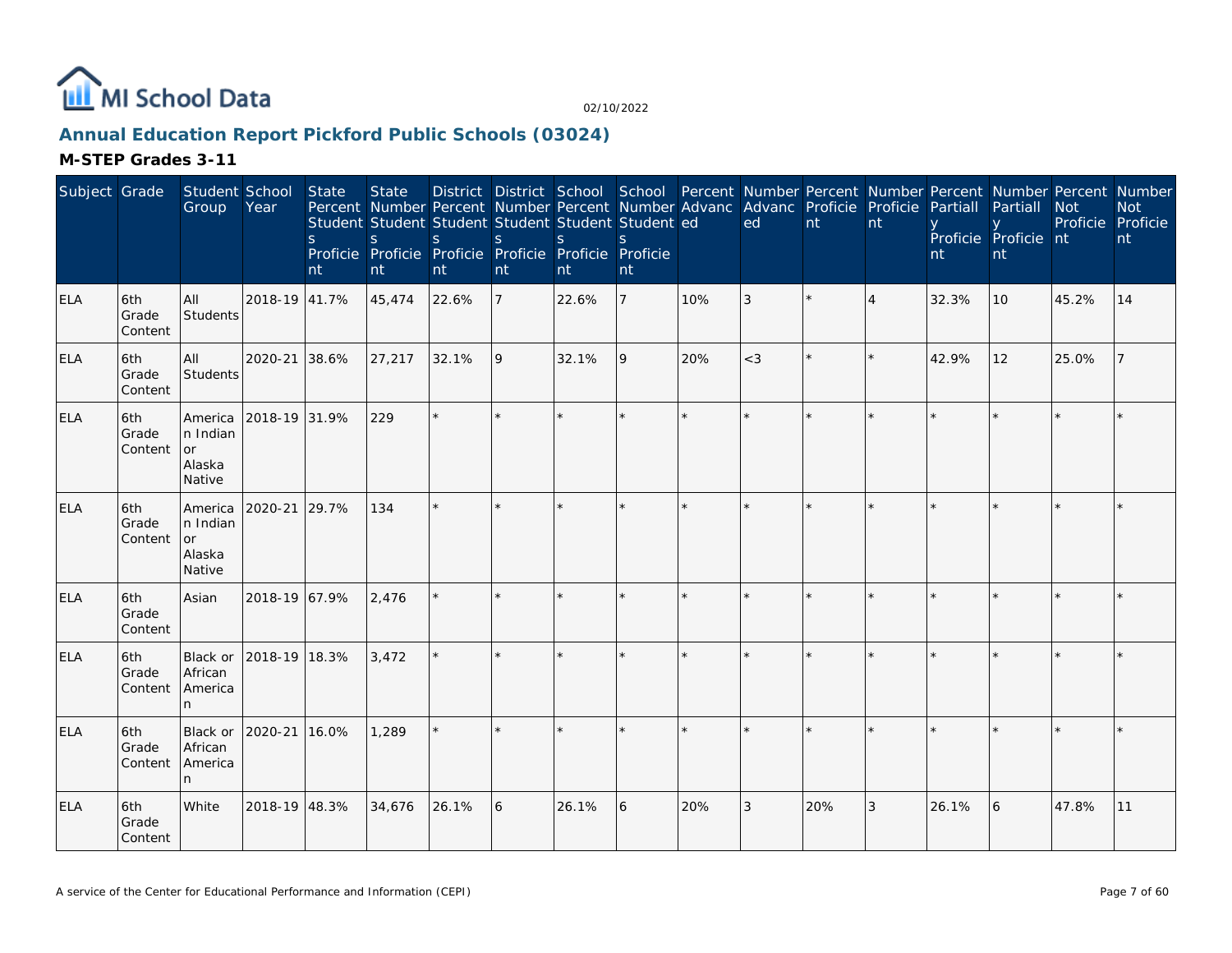

# **Annual Education Report Pickford Public Schools (03024)**

| Subject Grade |                         | Student School<br>Group                             | Year          | <b>State</b><br><sub>S</sub><br>nt | <b>State</b><br>Percent Number Percent Number Percent Number Advanc Advanc Proficie Proficie<br>Student Student Student Student Student Student ed<br><sub>S</sub><br>Proficie Proficie Proficie Proficie Proficie Proficie<br>nt | S.<br>nt | $\mathsf{S}$<br>nt | <sub>S</sub><br>Int | nt             |         | ed      | nt  | nt    | Partiall<br>nt | District District School School Percent Number Percent Number Percent Number Percent Number<br>Partiall<br>Proficie Proficie nt<br>nt | <b>Not</b><br>Proficie Proficie | <b>Not</b><br>nt |
|---------------|-------------------------|-----------------------------------------------------|---------------|------------------------------------|-----------------------------------------------------------------------------------------------------------------------------------------------------------------------------------------------------------------------------------|----------|--------------------|---------------------|----------------|---------|---------|-----|-------|----------------|---------------------------------------------------------------------------------------------------------------------------------------|---------------------------------|------------------|
| <b>ELA</b>    | 6th<br>Grade<br>Content | White                                               | 2020-21       | 42.6%                              | 21,749                                                                                                                                                                                                                            | 33.3%    | $\overline{7}$     | 33.3%               | $\overline{7}$ | 20%     | $<$ 3   |     |       |                | 10                                                                                                                                    | 20%                             | 4                |
| ELA           | 6th<br>Grade<br>Content | Female                                              | 2018-19 45.8% |                                    | 24,449                                                                                                                                                                                                                            |          |                    |                     |                |         | $\star$ |     |       |                |                                                                                                                                       |                                 |                  |
| <b>ELA</b>    | 6th<br>Grade<br>Content | Female                                              | 2020-21       | 41.6%                              | 14,398                                                                                                                                                                                                                            | 50%      | $<$ 3              | 50%                 | ×.             | 50%     | $<$ 3   | 50% | $<$ 3 |                |                                                                                                                                       |                                 |                  |
| <b>ELA</b>    | 6th<br>Grade<br>Content | Male                                                | 2018-19 37.8% |                                    | 21,025                                                                                                                                                                                                                            | 21.7%    | 5                  | 21.7%               | 5              | 20%     | $\star$ | 20% | $<$ 3 | 21.7%          | 5                                                                                                                                     | 56.5%                           | 13               |
| ELA           | 6th<br>Grade<br>Content | Male                                                | 2020-21       | 35.6%                              | 12,819                                                                                                                                                                                                                            | 38.9%    |                    | 38.9%               | $\overline{7}$ | 20%     | $<$ 3   |     |       | 27.8%          | 5                                                                                                                                     | 33.3%                           | 6                |
| <b>ELA</b>    | 6th<br>Grade<br>Content | Economi 2018-19 27.6%<br>cally<br>Disadva<br>ntaged |               |                                    | 15,959                                                                                                                                                                                                                            | 23.5%    | $\overline{4}$     | 23.5%               | $\overline{4}$ | 20%     | $<$ 3   | 20% |       | 35.3%          | 6                                                                                                                                     | 41.2%                           |                  |
| <b>ELA</b>    | 6th<br>Grade<br>Content | Economi   2020-21<br>cally<br>Disadva<br>ntaged     |               | 24.0%                              | 8,196                                                                                                                                                                                                                             | 50%      | $<$ 3              | 50%                 | $\star$        | 50%     | $<$ 3   | 50% | $<$ 3 |                | 5                                                                                                                                     |                                 |                  |
| <b>ELA</b>    | 6th<br>Grade<br>Content | Students 2018-19 11.2%<br>With<br>Disabiliti<br>les |               |                                    | 1,386                                                                                                                                                                                                                             | $\star$  |                    |                     | $\star$        | $\star$ | $\star$ |     |       |                |                                                                                                                                       |                                 |                  |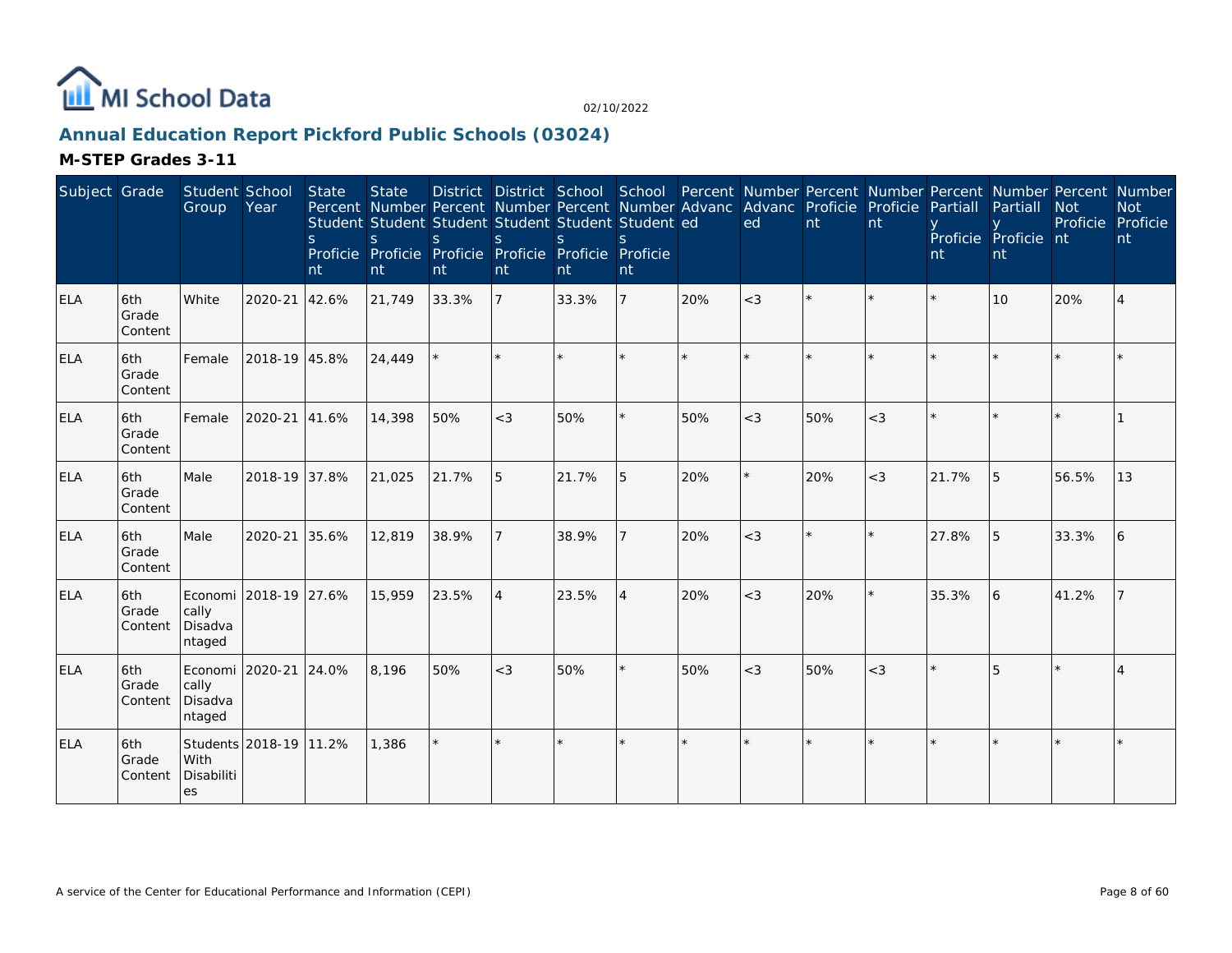

# **Annual Education Report Pickford Public Schools (03024)**

| Subject Grade |                         | Student School<br>Group                       | Year          | <b>State</b><br>S.<br>nt | <b>State</b><br>Percent Number Percent Number Percent Number Advanc Advanc Proficie Proficie<br>Student Student Student Student Student Student ed<br>$\mathsf{S}$<br>Proficie Proficie Proficie Proficie Proficie Proficie<br>nt | S.<br>nt | <sub>S</sub><br>nt | <sub>S</sub><br>nt | <sup>S</sup><br>nt |              | ed      | nt      | nt | Partiall<br>nt | District District School School Percent Number Percent Number Percent Number Percent Number<br>Partiall<br>Proficie Proficie nt<br>nt | <b>Not</b><br>Proficie Proficie | <b>Not</b><br>nt |
|---------------|-------------------------|-----------------------------------------------|---------------|--------------------------|-----------------------------------------------------------------------------------------------------------------------------------------------------------------------------------------------------------------------------------|----------|--------------------|--------------------|--------------------|--------------|---------|---------|----|----------------|---------------------------------------------------------------------------------------------------------------------------------------|---------------------------------|------------------|
| <b>ELA</b>    | 6th<br>Grade<br>Content | Students 2020-21<br>With<br>Disabiliti<br>es  |               | 9.7%                     | 779                                                                                                                                                                                                                               |          |                    |                    |                    | $\star$      |         |         |    |                |                                                                                                                                       |                                 |                  |
| <b>ELA</b>    | 7th<br>Grade<br>Content | All<br>Students                               | 2018-19 42.7% |                          | 46,586                                                                                                                                                                                                                            | 55.9%    | 19                 | 55.9%              | 19                 | 10%          | $<$ 3   |         |    | 20.6%          |                                                                                                                                       | 23.5%                           | 8                |
| <b>ELA</b>    | 7th<br>Grade<br>Content | All<br>Students                               | 2020-21       | 40.7%                    | 28,759                                                                                                                                                                                                                            | 37.9%    | 11                 | 37.9%              | 11                 | 20%          | $<$ 3   | $\star$ |    | 37.9%          | 11                                                                                                                                    | 24.1%                           |                  |
| <b>ELA</b>    | 7th<br>Grade<br>Content | America<br>n Indian<br>or<br>Alaska<br>Native | 2018-19 35.8% |                          | 246                                                                                                                                                                                                                               | $\star$  |                    |                    |                    | $\star$      | $\star$ |         |    |                |                                                                                                                                       |                                 |                  |
| <b>ELA</b>    | 7th<br>Grade<br>Content | America<br>n Indian<br>or<br>Alaska<br>Native | 2020-21 26.0% |                          | 129                                                                                                                                                                                                                               |          |                    |                    |                    | $\star$      |         |         |    |                |                                                                                                                                       |                                 |                  |
| <b>ELA</b>    | 7th<br>Grade<br>Content | Asian                                         | 2018-19 69.0% |                          | 2,531                                                                                                                                                                                                                             |          |                    |                    |                    | $\mathbf{d}$ | $\star$ |         |    |                |                                                                                                                                       |                                 |                  |
| <b>ELA</b>    | 7th<br>Grade<br>Content | Asian                                         | 2020-21 64.3% |                          | 1,478                                                                                                                                                                                                                             | $\star$  |                    |                    |                    |              | $\star$ |         |    |                |                                                                                                                                       |                                 |                  |
| <b>ELA</b>    | 7th<br>Grade<br>Content | Black or<br>African<br>America<br>In.         | 2020-21       | 19.0%                    | 1,483                                                                                                                                                                                                                             | $\star$  | $\star$            | ÷                  |                    | $\star$      | $\star$ | $\star$ |    |                |                                                                                                                                       |                                 |                  |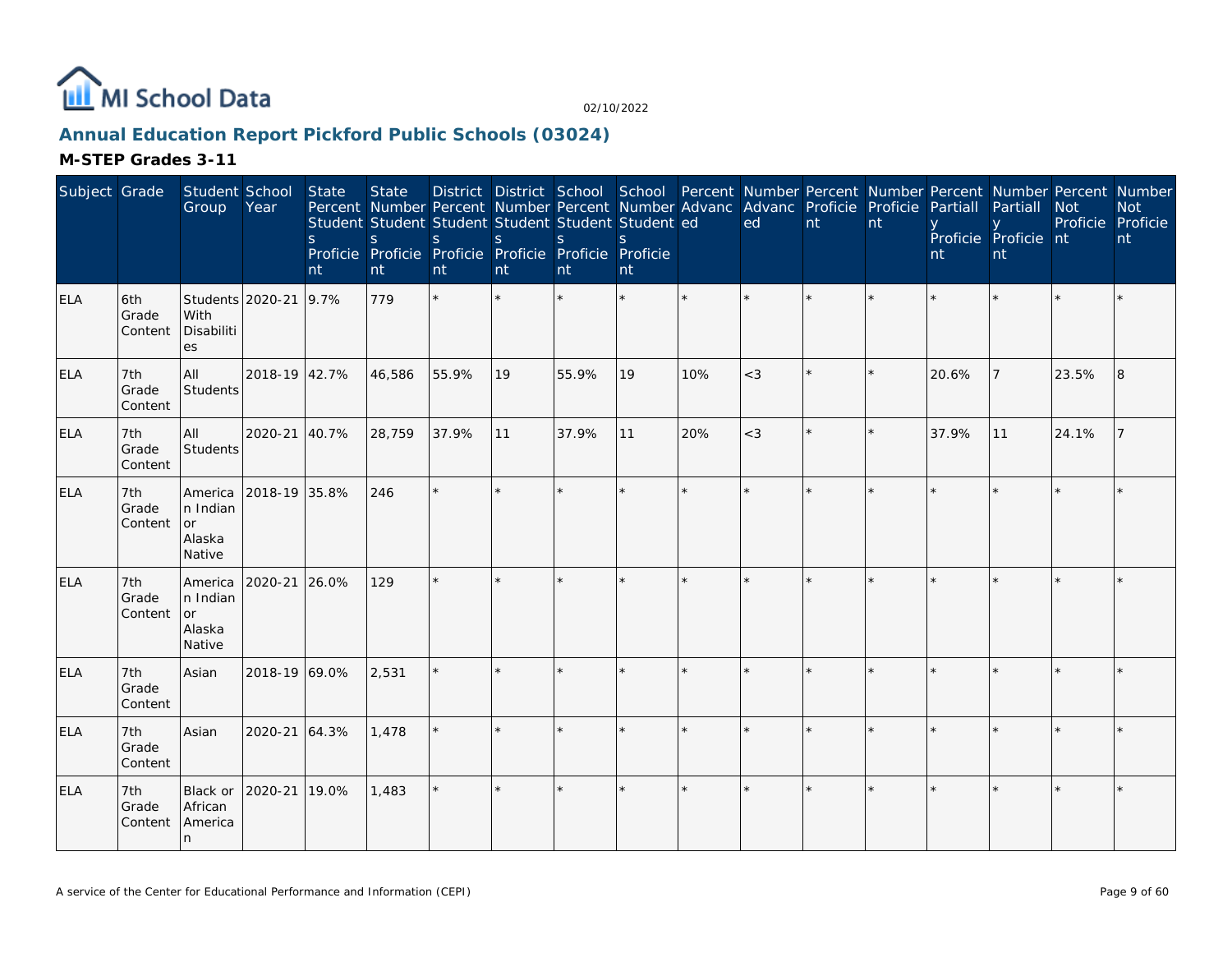

# **Annual Education Report Pickford Public Schools (03024)**

| Subject Grade |                         | Student School<br>Group                       | Year                   | <b>State</b><br><sub>S</sub><br>nt | <b>State</b><br>S<br>nt | Percent Number Percent Number Percent Number Advanc<br>Student Student Student Student Student Student ed<br>S.<br>Proficie Proficie Proficie Proficie Proficie Proficie<br>nt | S.<br>nt       | <sub>S</sub><br>nt | S.<br>nt        |     | Advanc Proficie<br>ed | nt  | Proficie<br>nt | Partiall<br>nt | Partiall<br>Proficie Proficie nt<br><b>nt</b> | <b>Not</b> | District District School School Percent Number Percent Number Percent Number Percent Number<br><b>Not</b><br>Proficie Proficie<br>nt |
|---------------|-------------------------|-----------------------------------------------|------------------------|------------------------------------|-------------------------|--------------------------------------------------------------------------------------------------------------------------------------------------------------------------------|----------------|--------------------|-----------------|-----|-----------------------|-----|----------------|----------------|-----------------------------------------------|------------|--------------------------------------------------------------------------------------------------------------------------------------|
| ELA           | 7th<br>Grade<br>Content | of Any<br>Race                                | Hispanic 2018-19 32.0% |                                    | 2,819                   | $\star$                                                                                                                                                                        | $\star$        |                    |                 |     |                       |     | $\star$        |                |                                               |            |                                                                                                                                      |
| <b>ELA</b>    | 7th<br>Grade<br>Content | White                                         | 2018-19 49.0%          |                                    | 35,426                  | 56.5%                                                                                                                                                                          | 13             | 56.5%              | 13              | 20% | $<$ 3                 |     |                | 21.7%          | 5                                             | 21.7%      | 5                                                                                                                                    |
| <b>ELA</b>    | 7th<br>Grade<br>Content | White                                         | 2020-21 44.5%          |                                    | 22,979                  | 38.9%                                                                                                                                                                          | $\overline{7}$ | 38.9%              | 7               | 20% | $<$ 3                 | ÷.  | $\star$        |                | $\overline{8}$                                | 20%        | 3                                                                                                                                    |
| <b>ELA</b>    | 7th<br>Grade<br>Content | Female                                        | 2018-19 47.9%          |                                    | 25,754                  | 61.9%                                                                                                                                                                          | 13             | 61.9%              | 13              | 20% | $<$ 3                 |     |                |                | 5                                             | 20%        | 3                                                                                                                                    |
| <b>ELA</b>    | 7th<br>Grade<br>Content | Female                                        | 2020-21                | 44.6%                              | 15,364                  | 50%                                                                                                                                                                            | 5              | 50%                | 5               | 50% | $<$ 3                 | 50% |                | 50%            | $\boldsymbol{\vartriangle}$                   | 50%        | 3                                                                                                                                    |
| <b>ELA</b>    | 7th<br>Grade<br>Content | Male                                          | 2018-19 37.7%          |                                    | 20,832                  | 50%                                                                                                                                                                            | 6              | 50%                | 6               | 50% | $<$ 3                 | 50% | $\star$        | 50%            | $<$ 3                                         | 50%        | 5                                                                                                                                    |
| <b>ELA</b>    | 7th<br>Grade<br>Content | Male                                          | 2020-21                | 36.9%                              | 13,395                  | 35.3%                                                                                                                                                                          | 6              | 35.3%              | 6               | 20% | $<$ 3                 |     | $\star$        | 41.2%          |                                               | 23.5%      | $\boldsymbol{\vartriangle}$                                                                                                          |
| <b>ELA</b>    | 7th<br>Grade<br>Content | cally<br>Disadva<br>ntaged                    | Economi 2018-19 28.1%  |                                    | 15,728                  | 55.6%                                                                                                                                                                          | 10             | 55.6%              | 10 <sup>°</sup> | 20% | $<$ 3                 |     |                | 20%            | $<$ 3                                         | k.         | 6                                                                                                                                    |
| <b>ELA</b>    | 7th<br>Grade<br>Content | Economi 2020-21<br>cally<br>Disadva<br>ntaged |                        | 25.8%                              | 8,513                   | 50%                                                                                                                                                                            | 3              | 50%                | 3               | 50% | $<$ 3                 | 50% | $\star$        | 50%            | 3                                             | 50%        | 5                                                                                                                                    |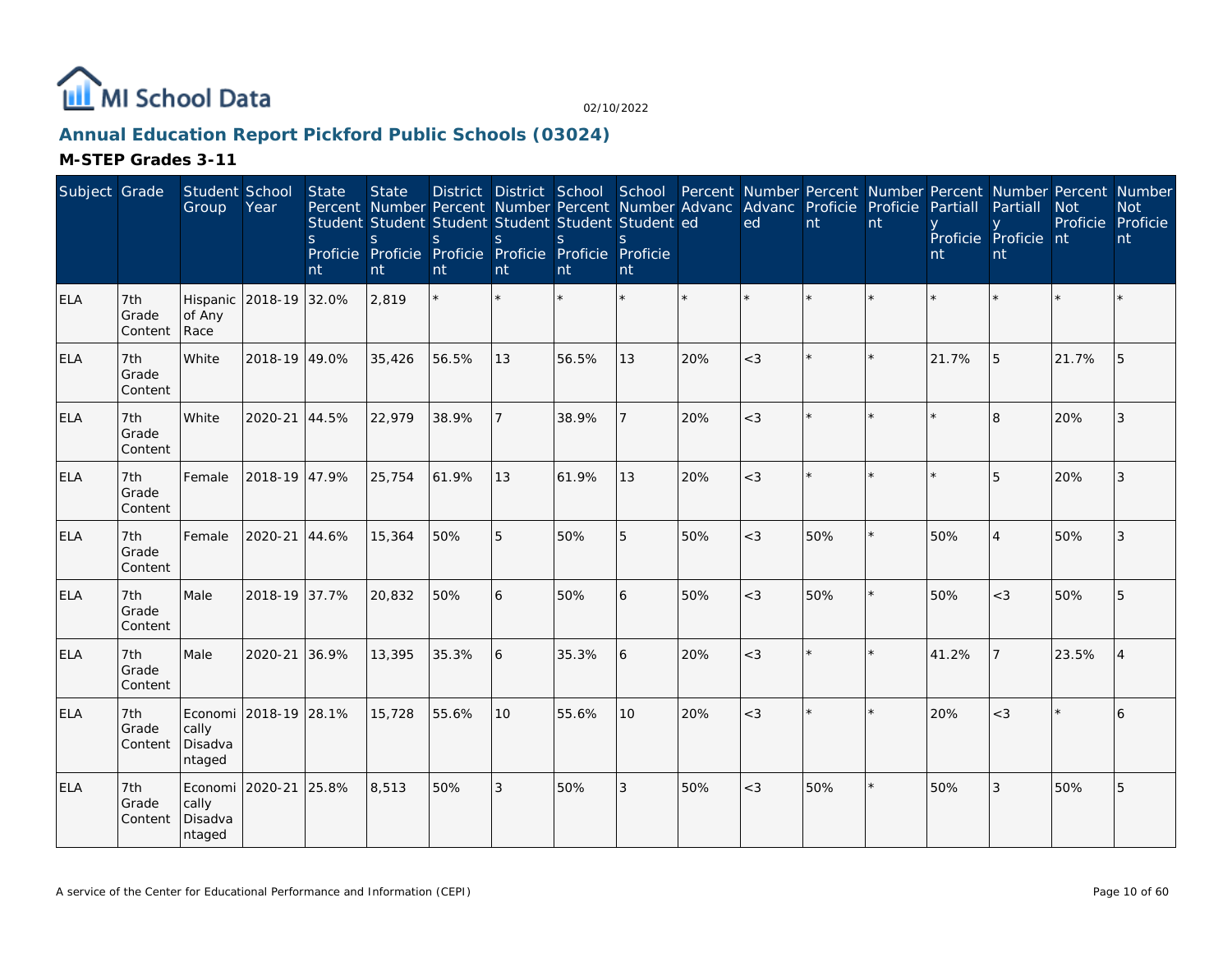

# **Annual Education Report Pickford Public Schools (03024)**

| Subject Grade   |                         | Student School<br>Group                              | Year                   | <b>State</b><br><sub>S</sub><br>nt | <b>State</b><br>Percent Number Percent Number Percent Number Advanc Advanc Proficie Proficie<br>Student Student Student Student Student Student ed<br>S.<br>Proficie Proficie Proficie Proficie Proficie Proficie<br>nt | S.<br>nt | S<br>nt | <sub>S</sub><br>nt | S.<br>nt |     | District District School School Percent Number Percent Number Percent Number Percent Number<br>ed | $\mathsf{nt}$ | nt    | Partiall<br>nt | Partiall<br>Proficie Proficie nt<br>nt | <b>Not</b><br>Proficie Proficie | <b>Not</b><br>nt |
|-----------------|-------------------------|------------------------------------------------------|------------------------|------------------------------------|-------------------------------------------------------------------------------------------------------------------------------------------------------------------------------------------------------------------------|----------|---------|--------------------|----------|-----|---------------------------------------------------------------------------------------------------|---------------|-------|----------------|----------------------------------------|---------------------------------|------------------|
| <b>ELA</b>      | 7th<br>Grade<br>Content | With<br>Disabiliti<br>es                             | Students 2018-19 10.9% |                                    | 1,304                                                                                                                                                                                                                   | $\star$  |         |                    |          |     |                                                                                                   |               |       |                |                                        |                                 |                  |
| <b>ELA</b>      | 7th<br>Grade<br>Content | With<br>Disabiliti<br>es                             | Students 2020-21 9.3%  |                                    | 729                                                                                                                                                                                                                     | $\star$  |         |                    | ×.       |     |                                                                                                   |               |       |                |                                        |                                 |                  |
| <b>ELA</b>      | 7th<br>Grade<br>Content | Foster<br>Care                                       | 2020-21                | 12.2%                              | 34                                                                                                                                                                                                                      |          |         |                    | ×.       |     |                                                                                                   |               |       |                |                                        |                                 |                  |
| Mathem<br>atics | 3rd<br>Grade<br>Content | All<br>Students                                      | 2018-19 46.7%          |                                    | 47,210                                                                                                                                                                                                                  | 20%      | 5       | 20%                | 5        | 20% | $\star$                                                                                           | 20%           | $<$ 3 |                | 15                                     |                                 | $\mathsf Q$      |
| Mathem<br>atics | 3rd<br>Grade<br>Content | All<br>Students                                      | 2020-21 42.3%          |                                    | 30,590                                                                                                                                                                                                                  | 47.8%    | 11      | 47.8%              | 11       | 20% | $<$ 3                                                                                             |               |       | 20%            |                                        |                                 | 8                |
| Mathem<br>atics | 3rd<br>Grade<br>Content | America<br>n Indian<br><b>or</b><br>Alaska<br>Native | 2018-19 34.9%          |                                    | 192                                                                                                                                                                                                                     | $\star$  |         |                    | $\star$  |     |                                                                                                   |               |       |                |                                        |                                 |                  |
| Mathem<br>atics | 3rd<br>Grade<br>Content | America<br>n Indian<br><b>or</b><br>Alaska<br>Native | 2020-21 31.5%          |                                    | 135                                                                                                                                                                                                                     | $\star$  |         |                    | $\star$  |     | $\star$                                                                                           |               |       |                |                                        |                                 |                  |
| Mathem<br>atics | 3rd<br>Grade<br>Content | <b>White</b>                                         | 2018-19 54.8%          |                                    | 35,297                                                                                                                                                                                                                  | 25.0%    | 5       | 25.0%              | 5        | 20% |                                                                                                   | 20%           | $<$ 3 |                | 11                                     | 20%                             | 4                |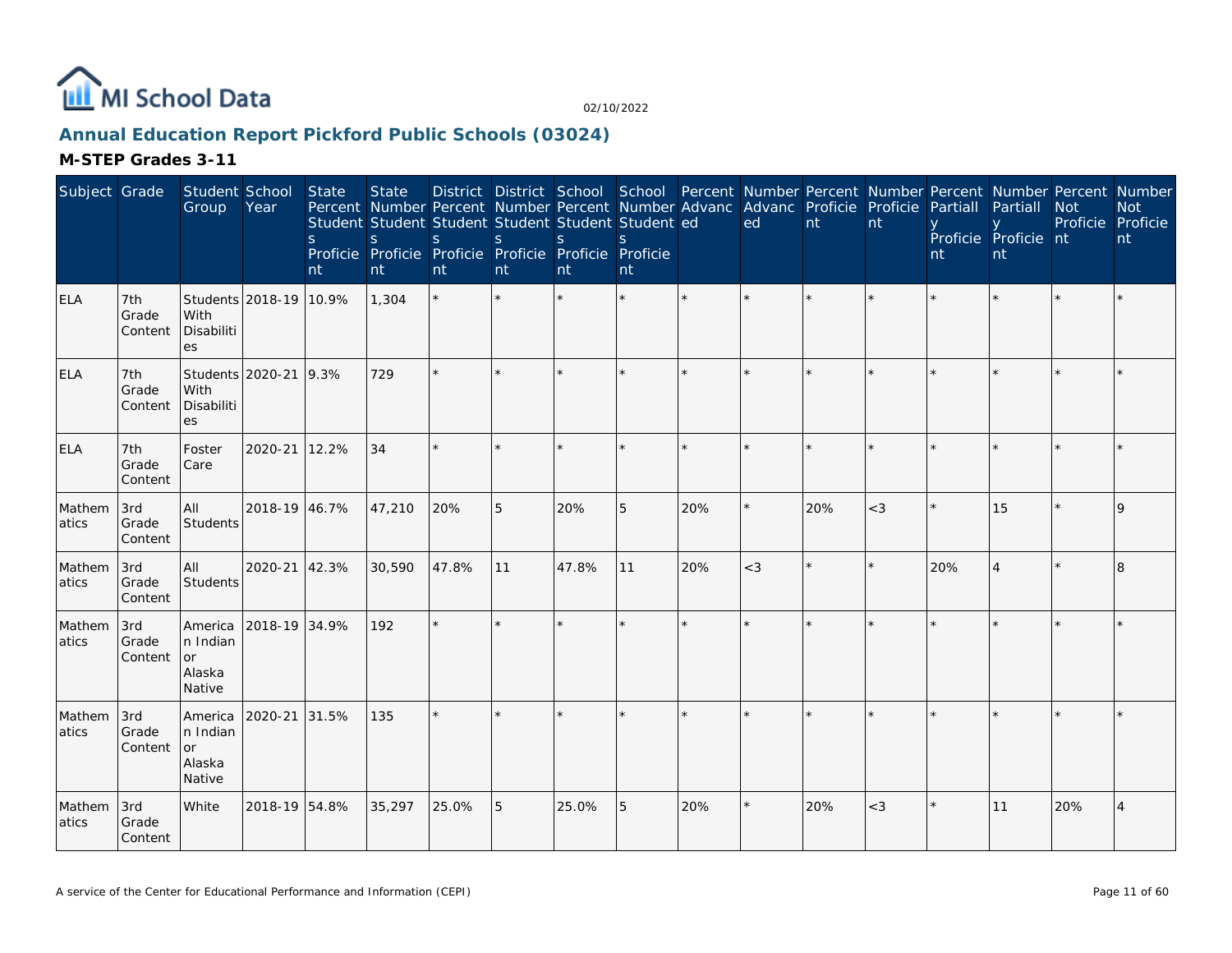

# **Annual Education Report Pickford Public Schools (03024)**

| Subject Grade   |                         | Student School<br>Group                             | Year          | <b>State</b><br><sub>S</sub><br>nt | <b>State</b><br><sub>S</sub><br>nt | Percent Number Percent Number Percent Number Advanc Advanc Proficie Proficie<br>Student Student Student Student Student Student ed<br>S.<br>Proficie Proficie Proficie Proficie Proficie Proficie<br>nt | $\mathcal{S}$<br>nt | <sub>S</sub><br>Int | nt             |     | ed      | nt  | nt    | Partiall<br>nt | District District School School Percent Number Percent Number Percent Number Percent Number<br>Partiall<br>Proficie Proficie nt<br>nt | <b>Not</b><br>Proficie | <b>Not</b><br>Proficie<br>nt |
|-----------------|-------------------------|-----------------------------------------------------|---------------|------------------------------------|------------------------------------|---------------------------------------------------------------------------------------------------------------------------------------------------------------------------------------------------------|---------------------|---------------------|----------------|-----|---------|-----|-------|----------------|---------------------------------------------------------------------------------------------------------------------------------------|------------------------|------------------------------|
| Mathem<br>atics | 3rd<br>Grade<br>Content | White                                               | 2020-21 47.9% |                                    | 24,910                             | 62.5%                                                                                                                                                                                                   | 10                  | 62.5%               | 10             | 20% | $<$ 3   |     |       | 20%            | 3                                                                                                                                     | 20%                    | 3                            |
| Mathem<br>atics | 3rd<br>Grade<br>Content | Female                                              | 2018-19 44.3% |                                    | 21,930                             | 50%                                                                                                                                                                                                     | $<$ 3               | 50%                 | ×.             | 50% | $<$ 3   | 50% | $<$ 3 |                | $\mathsf{R}$                                                                                                                          |                        |                              |
| Mathem<br>atics | 3rd<br>Grade<br>Content | Female                                              | 2020-21       | 38.9%                              | 13,785                             | 50%                                                                                                                                                                                                     | $\overline{4}$      | 50%                 | 4              | 50% | $<$ 3   | 50% |       | 50%            | 3                                                                                                                                     | 50%                    |                              |
| Mathem<br>atics | 3rd<br>Grade<br>Content | Male                                                | 2018-19 49.1% |                                    | 25,280                             | 50%                                                                                                                                                                                                     | 3                   | 50%                 | 3              | 50% | $<$ 3   | 50% | $<$ 3 | 50%            |                                                                                                                                       | 50%                    |                              |
| Mathem<br>atics | 3rd<br>Grade<br>Content | Male                                                | 2020-21 45.6% |                                    | 16,805                             |                                                                                                                                                                                                         |                     |                     | ×.             |     | $\star$ |     |       |                |                                                                                                                                       |                        |                              |
| Mathem<br>atics | 3rd<br>Grade<br>Content | Economi 2018-19 32.6%<br>cally<br>Disadva<br>ntaged |               |                                    | 18,495                             | 50%                                                                                                                                                                                                     | $\overline{4}$      | 50%                 | $\overline{4}$ | 50% | $<$ 3   | 50% | $<$ 3 | 50%            | 6                                                                                                                                     | 50%                    | 5                            |
| Mathem<br>atics | 3rd<br>Grade<br>Content | Economi 2020-21 25.8%<br>cally<br>Disadva<br>ntaged |               |                                    | 9,511                              | $\star$                                                                                                                                                                                                 |                     |                     | ×.             |     | $\star$ |     |       |                |                                                                                                                                       |                        |                              |
| Mathem<br>atics | 3rd<br>Grade<br>Content | Students 2018-19 20.9%<br>With<br>Disabiliti<br>es  |               |                                    | 2,504                              | $\star$                                                                                                                                                                                                 |                     |                     | $\star$        |     |         |     |       |                |                                                                                                                                       |                        |                              |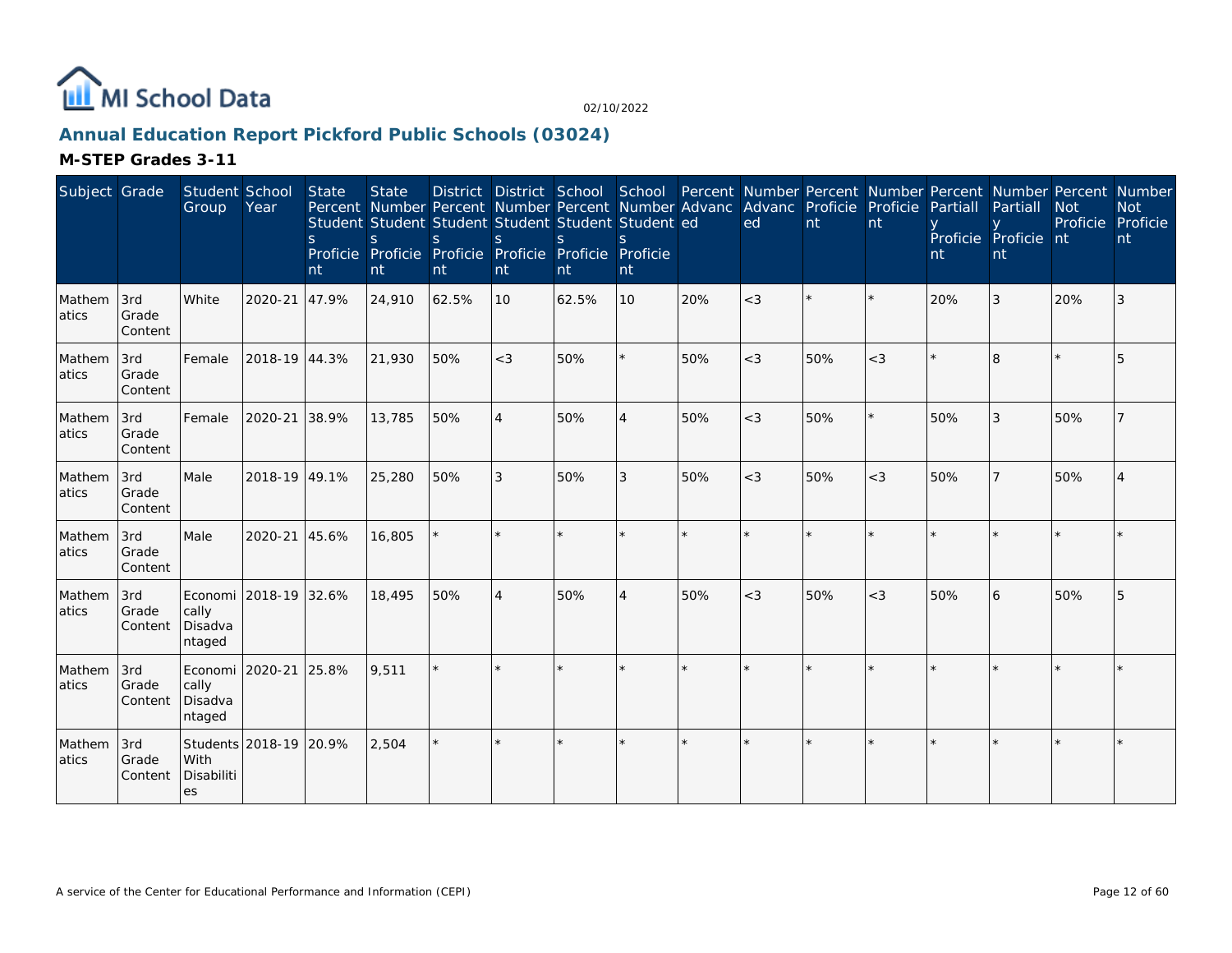

# **Annual Education Report Pickford Public Schools (03024)**

| Subject Grade    |                         | Student School<br>Group                       | Year                  | State<br><sub>S</sub><br>nt | <b>State</b><br>Percent Number Percent Number Percent Number Advanc<br>Student Student Student Student Student Student ed<br>$\mathbf S$<br>Proficie Proficie Proficie Proficie Proficie Proficie<br>nt | <sub>S</sub><br>nt | S<br>nt        | District District School School Percent Number Percent Number Percent Number Percent Number<br><sup>S</sup><br>nt | S.<br>nt |     | Advanc Proficie Proficie<br>ed | nt      | nt      | Partiall<br>nt | Partiall<br>Proficie Proficie nt<br>nt | <b>Not</b><br>Proficie Proficie | <b>Not</b><br>nt |
|------------------|-------------------------|-----------------------------------------------|-----------------------|-----------------------------|---------------------------------------------------------------------------------------------------------------------------------------------------------------------------------------------------------|--------------------|----------------|-------------------------------------------------------------------------------------------------------------------|----------|-----|--------------------------------|---------|---------|----------------|----------------------------------------|---------------------------------|------------------|
| Mathem<br>atics  | 3rd<br>Grade<br>Content | Students 2020-21<br>With<br>Disabiliti<br>es  |                       | 19.1%                       | 1,711                                                                                                                                                                                                   |                    |                |                                                                                                                   |          |     |                                |         |         |                |                                        |                                 |                  |
| Mathem<br>latics | 3rd<br>Grade<br>Content | $\mathcal{S}$                                 | Homeles 2020-21 15.4% |                             | 163                                                                                                                                                                                                     | $\star$            |                |                                                                                                                   |          |     |                                |         |         |                |                                        |                                 |                  |
| Mathem<br>atics  | 4th<br>Grade<br>Content | All<br><b>Students</b>                        | 2018-19 41.8%         |                             | 42,898                                                                                                                                                                                                  | 31.0%              | 9              | 31.0%                                                                                                             | 19       | 20% | $\boldsymbol{\Delta}$          | 20%     | 5       |                |                                        | 20%                             | 2                |
| Mathem<br>atics  | 4th<br>Grade<br>Content | All<br>Students                               | 2020-21               | 36.5%                       | 26,524                                                                                                                                                                                                  | 30.8%              | 8              | 30.8%                                                                                                             | 8        | 20% | $<$ 3                          | $\star$ | $\star$ | 30.8%          | $\overline{8}$                         | 38.5%                           | 10               |
| Mathem<br>atics  | 4th<br>Grade<br>Content | America<br>n Indian<br>or<br>Alaska<br>Native | 2018-19 32.5%         |                             | 193                                                                                                                                                                                                     | $\star$            |                |                                                                                                                   |          |     |                                |         |         |                |                                        |                                 |                  |
| Mathem<br>atics  | 4th<br>Grade<br>Content | America<br>n Indian<br>or<br>Alaska<br>Native | 2020-21               | 22.7%                       | 102                                                                                                                                                                                                     | $\star$            |                |                                                                                                                   |          |     |                                |         |         |                |                                        |                                 |                  |
| Mathem<br>atics  | 4th<br>Grade<br>Content | Black or<br>African<br>America<br>n           | 2018-19 15.8%         |                             | 3,007                                                                                                                                                                                                   |                    |                |                                                                                                                   |          |     |                                |         |         |                |                                        |                                 |                  |
| Mathem<br>atics  | 4th<br>Grade<br>Content | White                                         | 2018-19 49.6%         |                             | 32,851                                                                                                                                                                                                  | 20%                | $\overline{A}$ | 20%                                                                                                               | 4        | 20% | $<$ 3                          | 20%     | $\star$ |                |                                        | 20%                             | $\overline{2}$   |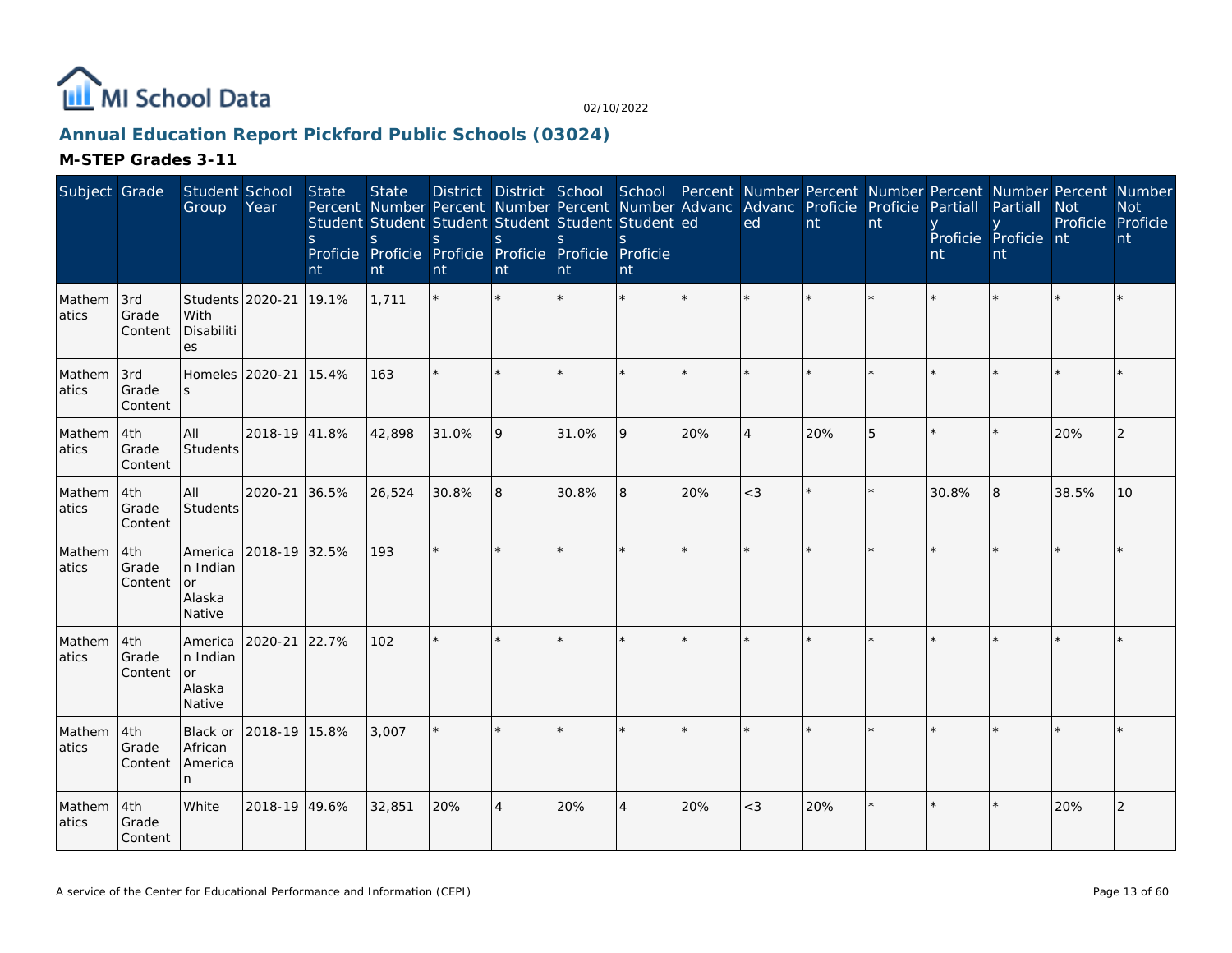

# **Annual Education Report Pickford Public Schools (03024)**

| Subject Grade    |                          | Student School<br>Group                             | Year          | <b>State</b><br>S.<br>nt | <b>State</b><br>Percent Number Percent Number Percent Number Advanc Advanc Proficie Proficie<br>Student Student Student Student Student Student ed<br><sub>S</sub><br>Proficie Proficie Proficie Proficie Proficie Proficie<br>nt | S.<br>nt | <sub>S</sub><br>nt | <sup>S</sup><br>Int | nt      |     | ed    | nt  | nt    | Partiall<br>nt | District District School School Percent Number Percent Number Percent Number Percent Number<br>Partiall<br>Proficie Proficie nt<br>nt | <b>Not</b><br>Proficie Proficie | <b>Not</b><br>nt |
|------------------|--------------------------|-----------------------------------------------------|---------------|--------------------------|-----------------------------------------------------------------------------------------------------------------------------------------------------------------------------------------------------------------------------------|----------|--------------------|---------------------|---------|-----|-------|-----|-------|----------------|---------------------------------------------------------------------------------------------------------------------------------------|---------------------------------|------------------|
| Mathem<br>atics  | 4th<br>Grade<br> Content | White                                               | 2020-21       | 41.5%                    | 21,680                                                                                                                                                                                                                            | 30.0%    | 6                  | 30.0%               | 6       | 20% | $<$ 3 | 20% |       | 35.0%          |                                                                                                                                       | 35.0%                           |                  |
| Mathem<br>latics | 4th<br>Grade<br>Content  | Female                                              | 2018-19 39.0% |                          | 19,618                                                                                                                                                                                                                            | 50%      | $\overline{4}$     | 50%                 | 4       | 50% | $<$ 3 | 50% | $<$ 3 | 50%            |                                                                                                                                       | 50%                             |                  |
| Mathem<br>atics  | 4th<br>Grade<br>Content  | Female                                              | 2020-21       | 32.4%                    | 11,434                                                                                                                                                                                                                            |          |                    |                     |         |     |       |     |       |                |                                                                                                                                       |                                 |                  |
| Mathem<br>atics  | 4th<br>Grade<br>Content  | Male                                                | 2018-19 44.5% |                          | 23,280                                                                                                                                                                                                                            | 27.8%    | 5                  | 27.8%               | 5       | 20% | $<$ 3 | 20% |       |                |                                                                                                                                       | 20%                             |                  |
| Mathem<br>atics  | 4th<br>Grade<br>Content  | Male                                                | 2020-21 40.4% |                          | 15,090                                                                                                                                                                                                                            | 33.3%    | <sup>6</sup>       | 33.3%               | 6       | 20% | $<$ 3 |     |       | 22.2%          |                                                                                                                                       | 44.4%                           | 8                |
| Mathem<br>atics  | 4th<br>Grade<br>Content  | Economi 2018-19 27.0%<br>cally<br>Disadva<br>ntaged |               |                          | 15,316                                                                                                                                                                                                                            | 50%      | 6                  | 50%                 | 6       | 50% | $<$ 3 | 50% |       | 50%            |                                                                                                                                       | 50%                             |                  |
| Mathem<br>atics  | 4th<br>Grade<br>Content  | Economi   2020-21<br>cally<br>Disadva<br>ntaged     |               | 20.7%                    | 7,547                                                                                                                                                                                                                             | 50%      | $<$ 3              | 50%                 | $\star$ | 50% | $<$ 3 | 50% | $<$ 3 |                |                                                                                                                                       |                                 | 5                |
| Mathem<br>atics  | 4th<br>Grade<br>Content  | Students 2018-19 16.0%<br>With<br>Disabiliti<br>es  |               |                          | 1,955                                                                                                                                                                                                                             | $\star$  |                    |                     | $\star$ |     |       |     |       |                |                                                                                                                                       |                                 |                  |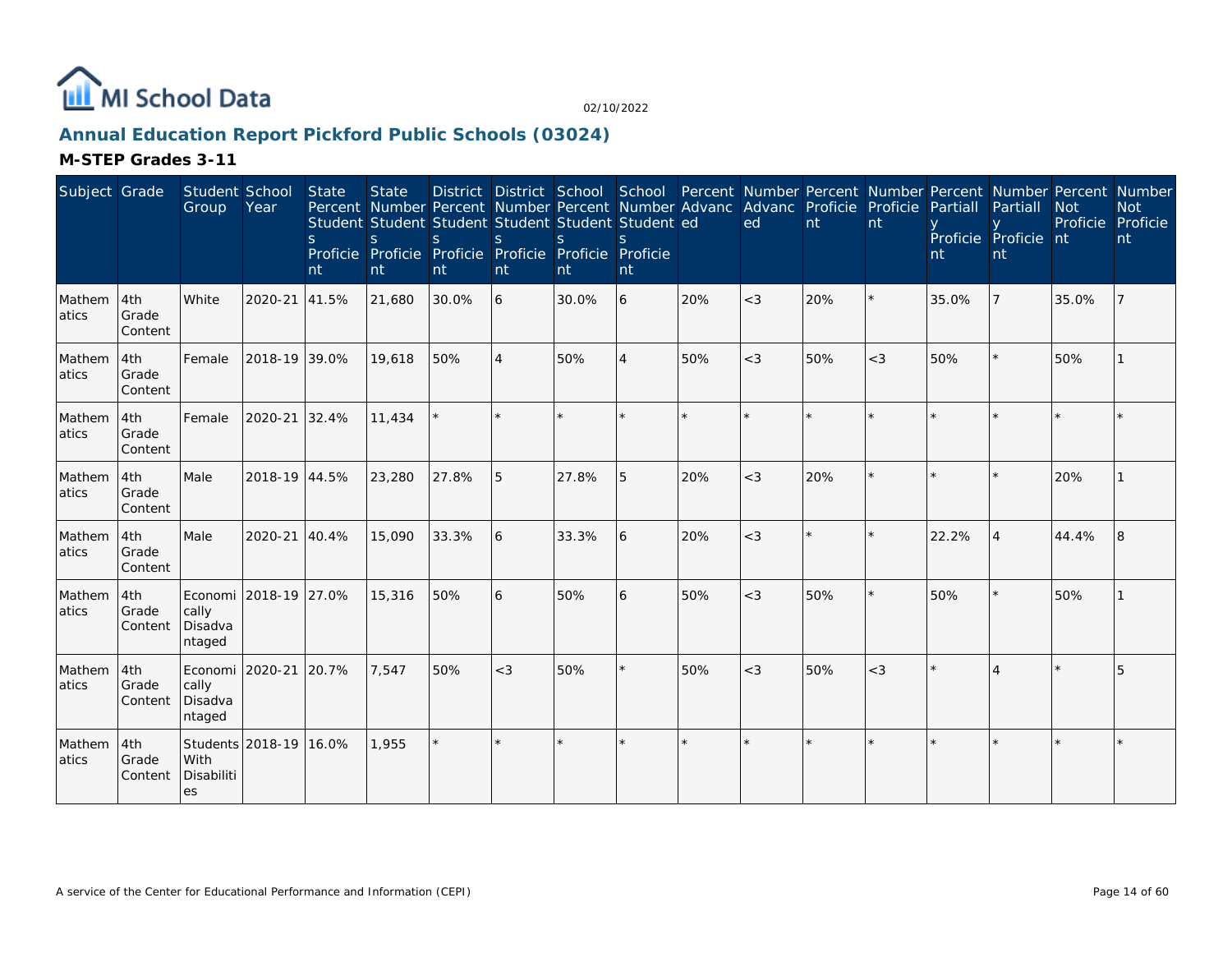

# **Annual Education Report Pickford Public Schools (03024)**

| Subject Grade   |                         | Student School<br>Group                       | Year                  | State<br>S.<br>nt | <b>State</b><br>Percent Number Percent Number Percent Number Advanc Advanc Proficie Proficie Partiall<br>Student Student Student Student Student Student ed<br><sub>S</sub><br>Proficie Proficie Proficie Proficie Proficie Proficie<br>nt | S.<br>nt | S<br>nt        | <sub>S</sub><br>nt | <sub>S</sub><br>nt |     | District District School School Percent Number Percent Number Percent Number Percent Number<br>ed | nt      | nt             | nt    | Partiall<br>Proficie Proficie nt<br>nt | <b>Not</b><br>Proficie Proficie | <b>Not</b><br>nt |
|-----------------|-------------------------|-----------------------------------------------|-----------------------|-------------------|--------------------------------------------------------------------------------------------------------------------------------------------------------------------------------------------------------------------------------------------|----------|----------------|--------------------|--------------------|-----|---------------------------------------------------------------------------------------------------|---------|----------------|-------|----------------------------------------|---------------------------------|------------------|
| Mathem<br>atics | 4th<br>Grade<br>Content | Students 2020-21<br>With<br>Disabiliti<br>es  |                       | 13.5%             | 1,222                                                                                                                                                                                                                                      |          |                |                    |                    |     |                                                                                                   |         |                |       |                                        |                                 |                  |
| Mathem<br>atics | 4th<br>Grade<br>Content | $\mathcal{S}$                                 | Homeles 2020-21 13.2% |                   | 138                                                                                                                                                                                                                                        | $\star$  |                |                    |                    |     |                                                                                                   |         |                |       |                                        |                                 |                  |
| Mathem<br>atics | 5th<br>Grade<br>Content | All<br>Students                               | 2018-19 34.8%         |                   | 36,649                                                                                                                                                                                                                                     | 26.7%    | 8              | 26.7%              | 8                  | 20% | $\boldsymbol{\vartriangle}$                                                                       | 20%     | $\overline{4}$ | 46.7% | 14                                     | 26.7%                           | 8                |
| Mathem<br>atics | 5th<br>Grade<br>Content | All<br>Students                               | 2020-21 29.6%         |                   | 21,274                                                                                                                                                                                                                                     | 12.1%    | $\overline{4}$ | 12.1%              | $\overline{4}$     | 10% | $<$ 3                                                                                             | 10%     | $<$ 3          | 48.5% | 16                                     | 39.4%                           | 13               |
| Mathem<br>atics | 5th<br>Grade<br>Content | America<br>n Indian<br>or<br>Alaska<br>Native | 2018-19 26.0%         |                   | 163                                                                                                                                                                                                                                        | $\star$  |                |                    |                    |     |                                                                                                   |         |                |       |                                        |                                 |                  |
| Mathem<br>atics | 5th<br>Grade<br>Content | America<br>n Indian<br>or<br>Alaska<br>Native | 2020-21               | 15.3%             | 70                                                                                                                                                                                                                                         | 50%      | $<$ 3          | 50%                | $<$ 3              | 50% | $<$ 3                                                                                             | 50%     | $<$ 3          |       | 5                                      |                                 | 6                |
| Mathem<br>atics | 5th<br>Grade<br>Content | Asian                                         | 2018-19 67.2%         |                   | 2,430                                                                                                                                                                                                                                      |          |                |                    |                    |     |                                                                                                   | $\star$ |                |       |                                        |                                 |                  |
| Mathem<br>atics | 5th<br>Grade<br>Content | Black or<br>African<br>America<br>n           | 2018-19 10.7%         |                   | 1,998                                                                                                                                                                                                                                      | $\star$  |                |                    |                    |     |                                                                                                   | $\star$ | $\star$        |       |                                        |                                 |                  |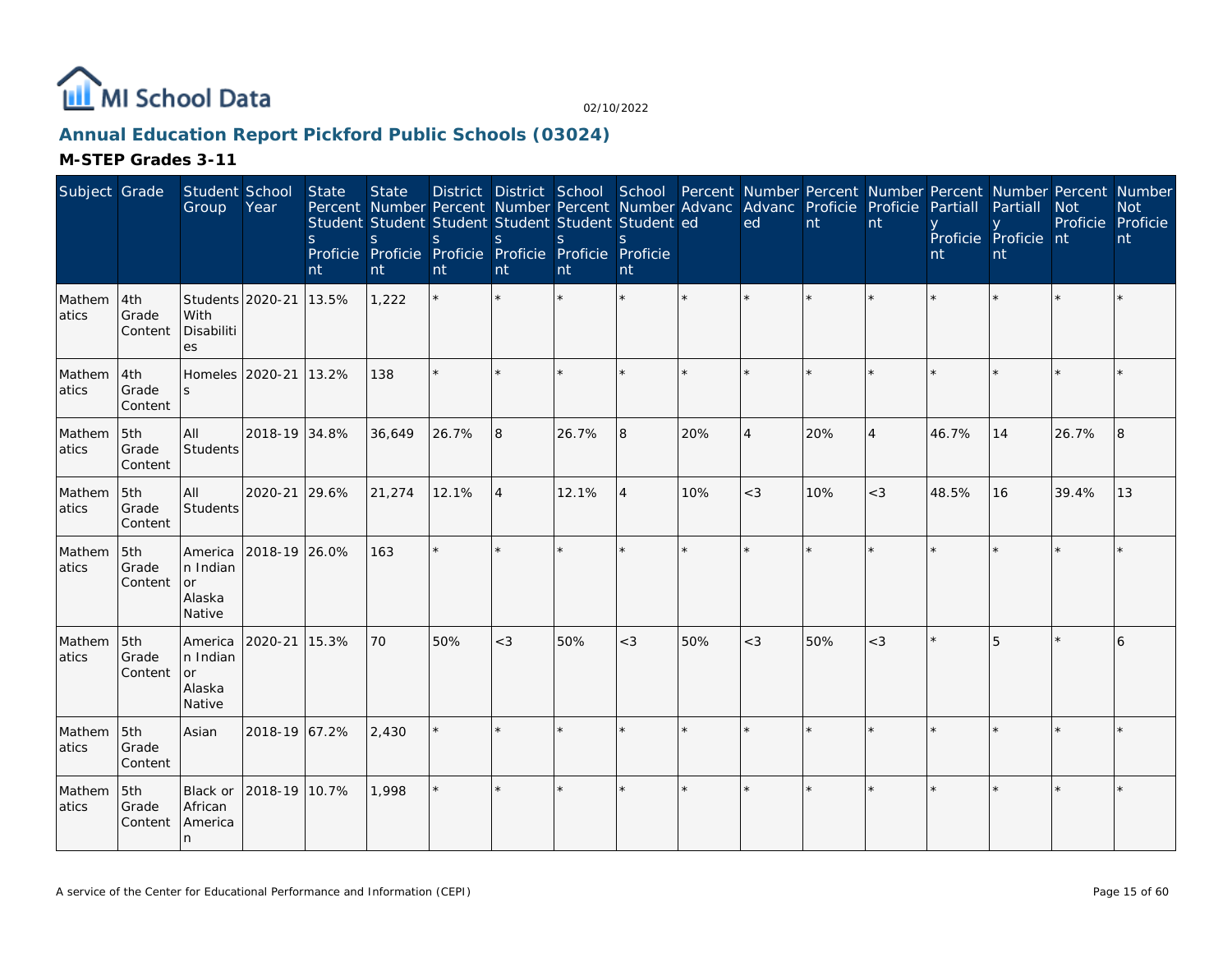

# **Annual Education Report Pickford Public Schools (03024)**

| Subject Grade   |                         | Student School<br>Group                       | Year                  | <b>State</b><br><sub>S</sub><br>nt | <b>State</b><br><sub>S</sub><br>Proficie Proficie Proficie Proficie Proficie Proficie<br>nt | <sub>S</sub><br>nt | S<br>nt        | <sub>S</sub><br>nt | District District School School Percent Number Percent Number Percent Number Percent Number<br>Percent Number Percent Number Percent Number Advanc<br>Student Student Student Student Student Student ed<br><sub>S</sub><br>nt |     | Advanc Proficie Proficie<br>ed | nt  | nt      | Partiall<br>nt | Partiall<br>Proficie Proficie nt<br>nt | <b>Not</b><br>Proficie Proficie | <b>Not</b><br>nt |
|-----------------|-------------------------|-----------------------------------------------|-----------------------|------------------------------------|---------------------------------------------------------------------------------------------|--------------------|----------------|--------------------|--------------------------------------------------------------------------------------------------------------------------------------------------------------------------------------------------------------------------------|-----|--------------------------------|-----|---------|----------------|----------------------------------------|---------------------------------|------------------|
| Mathem<br>atics | 5th<br>Grade<br>Content | Black or<br>African<br>America<br>n.          | 2020-21               | 6.3%                               | 528                                                                                         |                    |                |                    |                                                                                                                                                                                                                                |     |                                |     |         |                |                                        |                                 |                  |
| Mathem<br>atics | 5th<br>Grade<br>Content | White                                         | 2018-19 41.6%         |                                    | 28,567                                                                                      | 27.3%              | 6              | 27.3%              | 6                                                                                                                                                                                                                              | 20% | $<$ 3                          | 20% |         | 45.5%          | 10                                     | 27.3%                           | 6                |
| Mathem<br>atics | 5th<br>Grade<br>Content | White                                         | 2020-21               | 33.8%                              | 17,393                                                                                      | 20%                | $\overline{4}$ | 20%                | 4                                                                                                                                                                                                                              | 20% | $<$ 3                          | 20% | $<$ 3   |                | 11                                     |                                 | 6                |
| Mathem<br>atics | 5th<br>Grade<br>Content | Female                                        | 2018-19 31.7%         |                                    | 16,346                                                                                      | 50%                | 3              | 50%                | 3                                                                                                                                                                                                                              | 50% | $<$ 3                          | 50% | $<$ 3   | 50%            | 6                                      | 50%                             | 3                |
| Mathem<br>atics | 5th<br>Grade<br>Content | Female                                        | 2020-21               | 25.2%                              | 8,880                                                                                       | 50%                | $<$ 3          | 50%                | $\star$                                                                                                                                                                                                                        | 50% | $<$ 3                          | 50% | $<$ 3   |                |                                        |                                 | $\overline{7}$   |
| Mathem<br>atics | 5th<br>Grade<br>Content | Male                                          | 2018-19 37.8%         |                                    | 20,303                                                                                      | 27.8%              | 5              | 27.8%              | 5                                                                                                                                                                                                                              | 20% | $\star$                        | 20% | $<$ 3   | 44.4%          | 8                                      | 27.8%                           | 5                |
| Mathem<br>atics | 5th<br>Grade<br>Content | Male                                          | 2020-21               | 33.8%                              | 12,394                                                                                      | 20%                | 3              | 20%                | 3                                                                                                                                                                                                                              | 20% | $<$ 3                          | 20% | $<$ 3   |                | $\Omega$                               |                                 | 6                |
| Mathem<br>atics | 5th<br>Grade<br>Content | cally<br>Disadva<br>ntaged                    | Economi 2018-19 20.2% |                                    | 11,502                                                                                      | 50%                | $\overline{4}$ | 50%                | 4                                                                                                                                                                                                                              | 50% | $<$ 3                          | 50% | $\star$ | 50%            | 5                                      | 50%                             | 6                |
| Mathem<br>atics | 5th<br>Grade<br>Content | Economi 2020-21<br>cally<br>Disadva<br>ntaged |                       | 15.5%                              | 5,557                                                                                       | 50%                | $<$ 3          | 50%                | $\star$                                                                                                                                                                                                                        | 50% | $<$ 3                          | 50% | $<$ 3   |                | 6                                      |                                 | 7                |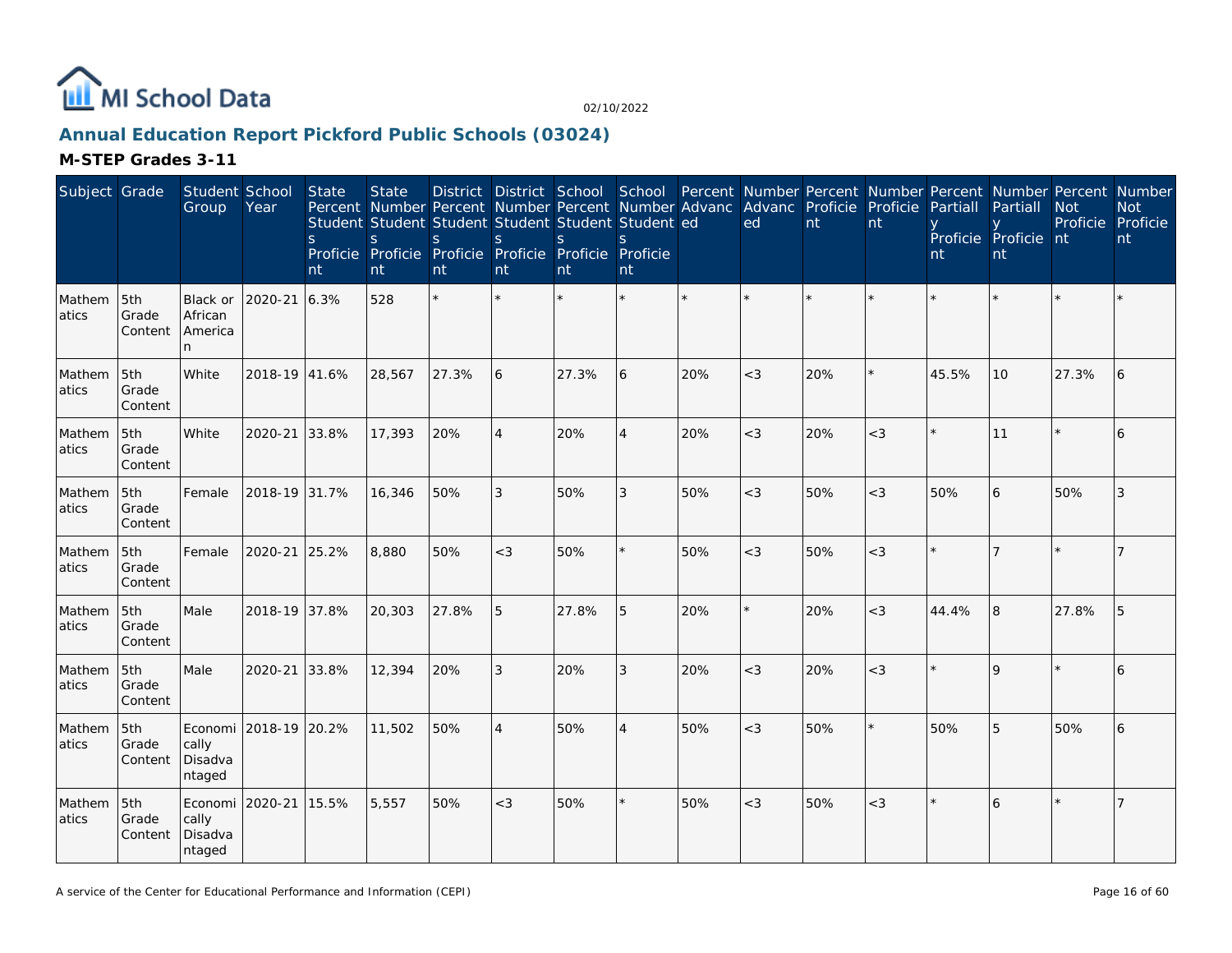

# **Annual Education Report Pickford Public Schools (03024)**

| Subject Grade   |                         | Student School<br>Group                       | Year                   | State<br><sub>S</sub><br>nt | <b>State</b><br>S<br>nt | District District School School Percent Number Percent Number Percent Number Percent Number<br>Percent Number Percent Number Percent Number Advanc Advanc Proficie Proficie<br>Student Student Student Student Student Student ed<br><sub>S</sub><br>Proficie Proficie Proficie Proficie Proficie Proficie<br>nt | S<br>nt | S<br>nt | <sub>S</sub><br>nt |     | ed      | nt  | nt    | Partiall<br>nt | Partiall<br>Proficie Proficie nt<br>nt | <b>Not</b><br>Proficie Proficie | <b>Not</b><br>nt |
|-----------------|-------------------------|-----------------------------------------------|------------------------|-----------------------------|-------------------------|------------------------------------------------------------------------------------------------------------------------------------------------------------------------------------------------------------------------------------------------------------------------------------------------------------------|---------|---------|--------------------|-----|---------|-----|-------|----------------|----------------------------------------|---------------------------------|------------------|
| Mathem<br>atics | 5th<br>Grade<br>Content | With<br>Disabiliti<br>es                      | Students 2018-19 10.3% |                             | 1,300                   |                                                                                                                                                                                                                                                                                                                  |         |         |                    |     |         |     |       |                |                                        |                                 |                  |
| Mathem<br>atics | 5th<br>Grade<br>Content | Students 2020-21<br>With<br>Disabiliti<br>es  |                        | 8.4%                        | 728                     | 50%                                                                                                                                                                                                                                                                                                              | $<$ 3   | 50%     | $<$ 3              | 50% | $<$ 3   | 50% | $<$ 3 | $<$ 3          | $<$ 3                                  |                                 | 8                |
| Mathem<br>atics | 6th<br>Grade<br>Content | All<br>Students                               | 2018-19 35.1%          |                             | 38,321                  | 29.0%                                                                                                                                                                                                                                                                                                            | 9       | 29.0%   | 9                  | 10% | $<$ 3   |     |       | 19.4%          | 6                                      | 51.6%                           | 16               |
| Mathem<br>atics | 6th<br>Grade<br>Content | All<br>Students                               | 2020-21                | 28.6%                       | 20,103                  | 21.4%                                                                                                                                                                                                                                                                                                            | 6       | 21.4%   | 6                  | 20% | $<$ 3   | 20% |       | 53.6%          | 15                                     | 25.0%                           |                  |
| Mathem<br>atics | 6th<br>Grade<br>Content | America<br>n Indian<br>or<br>Alaska<br>Native | 2018-19 24.1%          |                             | 173                     | $\star$                                                                                                                                                                                                                                                                                                          |         |         | $\star$            |     |         |     |       |                |                                        |                                 |                  |
| Mathem<br>atics | 6th<br>Grade<br>Content | America<br>n Indian<br>or<br>Alaska<br>Native | 2020-21                | 19.0%                       | 86                      | $\star$                                                                                                                                                                                                                                                                                                          |         |         | $\star$            |     |         |     |       |                |                                        |                                 |                  |
| Mathem<br>atics | 6th<br>Grade<br>Content | Asian                                         | 2018-19 68.3%          |                             | 2,539                   |                                                                                                                                                                                                                                                                                                                  |         |         | $\star$            |     | $\star$ |     |       |                |                                        |                                 |                  |
| Mathem<br>atics | 6th<br>Grade<br>Content | Black or<br>African<br>America<br>n           | 2018-19 9.8%           |                             | 1,854                   |                                                                                                                                                                                                                                                                                                                  | $\star$ |         | ×                  |     | $\star$ |     |       |                |                                        |                                 |                  |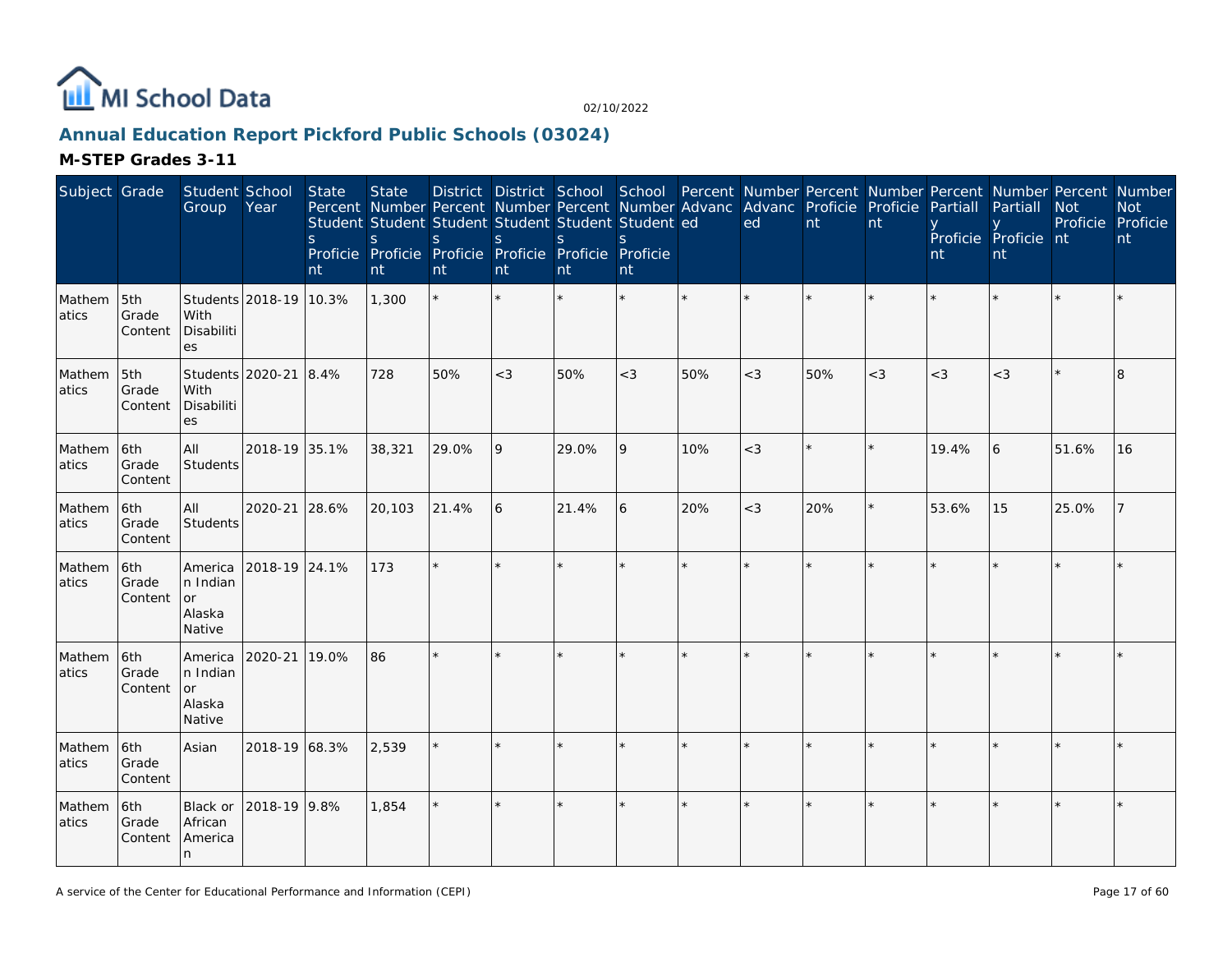

# **Annual Education Report Pickford Public Schools (03024)**

| Subject Grade   |                         | Student School<br>Group                       | Year                  | <b>State</b><br><sub>S</sub><br>nt | <b>State</b><br>Percent Number Percent Number Percent Number Advanc<br>Student Student Student Student Student Student ed<br><sub>S</sub><br>Proficie Proficie Proficie Proficie Proficie Proficie<br>nt | <sub>S</sub><br>nt | S<br>nt | <sub>S</sub><br>nt | <sub>S</sub><br>nt |     | Advanc Proficie Proficie<br>ed | nt  | nt    | Partiall<br>nt | District District School School Percent Number Percent Number Percent Number Percent Number<br>Partiall<br>Proficie Proficie nt<br>nt | <b>Not</b><br>Proficie Proficie | <b>Not</b><br>nt |
|-----------------|-------------------------|-----------------------------------------------|-----------------------|------------------------------------|----------------------------------------------------------------------------------------------------------------------------------------------------------------------------------------------------------|--------------------|---------|--------------------|--------------------|-----|--------------------------------|-----|-------|----------------|---------------------------------------------------------------------------------------------------------------------------------------|---------------------------------|------------------|
| Mathem<br>atics | 6th<br>Grade<br>Content | Black or<br>African<br>America<br>n.          | 2020-21               | 6.8%                               | 549                                                                                                                                                                                                      |                    |         |                    |                    |     |                                |     |       |                |                                                                                                                                       |                                 |                  |
| Mathem<br>atics | 6th<br>Grade<br>Content | White                                         | 2018-19 42.1%         |                                    | 30,300                                                                                                                                                                                                   | 30.4%              |         | 30.4%              |                    | 20% | $<$ 3                          |     |       | 20%            |                                                                                                                                       |                                 | 12               |
| Mathem<br>atics | 6th<br>Grade<br>Content | White                                         | 2020-21               | 32.4%                              | 16,474                                                                                                                                                                                                   | 23.8%              | 5       | 23.8%              | 5                  | 20% | $<$ 3                          | 20% |       |                | 12                                                                                                                                    | 20%                             | 4                |
| Mathem<br>atics | 6th<br>Grade<br>Content | Female                                        | 2018-19 33.4%         |                                    | 17,856                                                                                                                                                                                                   |                    |         |                    |                    |     |                                |     |       |                |                                                                                                                                       |                                 |                  |
| Mathem<br>atics | 6th<br>Grade<br>Content | Female                                        | 2020-21               | 26.0%                              | 8,929                                                                                                                                                                                                    | 50%                | 3       | 50%                | 3                  | 50% | $<$ 3                          | 50% | $<$ 3 | 50%            |                                                                                                                                       | 50%                             | $\overline{2}$   |
| Mathem<br>atics | 6th<br>Grade<br>Content | Male                                          | 2018-19 36.7%         |                                    | 20,465                                                                                                                                                                                                   | 34.8%              | 8       | 34.8%              | 8                  | 20% | $<$ 3                          |     |       | 20%            |                                                                                                                                       |                                 | 11               |
| Mathem<br>atics | 6th<br>Grade<br>Content | Male                                          | 2020-21               | 31.2%                              | 11,174                                                                                                                                                                                                   | 20%                | 3       | 20%                | 3                  | 20% | $<$ 3                          | 20% |       |                | 10                                                                                                                                    |                                 | 5                |
| Mathem<br>atics | 6th<br>Grade<br>Content | cally<br>Disadva<br>ntaged                    | Economi 2018-19 20.1% |                                    | 11,622                                                                                                                                                                                                   | 29.4%              | 5       | 29.4%              | 5                  | 20% | $<$ 3                          |     |       | 20%            | $<$ 3                                                                                                                                 |                                 | 10               |
| Mathem<br>atics | 6th<br>Grade<br>Content | Economi 2020-21<br>cally<br>Disadva<br>ntaged |                       | 14.3%                              | 4,846                                                                                                                                                                                                    | 50%                | $<$ 3   | 50%                | $\star$            | 50% | $<$ 3                          | 50% | $<$ 3 |                | 5                                                                                                                                     |                                 | $\overline{4}$   |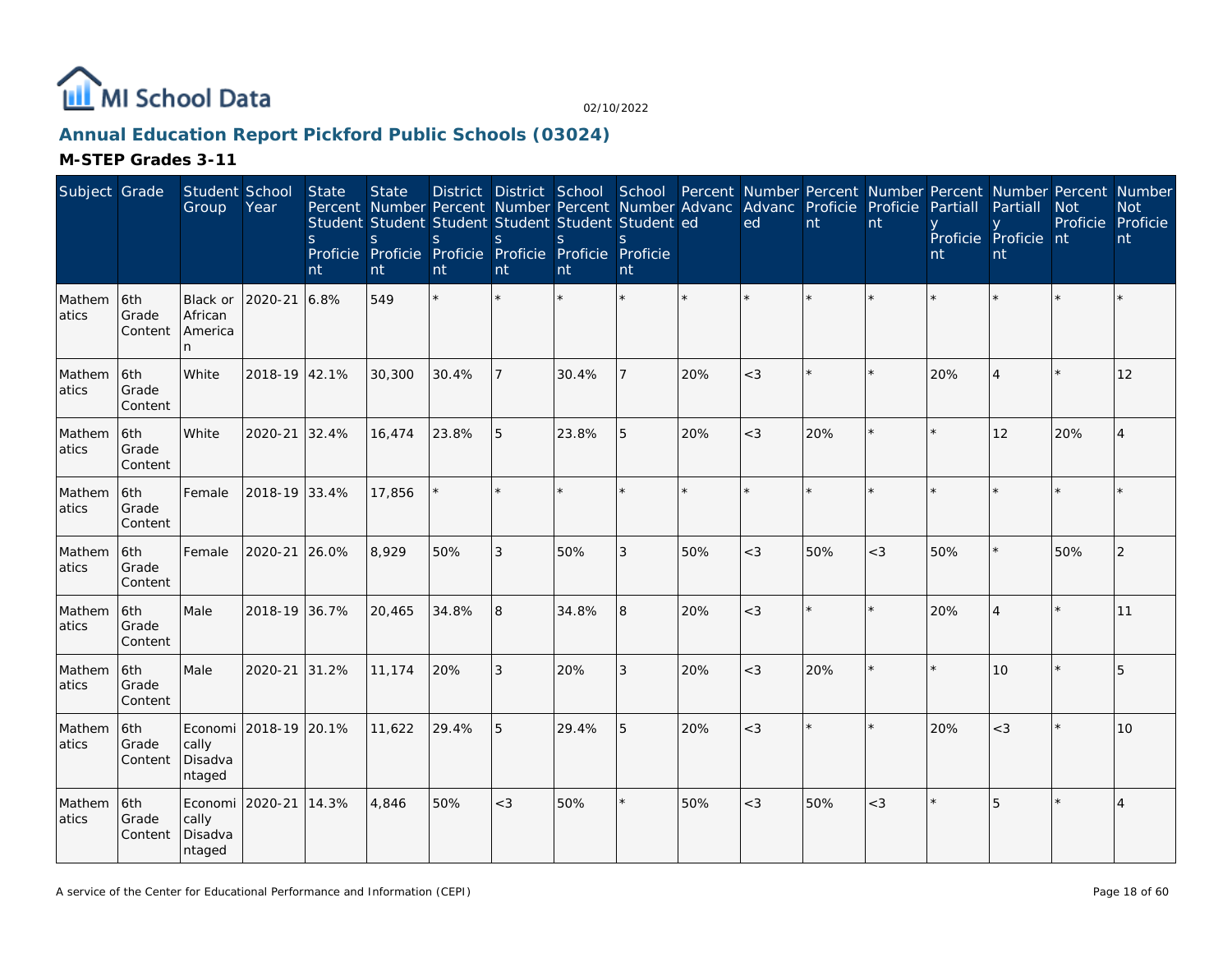

# **Annual Education Report Pickford Public Schools (03024)**

| Subject Grade   |                         | Student School<br>Group                       | Year                  | State<br>$\mathsf{S}$<br>nt | <b>State</b><br><sub>S</sub><br>nt | Percent Number Percent Number Percent Number Advanc<br>Student Student Student Student Student Student ed<br><sub>S</sub><br>Proficie Proficie Proficie Proficie Proficie Proficie<br>nt | S<br>nt | District District School School Percent Number Percent Number Percent Number Percent Number<br><sub>S</sub><br>nt | S.<br>nt |       | Advanc Proficie Proficie<br>ed | nt    | nt | Partiall<br>nt | Partiall<br>Proficie Proficie nt<br>nt | <b>Not</b><br>Proficie Proficie | <b>Not</b><br>nt |
|-----------------|-------------------------|-----------------------------------------------|-----------------------|-----------------------------|------------------------------------|------------------------------------------------------------------------------------------------------------------------------------------------------------------------------------------|---------|-------------------------------------------------------------------------------------------------------------------|----------|-------|--------------------------------|-------|----|----------------|----------------------------------------|---------------------------------|------------------|
| Mathem<br>atics | 6th<br>Grade<br>Content | With<br>Disabiliti<br>es                      | Students 2018-19 8.3% |                             | 1,028                              |                                                                                                                                                                                          |         |                                                                                                                   |          |       |                                |       |    |                |                                        |                                 |                  |
| Mathem<br>atics | 6th<br>Grade<br>Content | Students 2020-21<br>With<br>Disabiliti<br>es  |                       | 6.0%                        | 481                                |                                                                                                                                                                                          |         |                                                                                                                   |          |       |                                |       |    |                |                                        |                                 |                  |
| Mathem<br>atics | 7th<br>Grade<br>Content | AII<br>Students                               | 2018-19 35.7%         |                             | 38,988                             | 29.4%                                                                                                                                                                                    | 10      | 29.4%                                                                                                             | 10       | 11.8% | $\overline{4}$                 | 17.6% | 6  | 35.3%          | 12                                     | 35.3%                           | 12               |
| Mathem<br>atics | 7th<br>Grade<br>Content | All<br>Students                               | 2020-21               | 32.3%                       | 22,803                             | 37.9%                                                                                                                                                                                    | 11      | 37.9%                                                                                                             | 11       | 20%   | $\overline{4}$                 |       |    |                | 13                                     | 20%                             | 5                |
| Mathem<br>atics | 7th<br>Grade<br>Content | America<br>n Indian<br>or<br>Alaska<br>Native | 2018-19 27.6%         |                             | 190                                | $\star$                                                                                                                                                                                  |         |                                                                                                                   |          |       |                                |       |    |                |                                        |                                 |                  |
| Mathem<br>atics | 7th<br>Grade<br>Content | America<br>n Indian<br>or<br>Alaska<br>Native | 2020-21               | 20.7%                       | 102                                | $\star$                                                                                                                                                                                  |         |                                                                                                                   |          |       |                                |       |    |                |                                        |                                 |                  |
| Mathem<br>atics | 7th<br>Grade<br>Content | Asian                                         | 2018-19 67.8%         |                             | 2,524                              |                                                                                                                                                                                          |         |                                                                                                                   |          |       |                                |       |    |                |                                        |                                 |                  |
| Mathem<br>atics | 7th<br>Grade<br>Content | Asian                                         | 2020-21               | 63.1%                       | 1,456                              |                                                                                                                                                                                          |         |                                                                                                                   | $\star$  |       |                                |       |    |                |                                        |                                 |                  |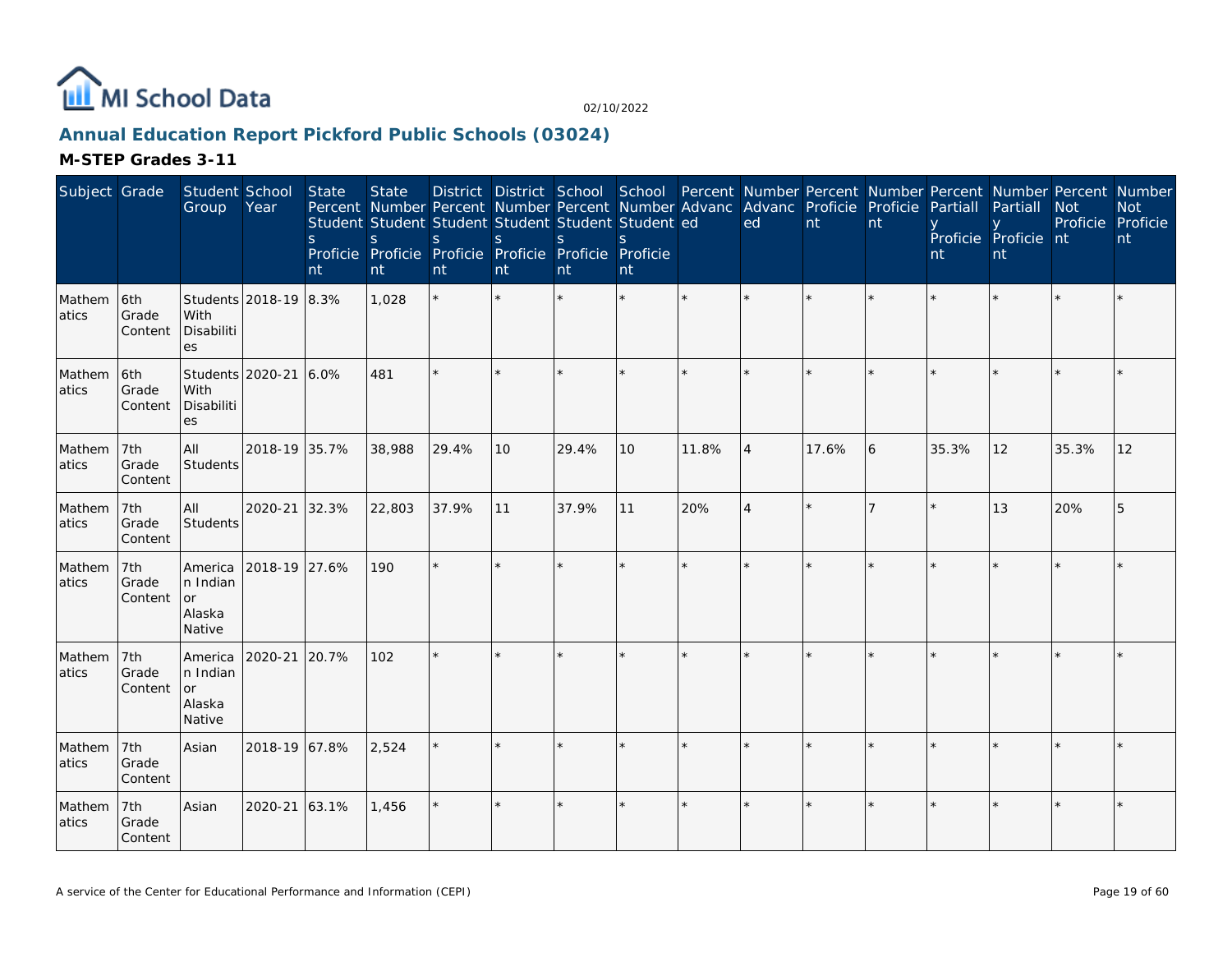

# **Annual Education Report Pickford Public Schools (03024)**

| Subject Grade   |                         | Student School<br>Group             | Year                  | <b>State</b><br><sub>S</sub><br>nt | <b>State</b><br>Percent Number Percent Number Percent Number Advanc<br>Student Student Student Student Student Student ed<br><sub>S</sub><br>Proficie Proficie Proficie Proficie Proficie Proficie<br>nt | <sub>S</sub><br>nt | S<br>nt | <sub>S</sub><br>nt | <sub>S</sub><br>nt |     | Advanc Proficie Proficie<br>ed | nt  | nt                    | Partiall<br>nt | District District School School Percent Number Percent Number Percent Number Percent Number<br>Partiall<br>Proficie Proficie nt<br>nt | <b>Not</b><br>Proficie Proficie | <b>Not</b><br>nt |
|-----------------|-------------------------|-------------------------------------|-----------------------|------------------------------------|----------------------------------------------------------------------------------------------------------------------------------------------------------------------------------------------------------|--------------------|---------|--------------------|--------------------|-----|--------------------------------|-----|-----------------------|----------------|---------------------------------------------------------------------------------------------------------------------------------------|---------------------------------|------------------|
| Mathem<br>atics | 7th<br>Grade<br>Content | Black or<br>African<br>America<br>n | 2020-21               | 9.2%                               | 718                                                                                                                                                                                                      | $\star$            | $\star$ |                    |                    |     |                                |     |                       |                |                                                                                                                                       |                                 |                  |
| Mathem<br>atics | 7th<br>Grade<br>Content | Hispanic<br>of Any<br>Race          | 2018-19 23.5%         |                                    | 2,087                                                                                                                                                                                                    |                    | ×.      |                    | $\star$            |     | $\star$                        |     |                       |                |                                                                                                                                       |                                 |                  |
| Mathem<br>atics | 7th<br>Grade<br>Content | White                               | 2018-19 42.5%         |                                    | 30,741                                                                                                                                                                                                   | 21.7%              | 5       | 21.7%              | 5                  | 20% | $<$ 3                          | 20% |                       | 34.8%          | 8                                                                                                                                     | 43.5%                           | 10               |
| Mathem<br>atics | 7th<br>Grade<br>Content | White                               | 2020-21               | 36.2%                              | 18,627                                                                                                                                                                                                   | 38.9%              |         | 38.9%              |                    | 20% | $<$ 3                          |     |                       |                | $\overline{\mathsf{B}}$                                                                                                               | 20%                             | 3                |
| Mathem<br>atics | 7th<br>Grade<br>Content | Female                              | 2018-19 34.2%         |                                    | 18,415                                                                                                                                                                                                   | 33.3%              |         | 33.3%              | $\overline{7}$     | 20% | $\mathfrak{Z}$                 | 20% | $\overline{4}$        | 38.1%          | 8                                                                                                                                     | 28.6%                           | 6                |
| Mathem<br>atics | 7th<br>Grade<br>Content | Female                              | 2020-21               | 29.1%                              | 10,012                                                                                                                                                                                                   | 50%                | 3       | 50%                | 3                  | 50% | $<$ 3                          | 50% | $<$ 3                 | 50%            |                                                                                                                                       | 50%                             | 2                |
| Mathem<br>atics | 7th<br>Grade<br>Content | Male                                | 2018-19 37.2%         |                                    | 20,573                                                                                                                                                                                                   | 50%                | 3       | 50%                | 3                  | 50% | $<$ 3                          | 50% | $<$ 3                 | 50%            |                                                                                                                                       | 50%                             |                  |
| Mathem<br>atics | 7th<br>Grade<br>Content | Male                                | 2020-21               | 35.4%                              | 12,791                                                                                                                                                                                                   | 47.1%              | 8       | 47.1%              | 8                  | 20% | $<$ 3                          |     |                       |                | 6                                                                                                                                     | 20%                             | 3                |
| Mathem<br>atics | 7th<br>Grade<br>Content | cally<br>Disadva<br>ntaged          | Economi 2018-19 20.3% |                                    | 11,374                                                                                                                                                                                                   | 38.9%              | 7       | 38.9%              |                    | 20% | 3                              |     | $\boldsymbol{\Delta}$ | 33.3%          | 6                                                                                                                                     | 27.8%                           | 5                |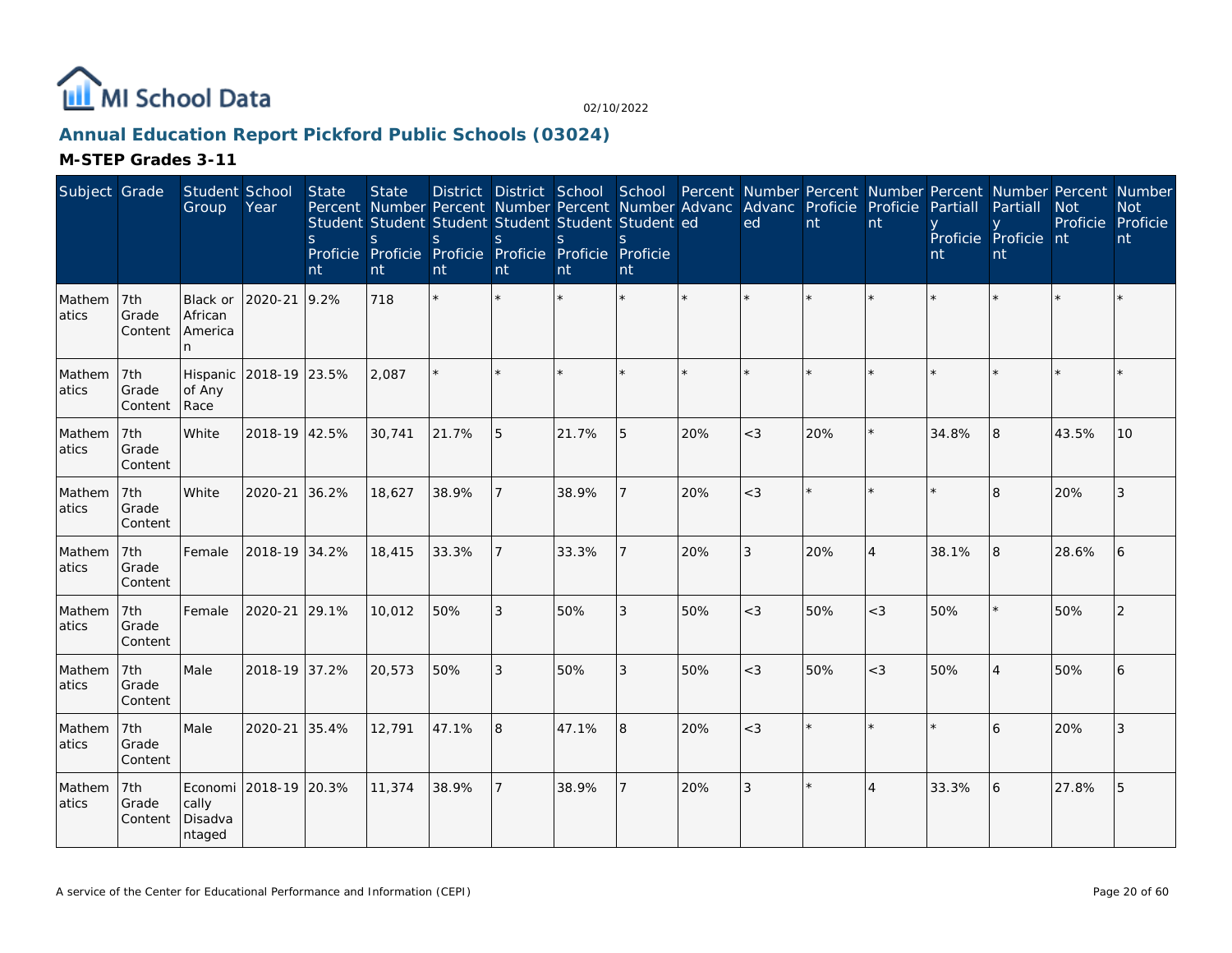

# **Annual Education Report Pickford Public Schools (03024)**

| Subject Grade    |                         | Student School<br>Group                       | Year                  | State<br>$\mathsf{S}$<br>nt | <b>State</b><br>S<br>nt | District District School School Percent Number Percent Number Percent Number Percent Number<br>Percent Number Percent Number Percent Number Advanc Advanc Proficie<br>Student Student Student Student Student Student ed<br>S.<br>Proficie Proficie Proficie Proficie Proficie Proficie<br>nt | <sub>S</sub><br>nt | S.<br>nt | S.<br>nt |     | ed    | nt  | Proficie<br>nt | Partiall<br>nt | Partiall<br>Proficie Proficie nt<br>nt | <b>Not</b><br>Proficie Proficie | <b>Not</b><br>nt |
|------------------|-------------------------|-----------------------------------------------|-----------------------|-----------------------------|-------------------------|-----------------------------------------------------------------------------------------------------------------------------------------------------------------------------------------------------------------------------------------------------------------------------------------------|--------------------|----------|----------|-----|-------|-----|----------------|----------------|----------------------------------------|---------------------------------|------------------|
| Mathem<br>latics | 7th<br>Grade<br>Content | Economi<br>cally<br>Disadva<br>ntaged         | 2020-21               | 17.1%                       | 5,603                   | 50%                                                                                                                                                                                                                                                                                           | $<$ 3              | 50%      | ×.       | 50% | $<$ 3 | 50% | $<$ 3          |                | 5                                      |                                 |                  |
| Mathem<br>atics  | 7th<br>Grade<br>Content | With<br>Disabiliti<br>es                      | Students 2018-19 7.9% |                             | 938                     | $\star$                                                                                                                                                                                                                                                                                       | ÷                  |          | $\star$  |     |       |     |                |                |                                        |                                 |                  |
| Mathem<br>atics  | 7th<br>Grade<br>Content | Students 2020-21<br>With<br>Disabiliti<br>es  |                       | 6.2%                        | 487                     |                                                                                                                                                                                                                                                                                               |                    |          |          |     |       |     |                |                |                                        |                                 |                  |
| Mathem<br>atics  | 7th<br>Grade<br>Content | Foster<br>Care                                | 2020-21               | 9.7%                        | 27                      |                                                                                                                                                                                                                                                                                               |                    |          |          |     |       |     |                |                |                                        |                                 |                  |
| Science          | 5th<br>Grade<br>Content | All<br>Students                               | 2020-21               | 28.5%                       | 20,119                  | 27.3%                                                                                                                                                                                                                                                                                         | 9                  | 27.3%    | 9        | 10% | $<$ 3 |     |                | 54.5%          | 18                                     | 18.2%                           | 6                |
| Science          | 5th<br>Grade<br>Content | America<br>n Indian<br>or<br>Alaska<br>Native | 2020-21               | 18.7%                       | 83                      | 50%                                                                                                                                                                                                                                                                                           | $<$ 3              | 50%      | $<$ 3    | 50% | $<$ 3 | 50% | $<$ 3          |                |                                        |                                 |                  |
| Science          | 5th<br>Grade<br>Content | Black or<br>African<br>America<br>n           | 2020-21               | 7.4%                        | 593                     |                                                                                                                                                                                                                                                                                               |                    |          |          |     |       |     |                |                |                                        |                                 |                  |
| Science          | 5th<br>Grade<br>Content | White                                         | 2020-21               | 32.5%                       | 16,483                  | 42.9%                                                                                                                                                                                                                                                                                         | 9                  | 42.9%    | 9        | 20% | $<$ 3 |     |                |                |                                        | 20%                             | 2                |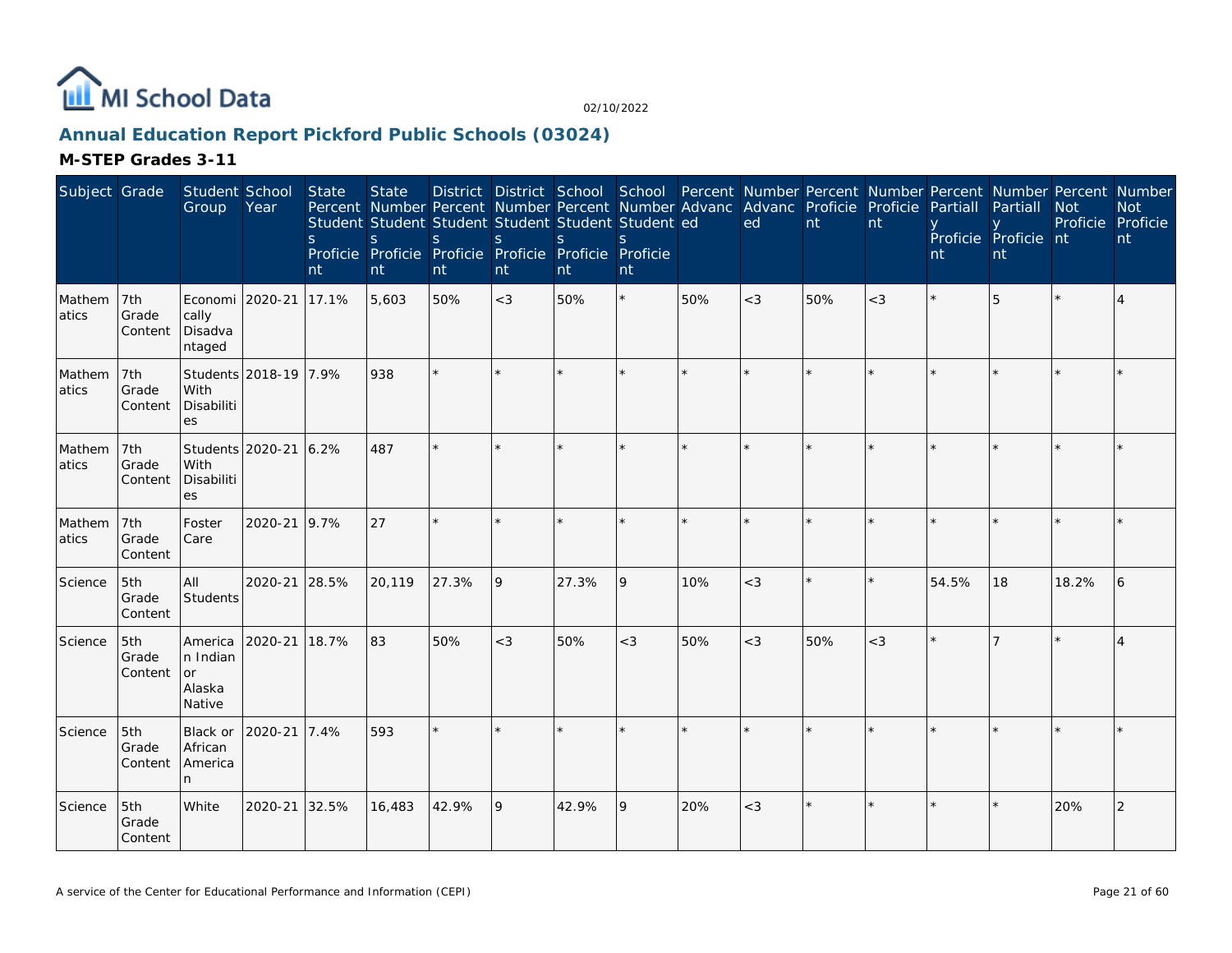

# **Annual Education Report Pickford Public Schools (03024)**

| Subject Grade |                         | Student School<br>Group                              | Year    | State<br><sub>S</sub><br>nt | <b>State</b><br>S.<br>nt | S.<br>nt | $\mathbf S$<br>nt | Student Student Student Student Student Student ed<br><sup>S</sup><br>Proficie Proficie Proficie Proficie Proficie Proficie<br>nt | <sup>S</sup><br>nt |     | District District School School Percent Number Percent Number Percent Number Percent Number<br>Percent Number Percent Number Percent Number Advanc Advanc Proficie<br>ed | nt      | Proficie<br>nt | Partiall<br>nt | <b>Partiall</b><br>Proficie Proficie nt<br>nt | <b>Not</b><br>Proficie Proficie | <b>Not</b><br>nt |
|---------------|-------------------------|------------------------------------------------------|---------|-----------------------------|--------------------------|----------|-------------------|-----------------------------------------------------------------------------------------------------------------------------------|--------------------|-----|--------------------------------------------------------------------------------------------------------------------------------------------------------------------------|---------|----------------|----------------|-----------------------------------------------|---------------------------------|------------------|
| Science       | 5th<br>Grade<br>Content | Female                                               | 2020-21 | 27.5%                       | 9,500                    | 50%      | $\sqrt{3}$        | 50%                                                                                                                               | 3                  | 50% | $<$ 3                                                                                                                                                                    | 50%     | $\star$        | 50%            |                                               | 50%                             | 0                |
| Science       | 5th<br>Grade<br>Content | Male                                                 | 2020-21 | 29.6%                       | 10,619                   | 33.3%    | 6                 | 33.3%                                                                                                                             | 6                  | 20% | $<$ 3                                                                                                                                                                    | $\star$ | $\star$        | 33.3%          | 6                                             | 33.3%                           | 6                |
| Science       | 5th<br>Grade<br>Content | Economi<br>cally<br>Disadva<br>ntaged                | 2020-21 | 16.5%                       | 5,761                    | 50%      | $<$ 3             | 50%                                                                                                                               |                    | 50% | $<$ 3                                                                                                                                                                    | 50%     | $<$ 3          |                |                                               |                                 |                  |
| Science       | 5th<br>Grade<br>Content | Students 2020-21<br>With<br>Disabiliti<br>es         |         | 8.8%                        | 748                      | 50%      | $<$ 3             | 50%                                                                                                                               | $<$ 3              | 50% | $<$ 3                                                                                                                                                                    | 50%     | $<$ 3          |                |                                               |                                 | $\overline{2}$   |
| Science       | 8th<br>Grade<br>Content | All<br>Students                                      | 2020-21 | 22.6%                       | 16,269                   | 10%      | 3                 | 10%                                                                                                                               | 3                  | 10% | $<$ 3                                                                                                                                                                    | 10%     | $\star$        |                | 8                                             | k                               | 21               |
| Science       | 8th<br>Grade<br>Content | America<br>n Indian<br><b>or</b><br>Alaska<br>Native | 2020-21 | 15.5%                       | 80                       | $\star$  |                   |                                                                                                                                   |                    |     |                                                                                                                                                                          |         |                |                |                                               |                                 |                  |
| Science       | 8th<br>Grade<br>Content | Asian                                                | 2020-21 | 44.1%                       | 1,094                    | $\star$  |                   |                                                                                                                                   |                    |     |                                                                                                                                                                          |         |                |                |                                               |                                 |                  |
| Science       | 8th<br>Grade<br>Content | Black or<br>African<br>America<br>n                  | 2020-21 | 5.5%                        | 439                      | $\star$  | $\star$           |                                                                                                                                   |                    |     | ×                                                                                                                                                                        | ÷.      | $\star$        |                |                                               |                                 |                  |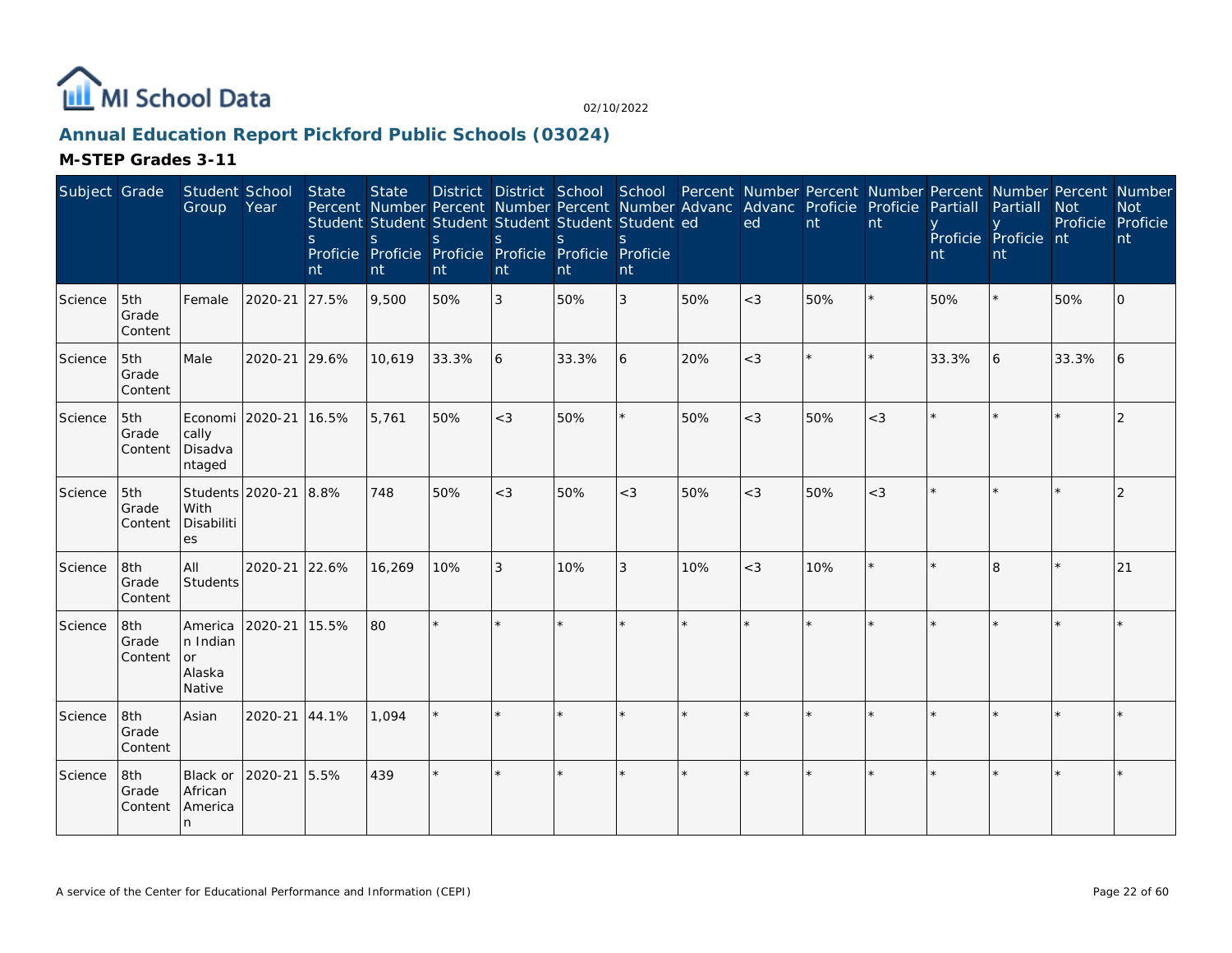

# **Annual Education Report Pickford Public Schools (03024)**

| Subject Grade |                          | Student School<br>Group                       | Year                  | State<br><sub>S</sub><br>nt | <b>State</b><br>Percent Number Percent Number Percent Number Advanc Advanc Proficie Proficie<br>Student Student Student Student Student Student ed<br>S<br>Proficie Proficie Proficie Proficie Proficie Proficie<br>nt | <sub>S</sub><br>nt | <sub>S</sub><br>nt | District District School School Percent Number Percent Number Percent Number Percent Number<br>$\mathbf S$<br>nt | <sub>S</sub><br>nt |     | ed      | nt  | nt      | Partiall<br>nt | Partiall<br>Proficie Proficie nt<br>nt | <b>Not</b><br>Proficie | <b>Not</b><br>Proficie<br>nt |
|---------------|--------------------------|-----------------------------------------------|-----------------------|-----------------------------|------------------------------------------------------------------------------------------------------------------------------------------------------------------------------------------------------------------------|--------------------|--------------------|------------------------------------------------------------------------------------------------------------------|--------------------|-----|---------|-----|---------|----------------|----------------------------------------|------------------------|------------------------------|
| Science       | 8th<br>Grade<br>Content  | White                                         | 2020-21               | 25.3%                       | 13,357                                                                                                                                                                                                                 | 20%                | 3                  | 20%                                                                                                              | 3                  | 20% | $<$ 3   | 20% |         |                | 5                                      |                        | 14                           |
| Science       | 8th<br>Grade<br>Content  | Female                                        | 2020-21 21.4%         |                             | 7,489                                                                                                                                                                                                                  | 50%                | $<$ 3              | 50%                                                                                                              | $<$ 3              | 50% | $<$ 3   | 50% | $<$ 3   | $<$ 3          | $<$ 3                                  |                        | 8                            |
| Science       | 8th<br>Grade<br>Content  | Male                                          | 2020-21 23.7%         |                             | 8,780                                                                                                                                                                                                                  | 20%                | 3                  | 20%                                                                                                              | 3                  | 20% | $<$ 3   | 20% | $\star$ |                | 6                                      |                        | 13                           |
| Science       | 8th<br>Grade<br>Content  | Economi 2020-21<br>cally<br>Disadva<br>ntaged |                       | 12.2%                       | 3,942                                                                                                                                                                                                                  | 50%                | $<$ 3              | 50%                                                                                                              | $\star$            | 50% | $<$ 3   | 50% | $<$ 3   |                | 3                                      |                        | 8                            |
| Science       | 8th<br>Grade<br>Content  | With<br>Disabiliti<br>es                      | Students 2020-21 4.7% |                             | 351                                                                                                                                                                                                                    |                    |                    |                                                                                                                  |                    |     |         |     |         |                |                                        |                        |                              |
| Science       | 8th<br>Grade<br>Content  | Homeles 2020-21<br>S                          |                       | 17.1%                       | 54                                                                                                                                                                                                                     |                    |                    |                                                                                                                  |                    |     |         |     |         |                |                                        |                        | $\star$                      |
| Science       | 11th<br>Grade<br>Content | All<br>Students                               | 2020-21 15.5%         |                             | 8,811                                                                                                                                                                                                                  | 20%                | $\overline{A}$     | 20%                                                                                                              | $\overline{4}$     | 20% | $<$ 3   | 20% | $\star$ |                | 11                                     |                        | 15                           |
| Science       | 11th<br>Grade<br>Content | America<br>n Indian<br>or<br>Alaska<br>Native | 2020-21               | 8.6%                        | 36                                                                                                                                                                                                                     | $\star$            | $\star$            |                                                                                                                  | $\star$            |     | $\star$ |     |         |                |                                        |                        | $\star$                      |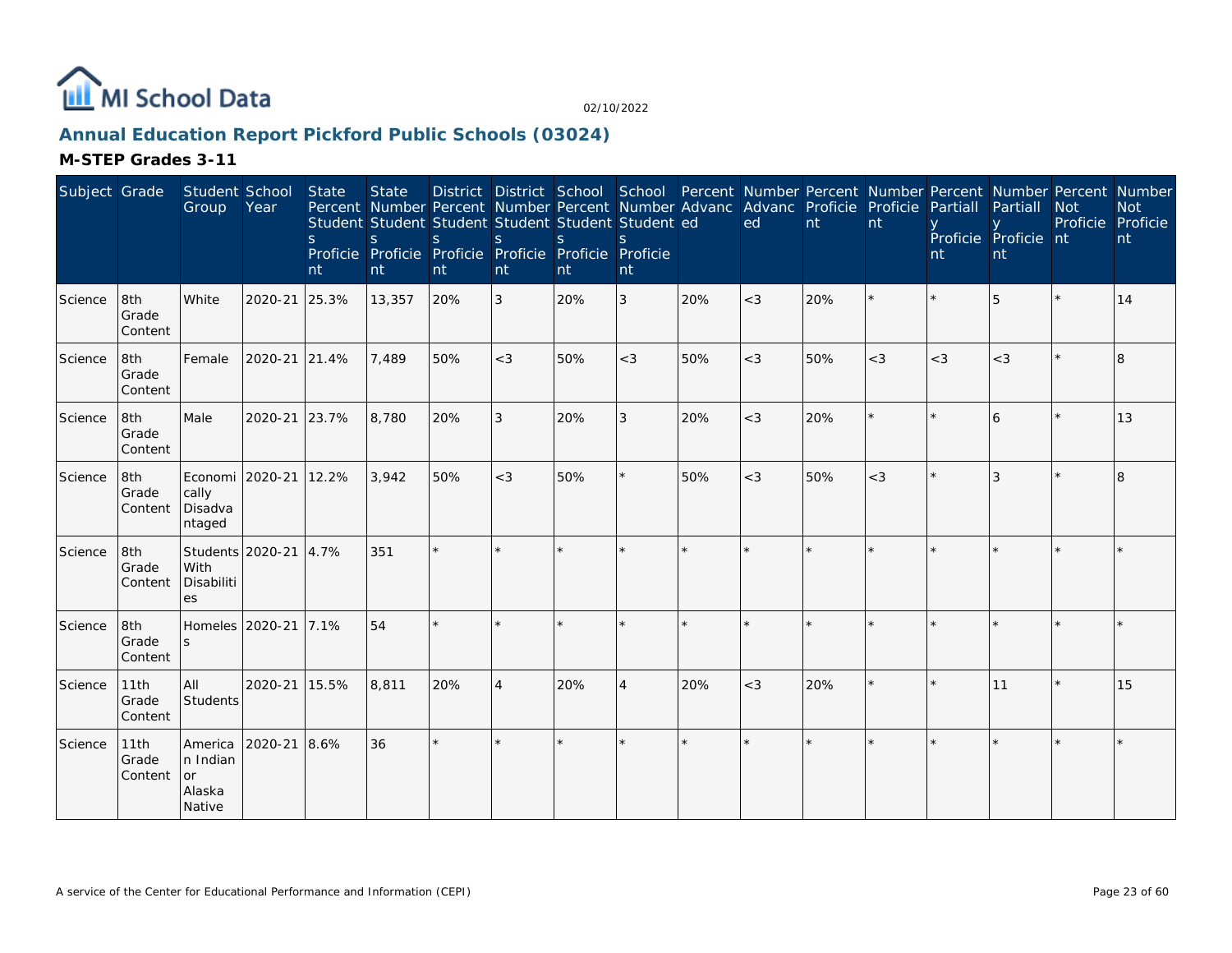

# **Annual Education Report Pickford Public Schools (03024)**

| Subject Grade     |                          | Student School<br>Group               | Year                  | State<br><sub>S</sub><br>nt | <b>State</b><br>Percent Number Percent Number Percent Number Advanc<br>Student Student Student Student Student Student ed<br>S.<br>Proficie Proficie Proficie Proficie Proficie<br>nt | <sub>S</sub><br>nt | S<br>nt        | District District School School Percent Number Percent Number Percent Number Percent Number<br><sub>S</sub><br><b>nt</b> | <sub>S</sub><br>Proficie<br>nt |     | Advanc Proficie Proficie<br>ed | nt  | nt      | Partiall<br>nt | Partiall<br>Proficie Proficie nt<br>nt | <b>Not</b><br>Proficie Proficie | <b>Not</b><br>nt |
|-------------------|--------------------------|---------------------------------------|-----------------------|-----------------------------|---------------------------------------------------------------------------------------------------------------------------------------------------------------------------------------|--------------------|----------------|--------------------------------------------------------------------------------------------------------------------------|--------------------------------|-----|--------------------------------|-----|---------|----------------|----------------------------------------|---------------------------------|------------------|
| Science           | 11th<br>Grade<br>Content | Asian                                 | 2020-21               | 28.2%                       | 546                                                                                                                                                                                   |                    |                |                                                                                                                          |                                |     |                                |     |         |                |                                        |                                 |                  |
| Science           | 11th<br>Grade<br>Content | Black or<br>African<br>America<br>n.  | 2020-21 3.5%          |                             | 158                                                                                                                                                                                   |                    |                |                                                                                                                          |                                |     |                                |     |         |                |                                        |                                 |                  |
| Science           | 11th<br>Grade<br>Content | White                                 | 2020-21 16.9%         |                             | 7,499                                                                                                                                                                                 | 20%                | 3              | 20%                                                                                                                      | 3                              | 20% | $<$ 3                          | 20% |         |                | $\mathsf Q$                            |                                 | 13               |
| Science           | 11th<br>Grade<br>Content | Female                                | 2020-21               | 12.9%                       | 3,611                                                                                                                                                                                 | 20%                | $<$ 3          | 20%                                                                                                                      |                                | 20% | $<$ 3                          | 20% | $<$ 3   |                |                                        |                                 | 10               |
| Science           | 11th<br>Grade<br>Content | Male                                  | 2020-21               | 18.0%                       | 5,200                                                                                                                                                                                 | 50%                | 3              | 50%                                                                                                                      | 3                              | 50% | $<$ 3                          | 50% | $\star$ | 50%            | $\overline{A}$                         | 50%                             | 5                |
| Science           | 11th<br>Grade<br>Content | Economi<br>cally<br>Disadva<br>ntaged | 2020-21 7.9%          |                             | 1,643                                                                                                                                                                                 |                    |                |                                                                                                                          |                                |     |                                |     |         |                |                                        |                                 |                  |
| Science           | 11th<br>Grade<br>Content | With<br>Disabiliti<br>es              | Students 2020-21 2.8% |                             | 130                                                                                                                                                                                   |                    |                |                                                                                                                          |                                |     |                                |     |         |                |                                        |                                 |                  |
| Social<br>Studies | 5th<br>Grade<br>Content  | All<br>Students                       | 2018-19 17.4%         |                             | 18,265                                                                                                                                                                                | 20%                | $<$ 3          | 20%                                                                                                                      |                                | 20% | $<$ 3                          | 20% | $<$ 3   |                | 24                                     |                                 | $\overline{4}$   |
| Social<br>Studies | 5th<br>Grade<br>Content  | All<br>Students                       | 2020-21               | 15.6%                       | 11,119                                                                                                                                                                                | 12.1%              | $\overline{A}$ | 12.1%                                                                                                                    | $\overline{4}$                 | 10% | $<$ 3                          |     |         | 69.7%          | 23                                     | 18.2%                           | 6                |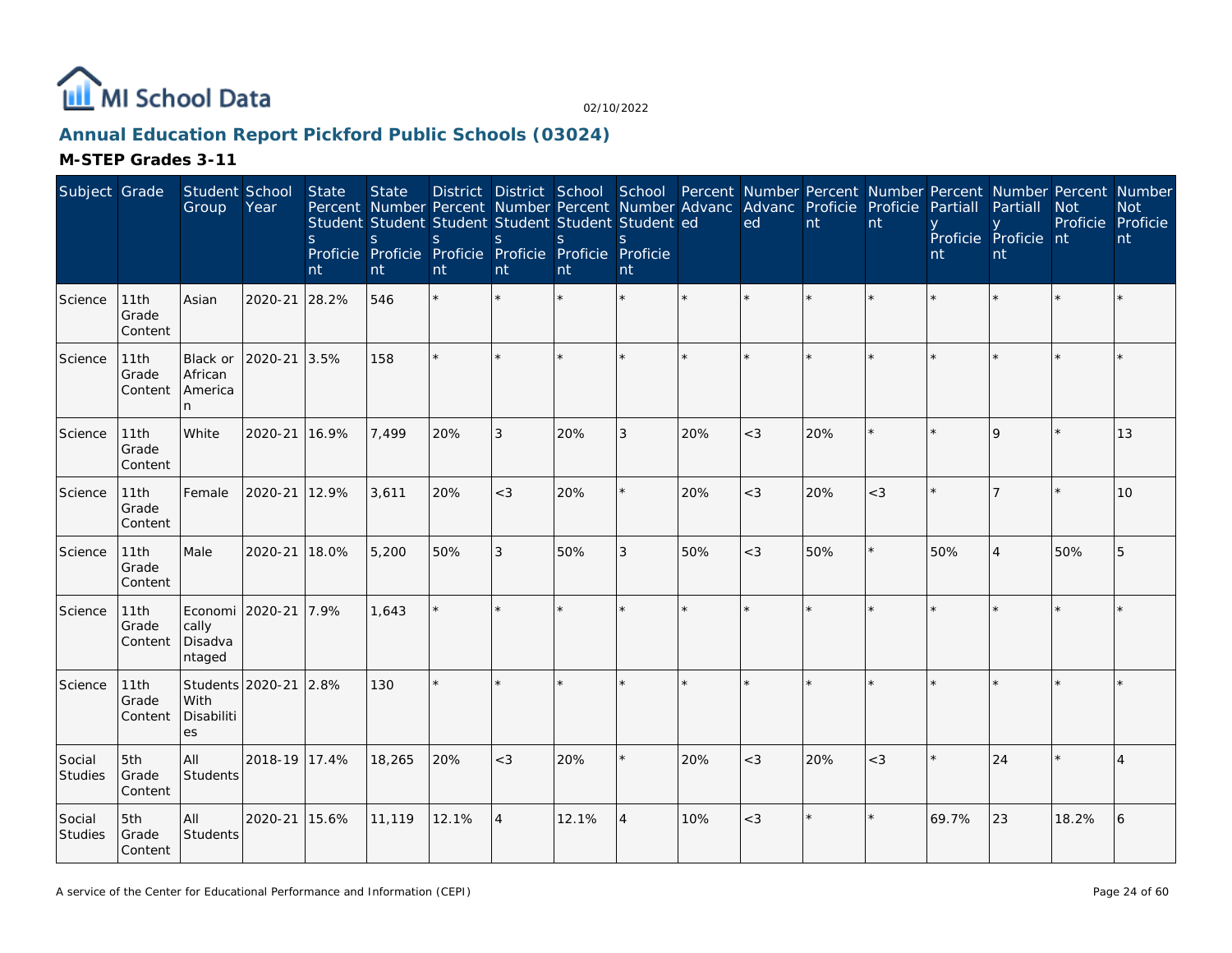

# **Annual Education Report Pickford Public Schools (03024)**

| Subject Grade            |                         | Student School<br>Group                              | Year          | State<br>$\mathsf{S}$<br>nt | <b>State</b><br><sub>S</sub><br>nt | Percent Number Percent Number Percent Number Advanc<br>Student Student Student Student Student Student ed<br><sub>S</sub><br>Proficie Proficie Proficie Proficie Proficie Proficie<br>nt | S<br>nt        | <sub>S</sub><br>nt | S.<br>nt       |     | District District School School Percent Number Percent Number Percent Number Percent Number<br>Advanc Proficie Proficie<br>ed | nt  | nt    | Partiall<br>nt | Partiall<br>Proficie Proficie nt<br>nt | <b>Not</b><br>Proficie Proficie | <b>Not</b><br>nt |
|--------------------------|-------------------------|------------------------------------------------------|---------------|-----------------------------|------------------------------------|------------------------------------------------------------------------------------------------------------------------------------------------------------------------------------------|----------------|--------------------|----------------|-----|-------------------------------------------------------------------------------------------------------------------------------|-----|-------|----------------|----------------------------------------|---------------------------------|------------------|
| Social<br>Studies        | 5th<br>Grade<br>Content | America<br>n Indian<br>or<br>Alaska<br>Native        | 2018-19 12.1% |                             | 76                                 | $\star$                                                                                                                                                                                  |                |                    |                |     |                                                                                                                               |     |       |                |                                        |                                 |                  |
| Social<br>Studies        | 5th<br>Grade<br>Content | America<br>n Indian<br><b>or</b><br>Alaska<br>Native | 2020-21       | 5.5%                        | 25                                 | 50%                                                                                                                                                                                      | $<$ 3          | 50%                | $<$ 3          | 50% | $<$ 3                                                                                                                         | 50% | $<$ 3 |                |                                        |                                 |                  |
| Social<br>Studies        | 5th<br>Grade<br>Content | Asian                                                | 2018-19 32.6% |                             | 1,176                              |                                                                                                                                                                                          |                |                    |                |     |                                                                                                                               |     |       |                |                                        |                                 |                  |
| Social<br><b>Studies</b> | 5th<br>Grade<br>Content | Black or<br>African<br>America<br>n                  | 2018-19 4.4%  |                             | 812                                |                                                                                                                                                                                          |                |                    | $\star$        |     |                                                                                                                               |     |       |                |                                        |                                 |                  |
| Social<br>Studies        | 5th<br>Grade<br>Content | Black or<br>African<br>America<br>n.                 | 2020-21       | 3.0%                        | 244                                |                                                                                                                                                                                          |                |                    | $\star$        |     |                                                                                                                               |     |       |                |                                        |                                 |                  |
| Social<br>Studies        | 5th<br>Grade<br>Content | White                                                | 2018-19 21.5% |                             | 14,719                             | 20%                                                                                                                                                                                      | $<$ 3          | 20%                | ¥.             | 20% | $<$ 3                                                                                                                         | 20% | $<$ 3 |                |                                        |                                 |                  |
| Social<br>Studies        | 5th<br>Grade<br>Content | White                                                | 2020-21       | 18.0%                       | 9,158                              | 20%                                                                                                                                                                                      | $\overline{4}$ | 20%                | $\overline{4}$ | 20% | $<$ 3                                                                                                                         | 20% |       |                |                                        | 20%                             | 2                |
| Social<br>Studies        | 5th<br>Grade<br>Content | Female                                               | 2018-19 15.3% |                             | 7,868                              | 50%                                                                                                                                                                                      | $<$ 3          | 50%                | ×.             | 50% | $<$ 3                                                                                                                         | 50% | $<$ 3 |                |                                        |                                 | 2                |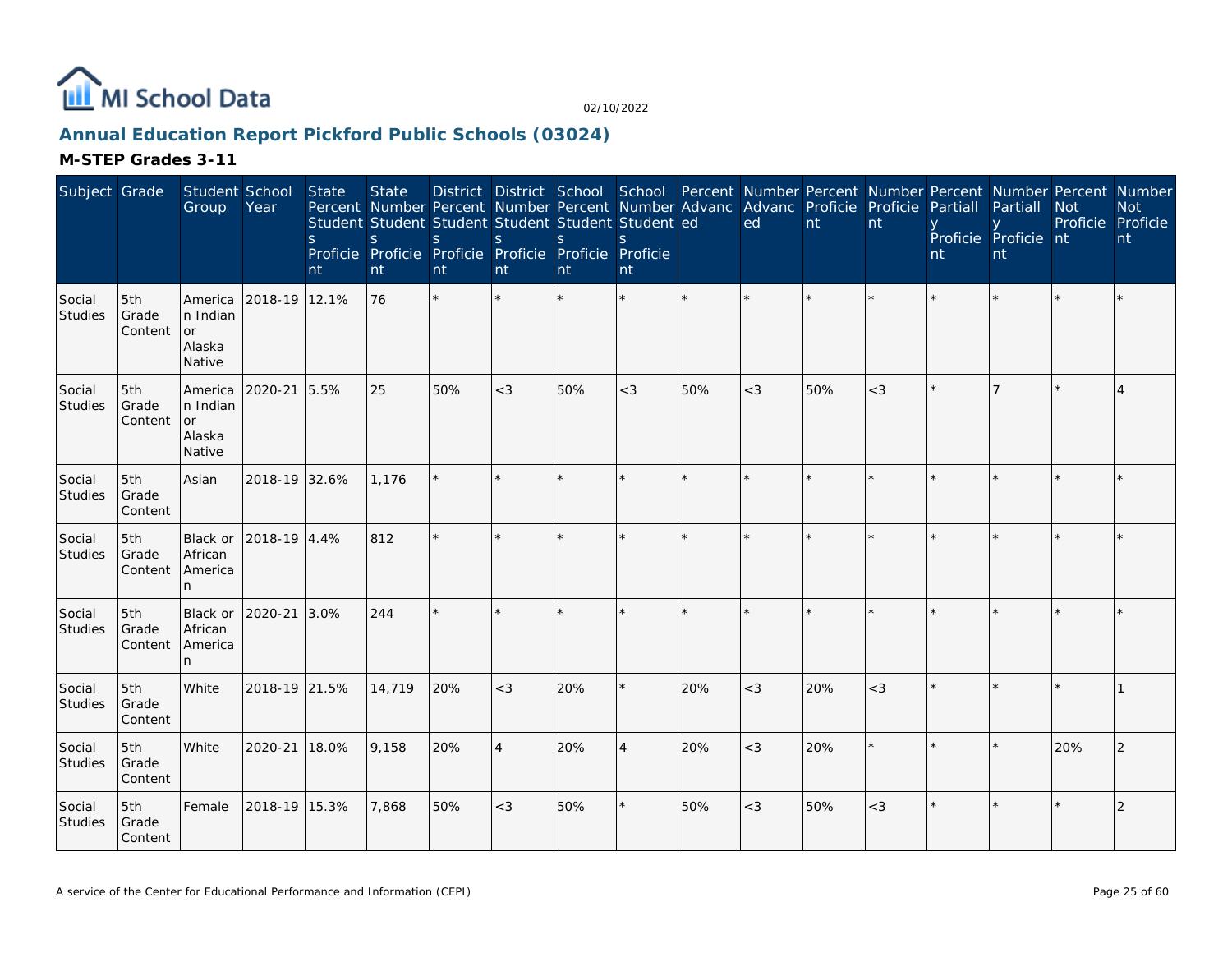

# **Annual Education Report Pickford Public Schools (03024)**

| Subject Grade            |                         | Student School<br>Group                       | Year                  | State<br><sub>S</sub><br>nt | <b>State</b><br><sub>S</sub><br>nt | Percent Number Percent Number Percent Number Advanc Advanc Proficie Proficie<br>Student Student Student Student Student Student ed<br><sub>S</sub><br>Proficie Proficie Proficie Proficie Proficie Proficie<br>nt | <sub>S</sub><br>nt | S.<br>nt | $\mathcal{S}$<br>nt |     | District District School School Percent Number Percent Number Percent Number Percent Number<br>ed | nt  | nt    | Partiall<br>nt | Partiall<br>Proficie Proficie nt<br>nt | <b>Not</b><br>Proficie | <b>Not</b><br>Proficie<br>nt |
|--------------------------|-------------------------|-----------------------------------------------|-----------------------|-----------------------------|------------------------------------|-------------------------------------------------------------------------------------------------------------------------------------------------------------------------------------------------------------------|--------------------|----------|---------------------|-----|---------------------------------------------------------------------------------------------------|-----|-------|----------------|----------------------------------------|------------------------|------------------------------|
| Social<br>Studies        | 5th<br>Grade<br>Content | Female                                        | 2020-21               | 13.4%                       | 4,686                              | 50%                                                                                                                                                                                                               | $<$ 3              | 50%      | $\star$             | 50% | $<$ 3                                                                                             | 50% | $<$ 3 |                |                                        |                        |                              |
| Social<br>Studies        | 5th<br>Grade<br>Content | Male                                          | 2018-19 19.4%         |                             | 10,397                             | 20%                                                                                                                                                                                                               | $<$ 3              | 20%      | ¥                   | 20% | $<$ 3                                                                                             | 20% | $<$ 3 |                |                                        |                        | $\overline{2}$               |
| Social<br>Studies        | 5th<br>Grade<br>Content | Male                                          | 2020-21               | 17.8%                       | 6.433                              | 20%                                                                                                                                                                                                               | 3                  | 20%      | 3                   | 20% | $<$ 3                                                                                             | 20% |       |                | 10                                     |                        | 5                            |
| Social<br>Studies        | 5th<br>Grade<br>Content | cally<br>Disadva<br>ntaged                    | Economi 2018-19 8.1%  |                             | 4,614                              | 50%                                                                                                                                                                                                               | $<$ 3              | 50%      | $<$ 3               | 50% | $<$ 3                                                                                             | 50% | $<$ 3 |                |                                        |                        |                              |
| Social<br>Studies        | 5th<br>Grade<br>Content | Economi 2020-21<br>cally<br>Disadva<br>ntaged |                       | 7.0%                        | 2.478                              | 50%                                                                                                                                                                                                               | $<$ 3              | 50%      | $\star$             | 50% | $<$ 3                                                                                             | 50% | $<$ 3 |                | $\mathsf{R}$                           |                        | 4                            |
| Social<br>Studies        | 5th<br>Grade<br>Content | With<br>Disabiliti<br>es                      | Students 2018-19 5.0% |                             | 632                                |                                                                                                                                                                                                                   |                    |          |                     |     |                                                                                                   |     |       |                |                                        |                        |                              |
| Social<br>Studies        | 5th<br>Grade<br>Content | Students 2020-21<br>With<br>Disabiliti<br>es  |                       | 4.2%                        | 357                                | 50%                                                                                                                                                                                                               | $<$ 3              | 50%      | $<$ 3               | 50% | $<$ 3                                                                                             | 50% | $<$ 3 |                |                                        |                        |                              |
| Social<br><b>Studies</b> | 8th<br>Grade<br>Content | All<br>Students                               | 2018-19 28.0%         |                             | 30,225                             | 12.8%                                                                                                                                                                                                             | 5                  | 12.8%    | 5                   | 10% | $<$ 3                                                                                             |     |       | 56.4%          | 22                                     | 30.8%                  | 12                           |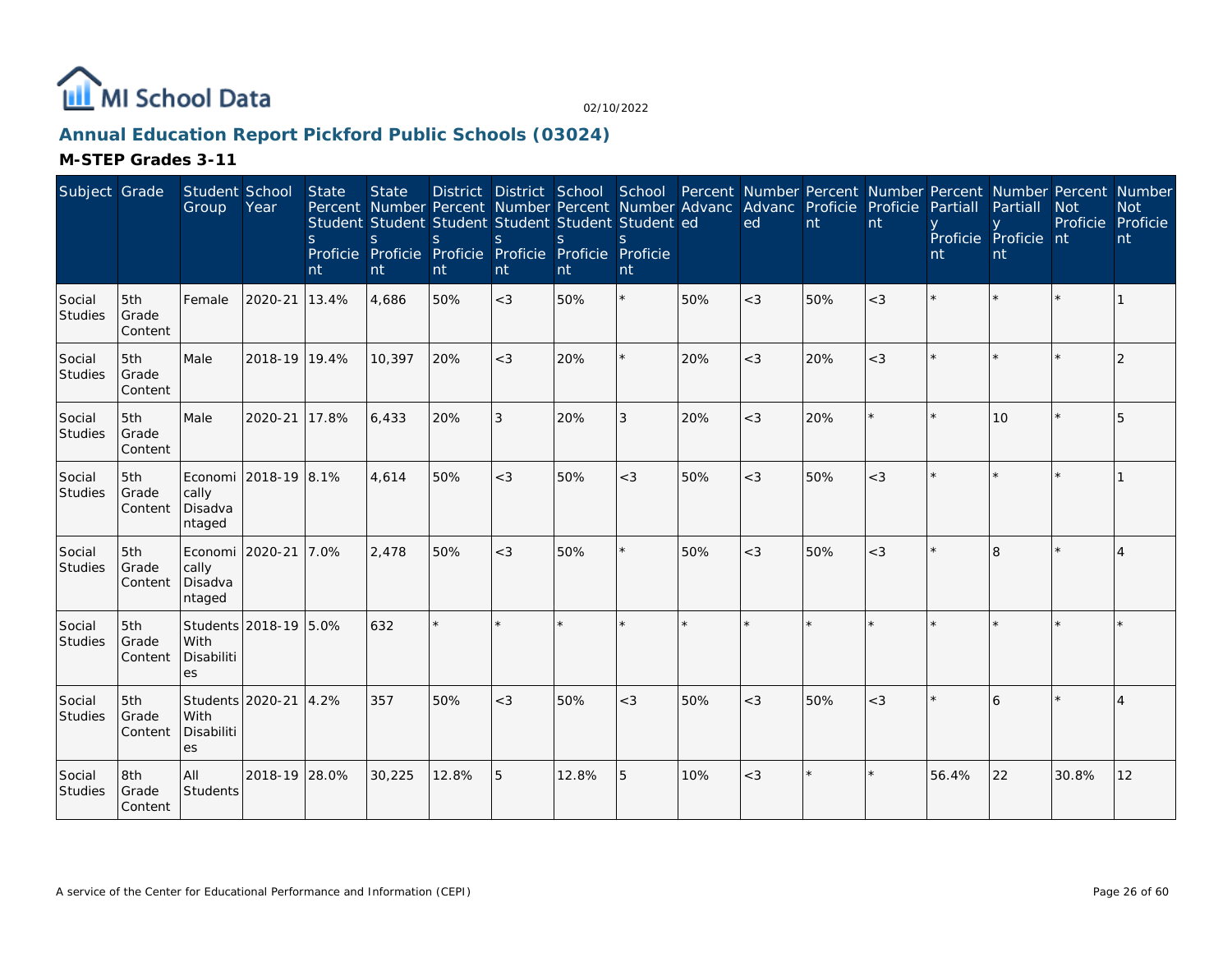

# **Annual Education Report Pickford Public Schools (03024)**

| Subject Grade     |                              | Student School<br>Group                        | Year          | State<br>$\mathsf{S}$<br>nt | <b>State</b><br><sub>S</sub><br>nt | Percent Number Percent Number Percent Number Advanc Advanc Proficie Proficie<br>Student Student Student Student Student Student ed<br><sub>S</sub><br>Proficie Proficie Proficie Proficie Proficie Proficie<br>nt | S<br>nt | <sub>S</sub><br>nt | $\mathcal{S}_{\mathcal{S}}$<br>nt |     | District District School School Percent Number Percent Number Percent Number Percent Number<br>ed | nt | nt | Partiall<br>nt | Partiall<br>Proficie Proficie nt<br>nt | <b>Not</b><br>Proficie Proficie | <b>Not</b><br>nt |
|-------------------|------------------------------|------------------------------------------------|---------------|-----------------------------|------------------------------------|-------------------------------------------------------------------------------------------------------------------------------------------------------------------------------------------------------------------|---------|--------------------|-----------------------------------|-----|---------------------------------------------------------------------------------------------------|----|----|----------------|----------------------------------------|---------------------------------|------------------|
| Social<br>Studies | 8th<br>Grade<br>Content      | All<br>Students                                | 2020-21       | 25.9%                       | 18,848                             | 18.8%                                                                                                                                                                                                             | 6       | 18.8%              | 6                                 | 10% | $<$ 3                                                                                             |    |    | 40.6%          | 13                                     | 40.6%                           | 13               |
| Social<br>Studies | 8th<br>Grade<br>Content      | America<br>n Indian<br>lor<br>Alaska<br>Native | 2018-19 22.3% |                             | 164                                | ÷                                                                                                                                                                                                                 | $\star$ |                    | $\star$                           |     | $\star$                                                                                           |    |    |                |                                        |                                 |                  |
| Social<br>Studies | 8th<br>Grade<br>Content      | America<br>n Indian<br>or<br>Alaska<br>Native  | 2020-21       | 17.4%                       | 90                                 |                                                                                                                                                                                                                   |         |                    | $\star$                           |     |                                                                                                   |    |    |                |                                        |                                 |                  |
| Social<br>Studies | 8th<br>Grade<br>Content      | Asian                                          | 2018-19 50.6% |                             | 1,901                              |                                                                                                                                                                                                                   |         |                    | $\star$                           |     |                                                                                                   |    |    |                |                                        |                                 |                  |
| Social<br>Studies | 8th<br>Grade<br>Content      | Asian                                          | 2020-21       | 48.1%                       | 1,200                              | ÷.                                                                                                                                                                                                                |         |                    | ×.                                |     | $\star$                                                                                           |    |    |                |                                        |                                 |                  |
| Social<br>Studies | 8th<br>Grade<br>Content      | Black or<br>African<br>America<br>n.           | 2018-19 7.3%  |                             | 1,330                              |                                                                                                                                                                                                                   |         |                    |                                   |     |                                                                                                   |    |    |                |                                        |                                 |                  |
| Social<br>Studies | 8th<br>Grade<br>Content      | Black or<br>African<br>America<br>n.           | 2020-21       | 6.7%                        | 538                                |                                                                                                                                                                                                                   |         |                    |                                   |     |                                                                                                   |    |    |                |                                        |                                 |                  |
| Social<br>Studies | 8th<br>Grade<br>Content Race | Hispanic<br>of Any                             | 2018-19 17.1% |                             | 1,538                              |                                                                                                                                                                                                                   |         |                    | $\star$                           |     |                                                                                                   |    |    |                |                                        |                                 |                  |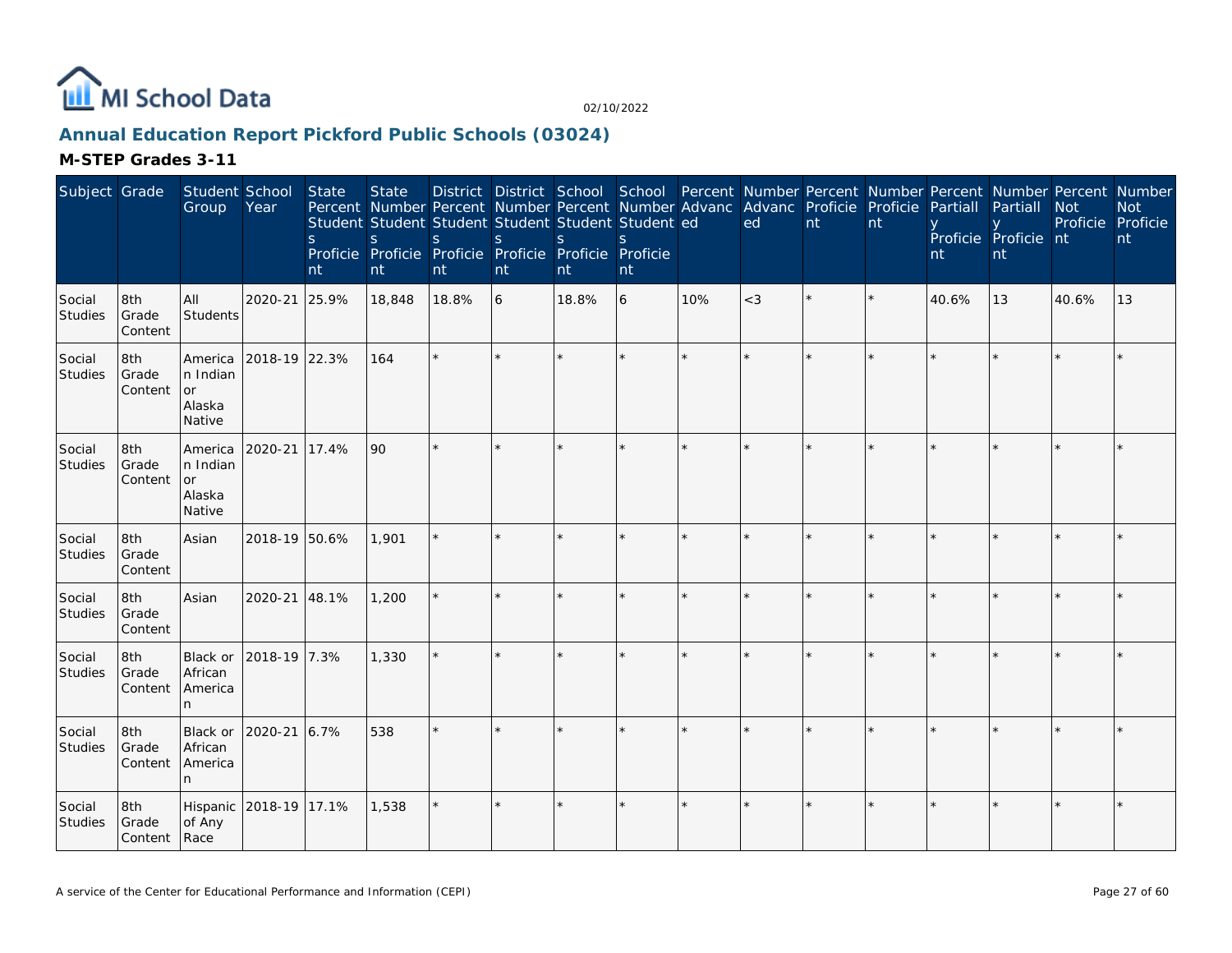

# **Annual Education Report Pickford Public Schools (03024)**

| Subject Grade            |                         | Student School<br>Group                       | Year                  | State<br>S.<br>nt | <b>State</b><br>S<br>nt | <sub>S</sub><br>nt | S<br>nt        | District District School School Percent Number Percent Number Percent Number Percent Number<br>Percent Number Percent Number Percent Number Advanc<br>Student Student Student Student Student Student ed<br><sub>S</sub><br>Proficie Proficie Proficie Proficie Proficie Proficie<br>nt | <sub>S</sub><br>nt |     | Advanc Proficie<br>ed | nt  | Proficie<br>nt | Partiall<br>nt | Partiall<br>Proficie Proficie nt<br>nt | <b>Not</b><br>Proficie Proficie | <b>Not</b><br>nt |
|--------------------------|-------------------------|-----------------------------------------------|-----------------------|-------------------|-------------------------|--------------------|----------------|-----------------------------------------------------------------------------------------------------------------------------------------------------------------------------------------------------------------------------------------------------------------------------------------|--------------------|-----|-----------------------|-----|----------------|----------------|----------------------------------------|---------------------------------|------------------|
| Social<br>Studies        | 8th<br>Grade<br>Content | White                                         | 2018-19               | 33.6%             | 24,258                  | 20%                | 3              | 20%                                                                                                                                                                                                                                                                                     | 3                  | 20% | $<$ 3                 | 20% |                |                | 13                                     |                                 | 9                |
| Social<br>Studies        | 8th<br>Grade<br>Content | White                                         | 2020-21 29.1%         |                   | 15,531                  | 27.3%              | 6              | 27.3%                                                                                                                                                                                                                                                                                   | 6                  | 20% | $<$ 3                 |     |                | 40.9%          | 9                                      | 31.8%                           |                  |
| Social<br>Studies        | 8th<br>Grade<br>Content | Female                                        | 2018-19 25.4%         |                   | 13,449                  | 20.8%              | 5              | 20.8%                                                                                                                                                                                                                                                                                   | 5                  | 20% | $<$ 3                 | 20% |                | 58.3%          | 14                                     | 20.8%                           | 5                |
| Social<br>Studies        | 8th<br>Grade<br>Content | Female                                        | 2020-21 22.5%         |                   | 7,965                   | 50%                | $<$ 3          | 50%                                                                                                                                                                                                                                                                                     | $<$ 3              | 50% | $<$ 3                 | 50% | $<$ 3          |                | 5                                      |                                 | 5                |
| Social<br>Studies        | 8th<br>Grade<br>Content | Male                                          | 2018-19 30.6%         |                   | 16,776                  | 50%                | $<$ 3          | 50%                                                                                                                                                                                                                                                                                     | $<$ 3              | 50% | $<$ 3                 | 50% | $<$ 3          |                | $\beta$                                |                                 |                  |
| Social<br>Studies        | 8th<br>Grade<br>Content | Male                                          | 2020-21 29.1%         |                   | 10,883                  | 27.3%              | $\overline{6}$ | 27.3%                                                                                                                                                                                                                                                                                   | 6                  | 20% | $<$ 3                 |     |                | 36.4%          | 8                                      | 36.4%                           | 8                |
| Social<br>Studies        | 8th<br>Grade<br>Content | Economi<br>cally<br>Disadva<br>ntaged         | 2018-19 14.7%         |                   | 7,829                   | 20%                | $<$ 3          | 20%                                                                                                                                                                                                                                                                                     |                    | 20% | $<$ 3                 | 20% | $<$ 3          |                | $\Omega$                               |                                 | 7                |
| Social<br><b>Studies</b> | 8th<br>Grade<br>Content | Economi 2020-21<br>cally<br>Disadva<br>ntaged |                       | 13.7%             | 4,479                   | 50%                | $<$ 3          | 50%                                                                                                                                                                                                                                                                                     |                    | 50% | $<$ 3                 | 50% | $\lt3$         |                | 3                                      |                                 |                  |
| Social<br>Studies        | 8th<br>Grade<br>Content | With<br>Disabiliti<br>es                      | Students 2018-19 7.0% |                   | 829                     | $\star$            | $\star$        |                                                                                                                                                                                                                                                                                         |                    |     |                       |     |                |                |                                        |                                 |                  |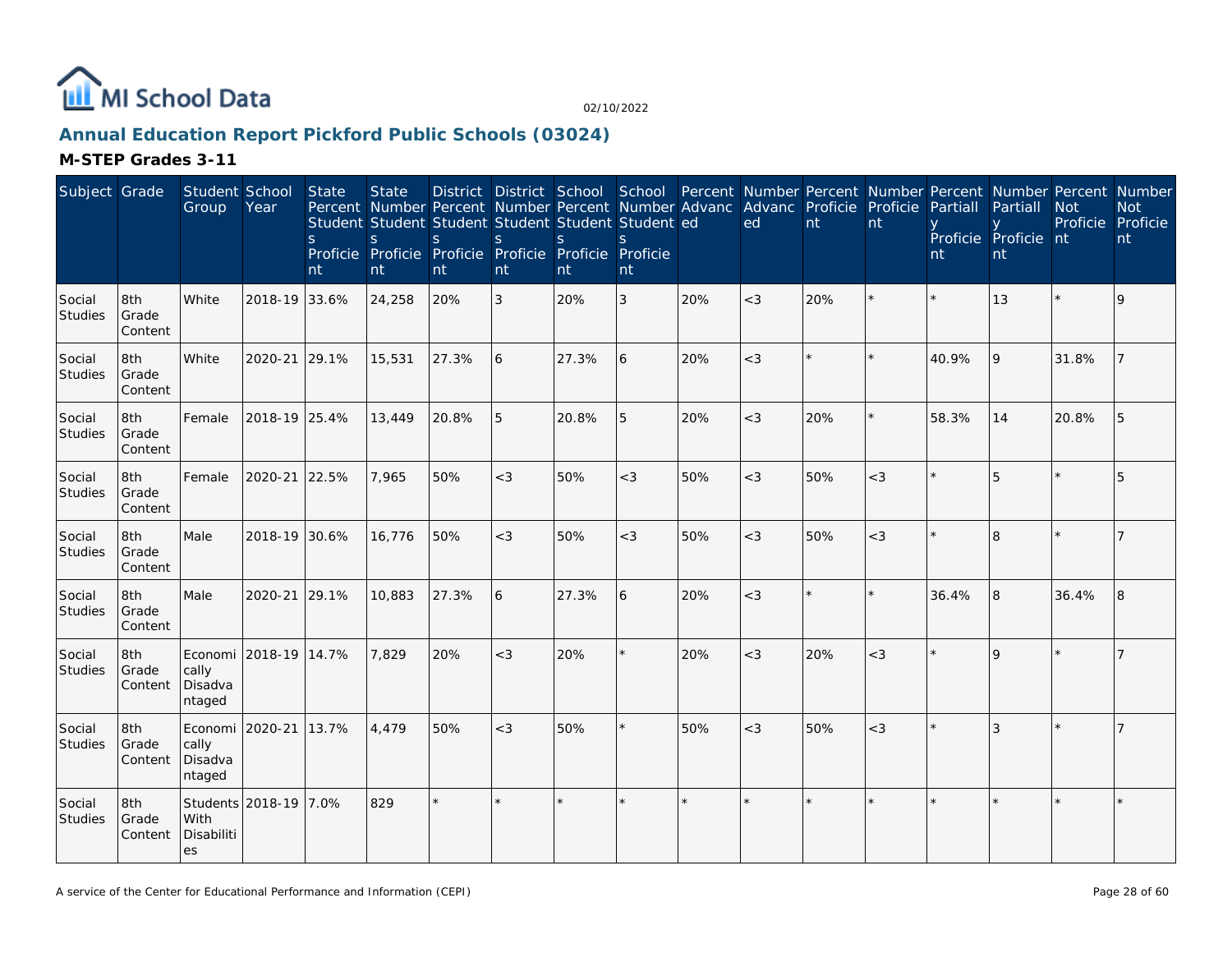

# **Annual Education Report Pickford Public Schools (03024)**

| Subject Grade            |                          | Student School<br>Group                       | Year          | State<br>$\mathsf{S}$<br>nt | <b>State</b><br>S<br>nt | Percent Number Percent Number Percent Number Advanc Advanc Proficie Proficie<br>Student Student Student Student Student Student ed<br>S.<br>Proficie Proficie Proficie Proficie Proficie Proficie<br>nt | <sub>S</sub><br>nt | <sub>S</sub><br>nt | S.<br>nt |     | District District School School Percent Number Percent Number Percent Number Percent Number<br>ed | nt | nt          | Partiall<br>nt | Partiall<br>Proficie Proficie nt<br>nt | <b>Not</b><br>Proficie Proficie | <b>Not</b><br>nt |
|--------------------------|--------------------------|-----------------------------------------------|---------------|-----------------------------|-------------------------|---------------------------------------------------------------------------------------------------------------------------------------------------------------------------------------------------------|--------------------|--------------------|----------|-----|---------------------------------------------------------------------------------------------------|----|-------------|----------------|----------------------------------------|---------------------------------|------------------|
| Social<br>Studies        | 8th<br>Grade<br>Content  | Students 2020-21<br>With<br>Disabiliti<br>es  |               | 5.9%                        | 451                     | $\star$                                                                                                                                                                                                 |                    |                    | $\star$  |     |                                                                                                   |    |             |                |                                        |                                 |                  |
| Social<br>Studies        | 8th<br>Grade<br>Content  | Homeles 2020-21<br><sub>S</sub>               |               | 17.1%                       | 56                      |                                                                                                                                                                                                         |                    |                    | $\star$  |     |                                                                                                   |    |             |                |                                        |                                 |                  |
| Social<br>Studies        | 11th<br>Grade<br>Content | All<br>Students                               | 2018-19 46.6% |                             | 47,628                  | 46.2%                                                                                                                                                                                                   | 12                 | 46.2%              | 12       | 20% | 3                                                                                                 |    | $\mathsf Q$ |                | 11                                     | 20%                             | 3                |
| Social<br>Studies        | 11th<br>Grade<br>Content | All<br>Students                               | 2020-21       | 43.7%                       | 24,724                  | 30.0%                                                                                                                                                                                                   | 9                  | 30.0%              | 9        | 20% | $<$ 3                                                                                             |    |             |                |                                        | 20%                             | 2                |
| Social<br>Studies        | 11th<br>Grade<br>Content | America<br>n Indian<br>or<br>Alaska<br>Native | 2018-19 38.5% |                             | 258                     | ÷.                                                                                                                                                                                                      |                    |                    | $\star$  |     | $\star$                                                                                           |    |             |                |                                        |                                 |                  |
| Social<br>Studies        | 11th<br>Grade<br>Content | America<br>n Indian<br>or<br>Alaska<br>Native | 2020-21       | 33.6%                       | 139                     | ÷.                                                                                                                                                                                                      | ×.                 |                    | $\star$  |     |                                                                                                   |    |             |                |                                        |                                 |                  |
| Social<br>Studies        | 11th<br>Grade<br>Content | Asian                                         | 2018-19 64.6% |                             | 2,559                   |                                                                                                                                                                                                         |                    |                    |          |     |                                                                                                   |    |             |                |                                        |                                 |                  |
| Social<br><b>Studies</b> | 11th<br>Grade<br>Content | Asian                                         | 2020-21       | 61.0%                       | 1,168                   |                                                                                                                                                                                                         | $\star$            |                    | $\star$  |     | $\star$                                                                                           |    |             |                |                                        |                                 |                  |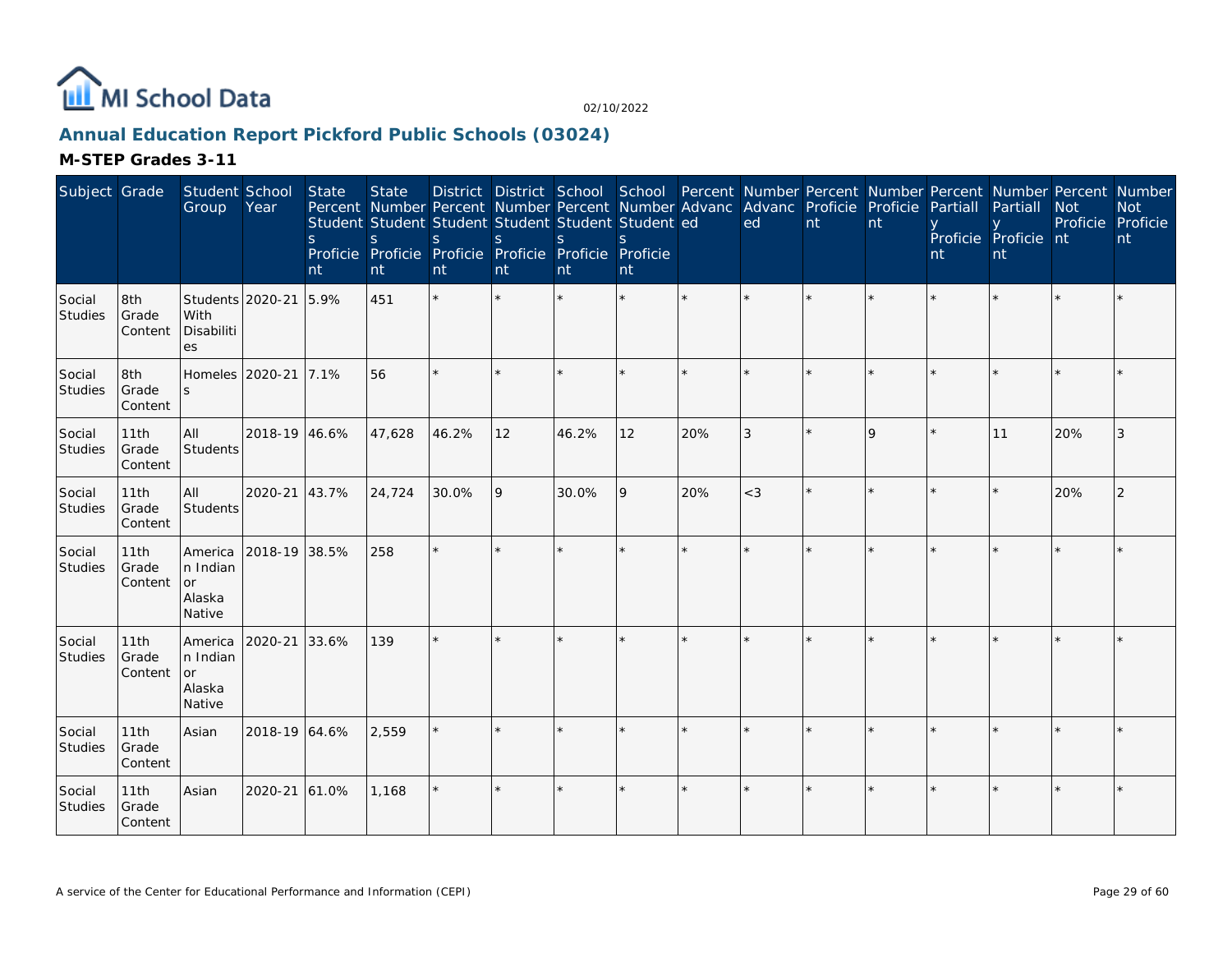

# **Annual Education Report Pickford Public Schools (03024)**

| Subject Grade            |                          | Student School<br>Group               | Year                  | State<br>S.<br>nt | <b>State</b><br><sub>S</sub><br>nt | Percent Number Percent Number Percent Number Advanc<br>Student Student Student Student Student Student ed<br><sub>S</sub><br>Proficie Proficie Proficie Proficie Proficie<br>nt | $\mathsf{S}$<br>nt | <sub>S</sub><br>nt | <sub>S</sub><br>Proficie<br>nt |         | ed     | Advanc Proficie<br>nt | Proficie<br>nt | Partiall<br>nt | District District School School Percent Number Percent Number Percent Number Percent Number<br>Partiall<br>Proficie Proficie nt<br>nt | <b>Not</b><br>Proficie Proficie | <b>Not</b><br>nt |
|--------------------------|--------------------------|---------------------------------------|-----------------------|-------------------|------------------------------------|---------------------------------------------------------------------------------------------------------------------------------------------------------------------------------|--------------------|--------------------|--------------------------------|---------|--------|-----------------------|----------------|----------------|---------------------------------------------------------------------------------------------------------------------------------------|---------------------------------|------------------|
| Social<br>Studies        | 11th<br>Grade<br>Content | Black or<br>African<br>America<br>n   | 2020-21               | 18.1%             | 806                                | $\star$                                                                                                                                                                         |                    |                    | $\star$                        | $\star$ |        |                       |                |                |                                                                                                                                       |                                 |                  |
| Social<br><b>Studies</b> | 11th<br>Grade<br>Content | White                                 | 2018-19 52.6%         |                   | 37,949                             | 52.6%                                                                                                                                                                           | 10                 | 52.6%              | 10                             | 20%     | $\lt3$ |                       |                |                |                                                                                                                                       | 20%                             | 2                |
| Social<br>Studies        | 11th<br>Grade<br>Content | White                                 | 2020-21               | 46.7%             | 20,634                             | 36.0%                                                                                                                                                                           | 9                  | 36.0%              | 9                              | 20%     | $<$ 3  |                       |                |                |                                                                                                                                       | 20%                             |                  |
| Social<br><b>Studies</b> | 11th<br>Grade<br>Content | Female                                | 2018-19 44.1%         |                   | 22,547                             | 50%                                                                                                                                                                             | 5                  | 50%                | 5                              | 50%     | $\lt3$ | 50%                   | $\star$        | 50%            |                                                                                                                                       | 50%                             | $\Omega$         |
| Social<br>Studies        | 11th<br>Grade<br>Content | Female                                | 2020-21               | 40.6%             | 11,333                             | 22.2%                                                                                                                                                                           | $\overline{4}$     | 22.2%              | $\overline{4}$                 | 20%     | $<$ 3  |                       |                |                |                                                                                                                                       | 20%                             | 2                |
| Social<br>Studies        | 11th<br>Grade<br>Content | Male                                  | 2018-19 49.1%         |                   | 25,081                             | 50%                                                                                                                                                                             | $\overline{7}$     | 50%                |                                | 50%     | $<$ 3  | 50%                   |                | 50%            |                                                                                                                                       | 50%                             | 3                |
| Social<br><b>Studies</b> | 11th<br>Grade<br>Content | Male                                  | 2020-21               | 46.6%             | 13,391                             | 50%                                                                                                                                                                             | 5                  | 50%                | 5                              | 50%     | $<$ 3  | 50%                   |                | 50%            |                                                                                                                                       | 50%                             | $\Omega$         |
| Social<br><b>Studies</b> | 11th<br>Grade<br>Content | cally<br>Disadva<br>ntaged            | Economi 2018-19 30.6% |                   | 13,131                             | 50%                                                                                                                                                                             | 5                  | 50%                | 5                              | 50%     | $<$ 3  | 50%                   | $\star$        | 50%            |                                                                                                                                       | 50%                             | 2                |
| Social<br>Studies        | 11th<br>Grade<br>Content | Economi<br>cally<br>Disadva<br>ntaged | 2020-21               | 29.1%             | 5,992                              | $\star$                                                                                                                                                                         | ×.                 |                    | $\star$                        | $\star$ |        |                       |                |                |                                                                                                                                       |                                 |                  |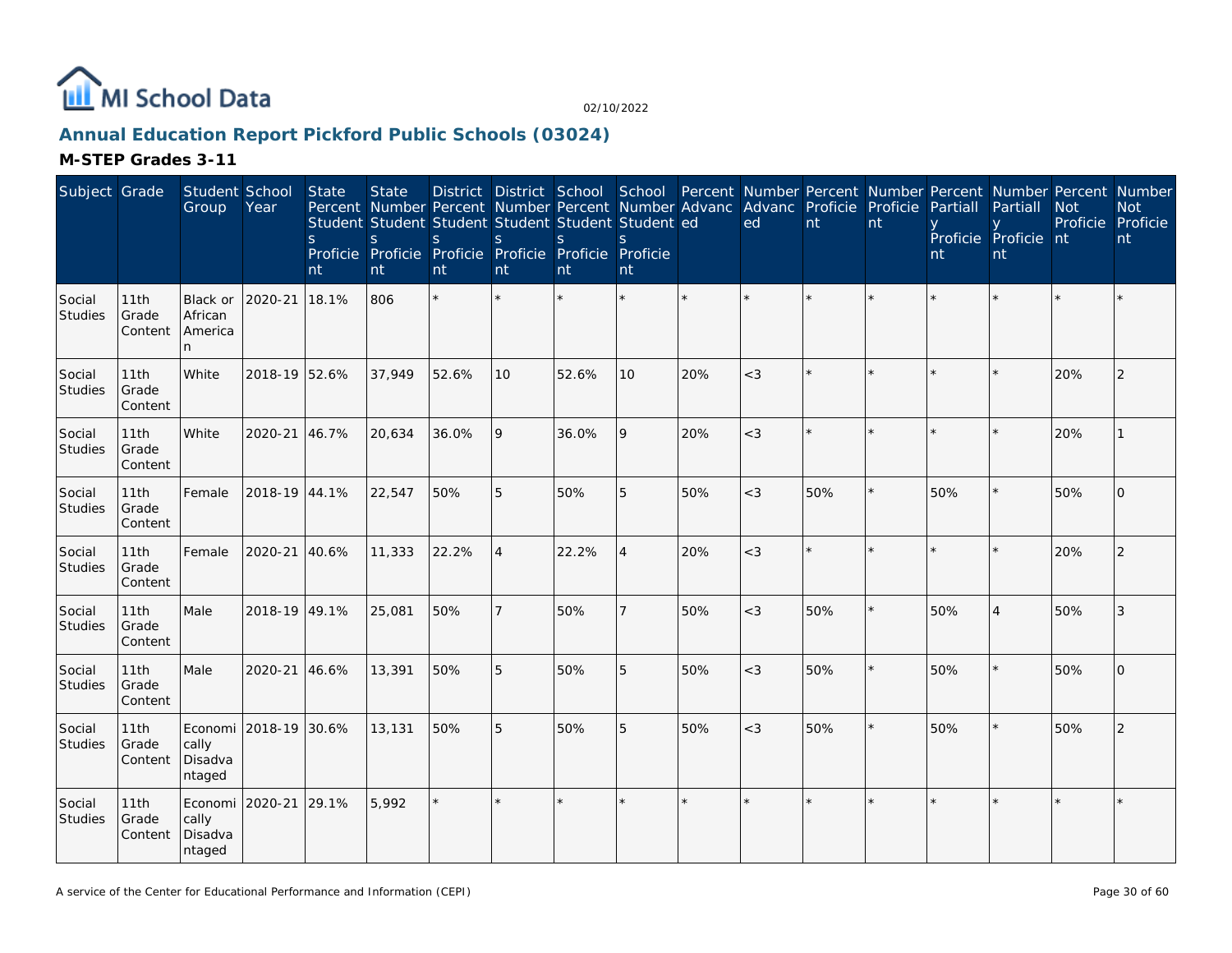

# **Annual Education Report Pickford Public Schools (03024)**

| Subject Grade      |                           | Student School<br>Group                        | Year                    | State<br>nt | Student Student Student Student Student Student ed<br>Proficie Proficie Proficie Proficie Proficie Proficie<br><b>nt</b> | nt | nt | nt | nt | State District District School School Percent Number Percent Number Percent Number Percent Number<br>Percent Number Percent Number Percent Number Advanc Advanc Proficie Proficie Partiall Partiall<br>ed | <b>Int</b> | nt | nt | Proficie Proficie nt | Not :<br>Proficie | Not<br>Proficie<br>nt |
|--------------------|---------------------------|------------------------------------------------|-------------------------|-------------|--------------------------------------------------------------------------------------------------------------------------|----|----|----|----|-----------------------------------------------------------------------------------------------------------------------------------------------------------------------------------------------------------|------------|----|----|----------------------|-------------------|-----------------------|
| Social<br>Studies  | 11th<br>Grade<br> Content | With<br>Disabiliti<br>es                       | Students 2018-19 16.1%  |             | 1,512                                                                                                                    |    |    |    |    |                                                                                                                                                                                                           |            |    |    |                      |                   |                       |
| Social<br> Studies | 11th<br>Grade<br> Content | Students   2020-21<br>With<br>Disabiliti<br>es |                         | 13.3%       | 621                                                                                                                      |    |    |    |    |                                                                                                                                                                                                           |            |    |    |                      |                   |                       |
| Social<br>Studies  | 11th<br>Grade<br>Content  |                                                | Homeles 12018-19 124.5% |             | 332                                                                                                                      |    |    |    |    |                                                                                                                                                                                                           |            |    |    |                      |                   |                       |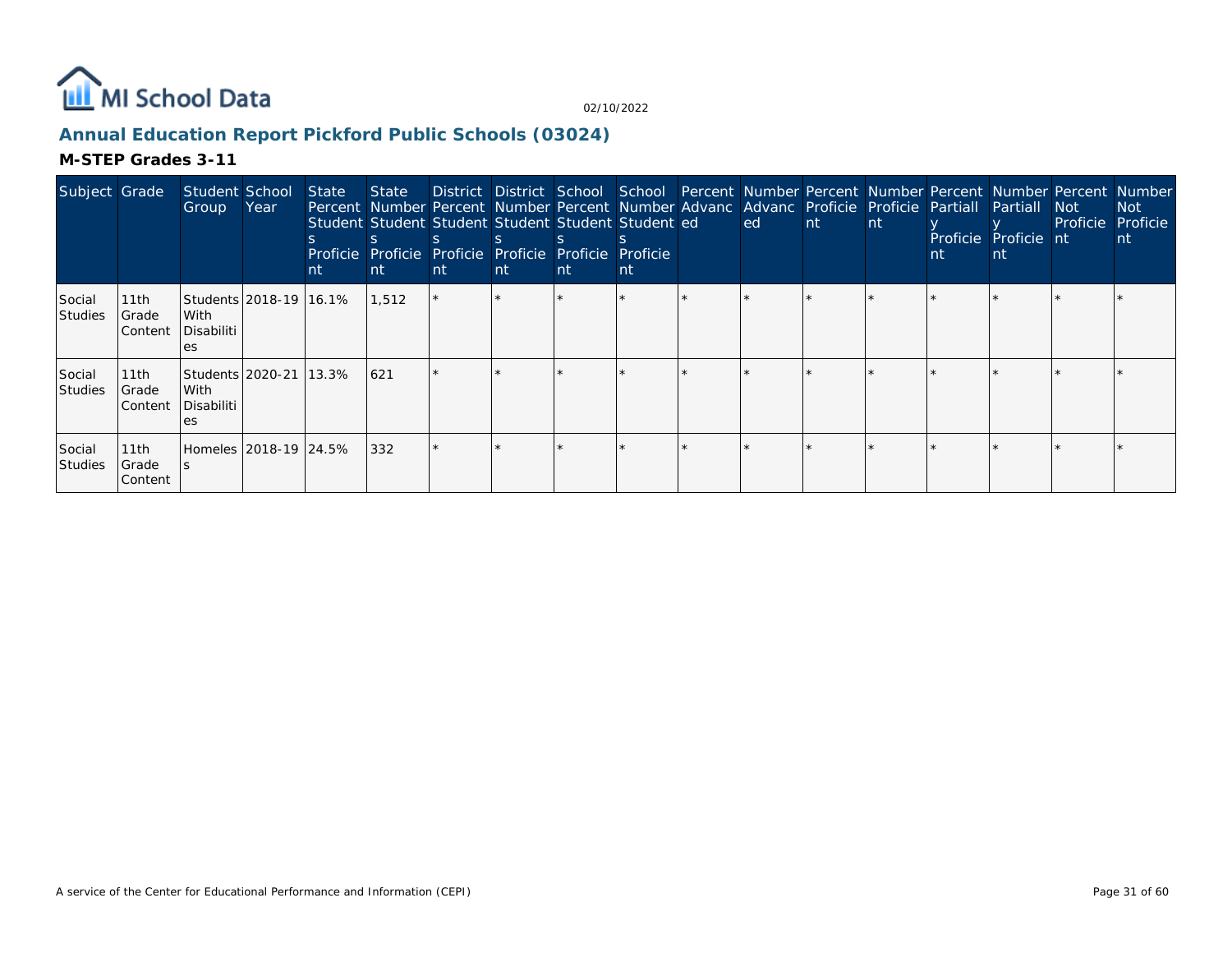

# **Annual Education Report Pickford Public Schools (03024)**

| Subject Grade     |                         | Student School<br>Group                              | Year          | State<br>S<br>nt | <b>State</b><br>S<br>Proficie Proficie Proficie Proficie Proficie Proficie<br>nt | <sub>S</sub><br>nt | <sub>S</sub><br>nt | $\mathbf{S}$<br>nt | Percent Number Percent Number Percent Number Advanc Advanc Proficie Proficie Partiall<br>Student Student Student Student Student Student ed<br>nt |         | ed             | nt      | nt | nt    | Partiall<br>Proficie Proficie nt<br>nt | <b>Not</b> | District District School School Percent Number Percent Number Percent Number Percent Number<br><b>Not</b><br>Proficie Proficie<br>nt |
|-------------------|-------------------------|------------------------------------------------------|---------------|------------------|----------------------------------------------------------------------------------|--------------------|--------------------|--------------------|---------------------------------------------------------------------------------------------------------------------------------------------------|---------|----------------|---------|----|-------|----------------------------------------|------------|--------------------------------------------------------------------------------------------------------------------------------------|
| English<br>(EBRW) | 8th<br>Grade<br>Content | All<br>Students                                      | 2018-19 61.9% |                  | 66,575                                                                           | 43.6%              | <b>17</b>          | 43.6%              | 17                                                                                                                                                | 17.9%   | $\overline{7}$ | 25.6%   | 10 | 25.6% | 10                                     | 30.8%      | 12                                                                                                                                   |
| English<br>(EBRW) | 8th<br>Grade<br>Content | All<br><b>Students</b>                               | 2020-21       | 63.6%            | 49,572                                                                           | 54.8%              | 17                 | 54.8%              | 17                                                                                                                                                | 29.0%   | 9              | 25.8%   | 8  | 16.1% | 5                                      | 29.0%      | 9                                                                                                                                    |
| English<br>(EBRW) | 8th<br>Grade<br>Content | America<br>n Indian<br><b>or</b><br>Alaska<br>Native | 2018-19 56.8% |                  | 416                                                                              |                    |                    |                    | $\star$                                                                                                                                           | $\star$ |                | ÷       |    |       |                                        |            |                                                                                                                                      |
| English<br>(EBRW) | 8th<br>Grade<br>Content | America<br>n Indian<br><b>or</b><br>Alaska<br>Native | 2020-21       | 55.6%            | 295                                                                              |                    |                    |                    | ÷.                                                                                                                                                | $\star$ |                | $\star$ |    |       |                                        |            |                                                                                                                                      |
| English<br>(EBRW) | 8th<br>Grade<br>Content | Asian                                                | 2018-19 81.8% |                  | 3,044                                                                            |                    |                    |                    |                                                                                                                                                   | ×.      |                | ×.      |    |       |                                        |            |                                                                                                                                      |
| English<br>(EBRW) | 8th<br>Grade<br>Content | Asian                                                | 2020-21       | 82.9%            | 2,425                                                                            |                    |                    |                    | ÷.                                                                                                                                                | $\star$ |                | $\star$ |    |       |                                        |            |                                                                                                                                      |
| English<br>(EBRW) | 8th<br>Grade<br>Content | Black or<br>African<br>America<br>n.                 | 2018-19 34.5% |                  | 6,226                                                                            |                    |                    |                    | $\star$                                                                                                                                           | $\star$ |                | $\star$ |    |       |                                        |            |                                                                                                                                      |
| English<br>(EBRW) | 8th<br>Grade<br>Content | Black or<br>African<br>America<br>n                  | 2020-21       | 36.2%            | 3,251                                                                            |                    |                    |                    | ÷.                                                                                                                                                | ×.      |                | $\star$ |    |       |                                        |            |                                                                                                                                      |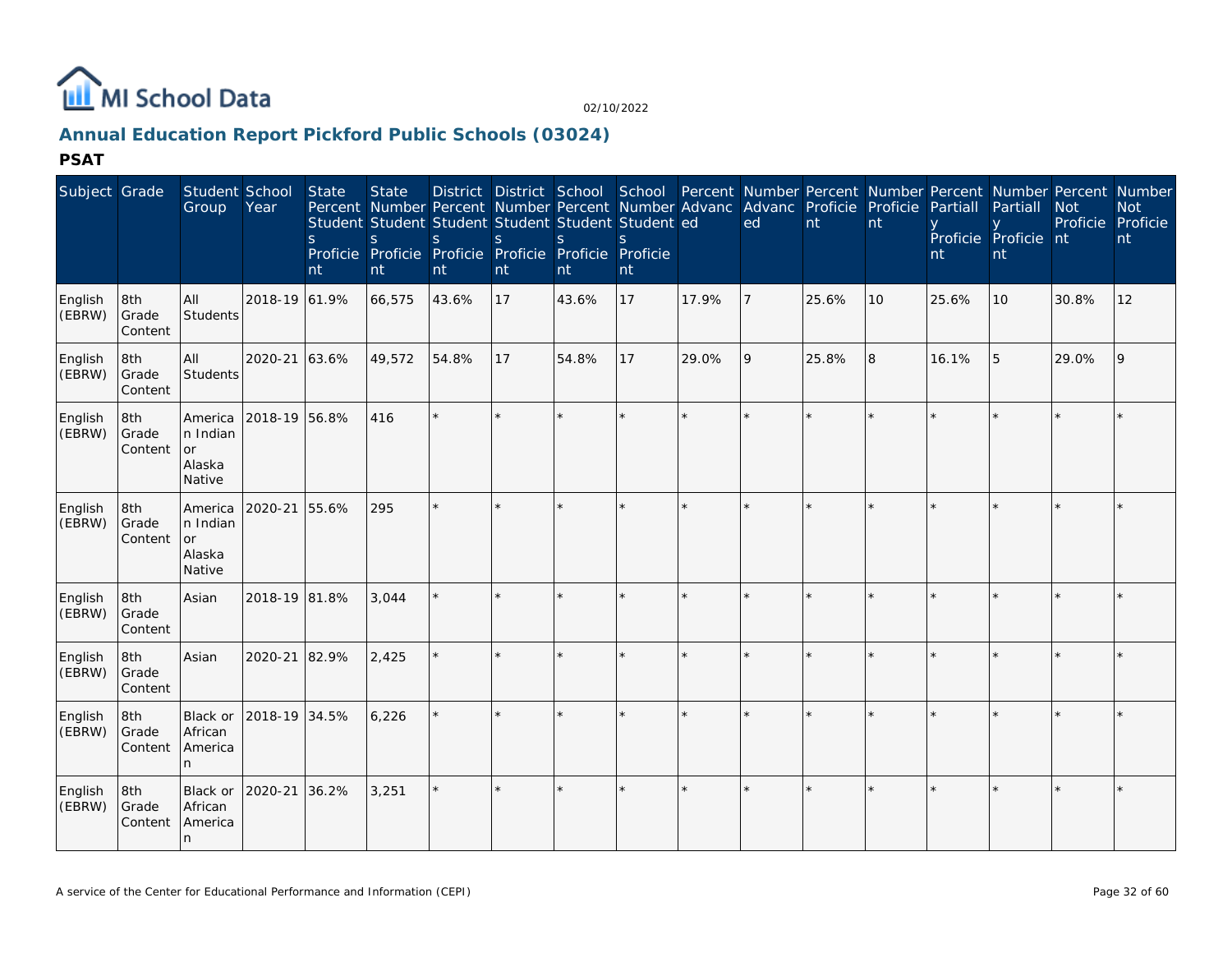

# **Annual Education Report Pickford Public Schools (03024)**

| Subject Grade     |                         | Student School<br>Group    | Year                  | State<br><sub>S</sub><br>nt | <b>State</b><br>Percent Number Percent Number Percent Number Advanc<br>Student Student Student Student Student Student ed<br>S<br>Proficie Proficie Proficie Proficie Proficie Proficie<br>nt | S.<br>nt | <sub>S</sub><br>nt | S.<br>nt | $\mathbf{S}$<br>nt |         | District District School School Percent Number Percent Number Percent Number Percent Number<br>Advanc Proficie Proficie Partiall<br>ed | nt    | nt    | nt    | Partiall<br>Proficie Proficie nt<br>nt | <b>Not</b><br>Proficie | <b>Not</b><br>Proficie<br>nt |
|-------------------|-------------------------|----------------------------|-----------------------|-----------------------------|-----------------------------------------------------------------------------------------------------------------------------------------------------------------------------------------------|----------|--------------------|----------|--------------------|---------|----------------------------------------------------------------------------------------------------------------------------------------|-------|-------|-------|----------------------------------------|------------------------|------------------------------|
| English<br>(EBRW) | 8th<br>Grade<br>Content | Hispanic<br>of Any<br>Race | 2018-19 51.1%         |                             | 4,559                                                                                                                                                                                         |          |                    |          | $\star$            | $\star$ | $\star$                                                                                                                                |       |       |       |                                        |                        |                              |
| English<br>(EBRW) | 8th<br>Grade<br>Content | White                      | 2018-19 69.2%         |                             | 49,851                                                                                                                                                                                        | 44.0%    | 11                 | 44.0%    | 11                 | 16.0%   | $\overline{4}$                                                                                                                         | 28.0% |       | 16.0% | $\overline{4}$                         | 40.0%                  | 10                           |
| English<br>(EBRW) | 8th<br>Grade<br>Content | White                      | 2020-21 68.6%         |                             | 38,380                                                                                                                                                                                        | 61.9%    | 13                 | 61.9%    | 13                 | 38.1%   | 8                                                                                                                                      | 23.8% | 5     | 14.3% | 3                                      | 23.8%                  | 5                            |
| English<br>(EBRW) | 8th<br>Grade<br>Content | Female                     | 2018-19 68.3%         |                             | 36,099                                                                                                                                                                                        | 66.7%    | 16                 | 66.7%    | 16                 | 29.2%   |                                                                                                                                        | 37.5% | 9     | 25.0% |                                        | 8.3%                   | $\overline{2}$               |
| English<br>(EBRW) | 8th<br>Grade<br>Content | Female                     | 2020-21 68.5%         |                             | 26,232                                                                                                                                                                                        |          |                    |          | $\star$            | $\star$ | $\star$                                                                                                                                |       |       |       |                                        |                        |                              |
| English<br>(EBRW) | 8th<br>Grade<br>Content | Male                       | 2018-19 55.8%         |                             | 30,476                                                                                                                                                                                        | 6.7%     | $<$ 3              | 6.7%     | $\star$            | < 5%    | $<$ 3                                                                                                                                  |       | $<$ 3 |       |                                        |                        | 10                           |
| English<br>(EBRW) | 8th<br>Grade<br>Content | Male                       | 2020-21 58.9%         |                             | 23,340                                                                                                                                                                                        | 63.6%    | 14                 | 63.6%    | 14                 | 31.8%   | $\overline{7}$                                                                                                                         | 31.8% |       | 13.6% | 3                                      | 22.7%                  | 5                            |
| English<br>(EBRW) | 8th<br>Grade<br>Content | cally<br>Disadva<br>ntaged | Economi 2018-19 46.7% |                             | 24,818                                                                                                                                                                                        | 35.3%    | 6                  | 35.3%    | 6                  | 11.8%   | $<$ 3                                                                                                                                  | 23.5% |       | 29.4% | 5                                      | 35.3%                  | 6                            |
| English<br>(EBRW) | 8th<br>Grade<br>Content | cally<br>Disadva<br>ntaged | Economi 2020-21 48.7% |                             | 17,095                                                                                                                                                                                        | 54.5%    | 6                  | 54.5%    | 6                  | 27.3%   | 3                                                                                                                                      | 27.3% | 3     | 18.2% | $<$ 3                                  | 27.3%                  | 3                            |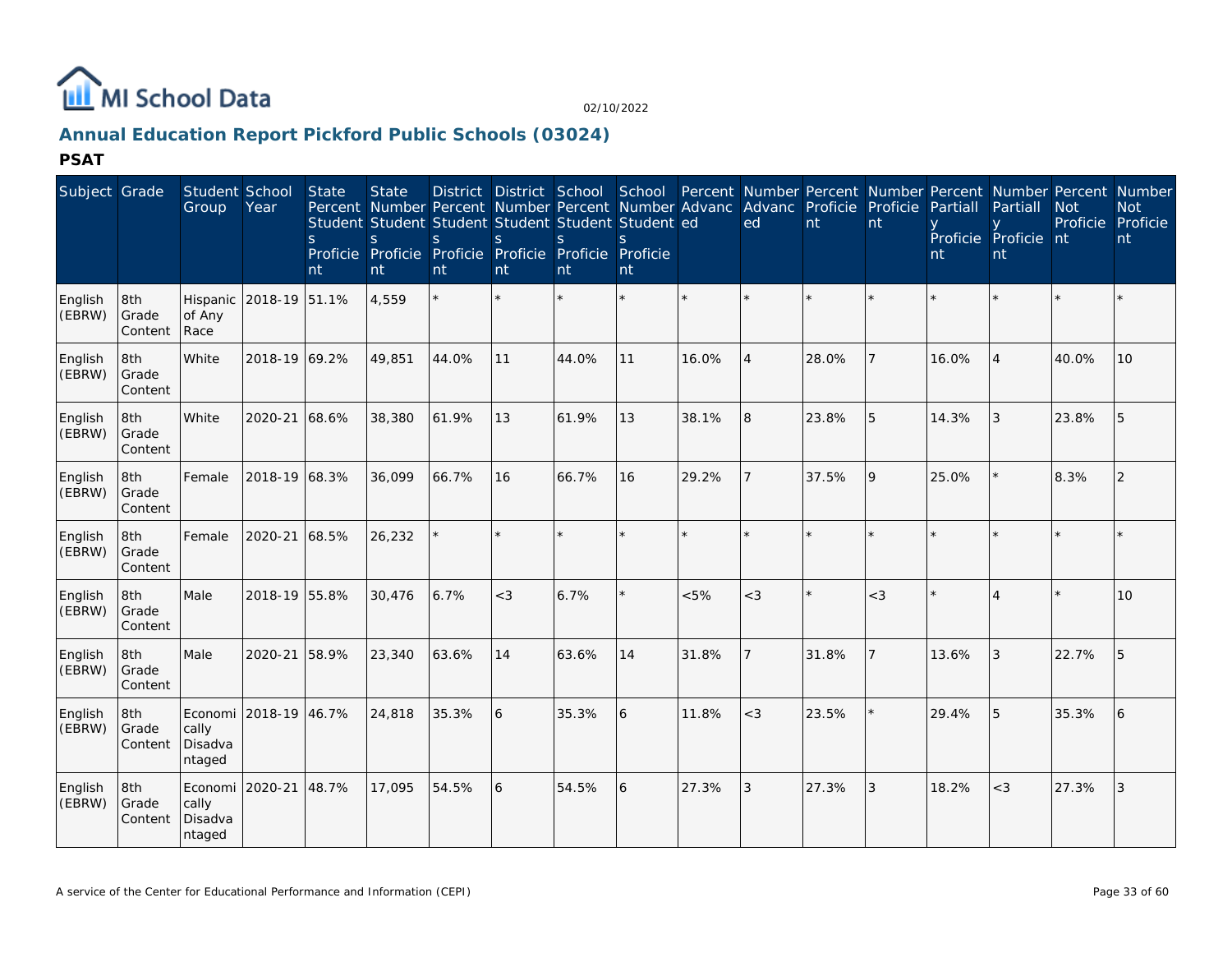

# **Annual Education Report Pickford Public Schools (03024)**

| Subject Grade     |                         | Student School<br>Group                              | Year                   | State<br><sub>S</sub><br>nt | <b>State</b><br>Percent Number Percent Number Percent Number Advanc Advanc Proficie Proficie Partiall Partiall<br>Student Student Student Student Student Student ed<br>S<br>Proficie Proficie Proficie Proficie Proficie<br>nt | <sub>S</sub><br>nt | <sup>S</sup><br>nt | <sub>S</sub><br>nt | District District School School Percent Number Percent Number Percent Number Percent Number<br>S.<br>Proficie<br>nt |         | ed    | nt | nt | nt    | Proficie Proficie nt<br>nt | <b>Not</b><br>Proficie Proficie | <b>Not</b><br>nt |
|-------------------|-------------------------|------------------------------------------------------|------------------------|-----------------------------|---------------------------------------------------------------------------------------------------------------------------------------------------------------------------------------------------------------------------------|--------------------|--------------------|--------------------|---------------------------------------------------------------------------------------------------------------------|---------|-------|----|----|-------|----------------------------|---------------------------------|------------------|
| English<br>(EBRW) | 8th<br>Grade<br>Content | With<br>Disabiliti<br>es                             | Students 2018-19 14.1% |                             | 1,652                                                                                                                                                                                                                           |                    |                    | $\star$            | $\star$                                                                                                             | $\star$ | ÷     |    |    |       |                            |                                 |                  |
| English<br>(EBRW) | 8th<br>Grade<br>Content | Students 2020-21<br>With<br>Disabiliti<br>es         |                        | 13.8%                       | 1,071                                                                                                                                                                                                                           |                    |                    | $\star$            |                                                                                                                     |         |       |    |    |       |                            |                                 |                  |
| English<br>(EBRW) | 8th<br>Grade<br>Content | Homeles 2020-21<br>$\mathsf{S}$                      |                        | 38.1%                       | 302                                                                                                                                                                                                                             |                    |                    | $\star$            |                                                                                                                     |         |       |    |    |       |                            |                                 |                  |
| Mathem<br>atics   | 8th<br>Grade<br>Content | All<br>Students                                      | 2018-19 41.4%          |                             | 44,565                                                                                                                                                                                                                          | 30.8%              | 12                 | 30.8%              | 12                                                                                                                  | &5%     | $<$ 3 |    |    | 43.6% | 17                         | 25.6%                           | 10               |
| Mathem<br>atics   | 8th<br>Grade<br>Content | All<br>Students                                      | 2020-21 36.0%          |                             | 28,035                                                                                                                                                                                                                          | 22.6%              | 17                 | 22.6%              | $\overline{7}$                                                                                                      | &5%     | $<$ 3 |    |    | 35.5% | 11                         | 41.9%                           | 13               |
| Mathem<br>atics   | 8th<br>Grade<br>Content | America<br>n Indian<br><b>or</b><br>Alaska<br>Native | 2018-19 29.9%          |                             | 219                                                                                                                                                                                                                             | $\star$            | $\star$            | $\star$            | ÷.                                                                                                                  | $\star$ |       |    |    |       |                            |                                 |                  |
| Mathem<br>atics   | 8th<br>Grade<br>Content | America<br>n Indian<br>or<br>Alaska<br>Native        | 2020-21                | 25.2%                       | 134                                                                                                                                                                                                                             |                    |                    |                    |                                                                                                                     |         |       |    |    |       |                            |                                 |                  |
| Mathem<br>atics   | 8th<br>Grade<br>Content | Asian                                                | 2018-19 73.0%          |                             | 2,732                                                                                                                                                                                                                           |                    |                    | $\star$            | $\star$                                                                                                             |         |       |    |    |       |                            |                                 |                  |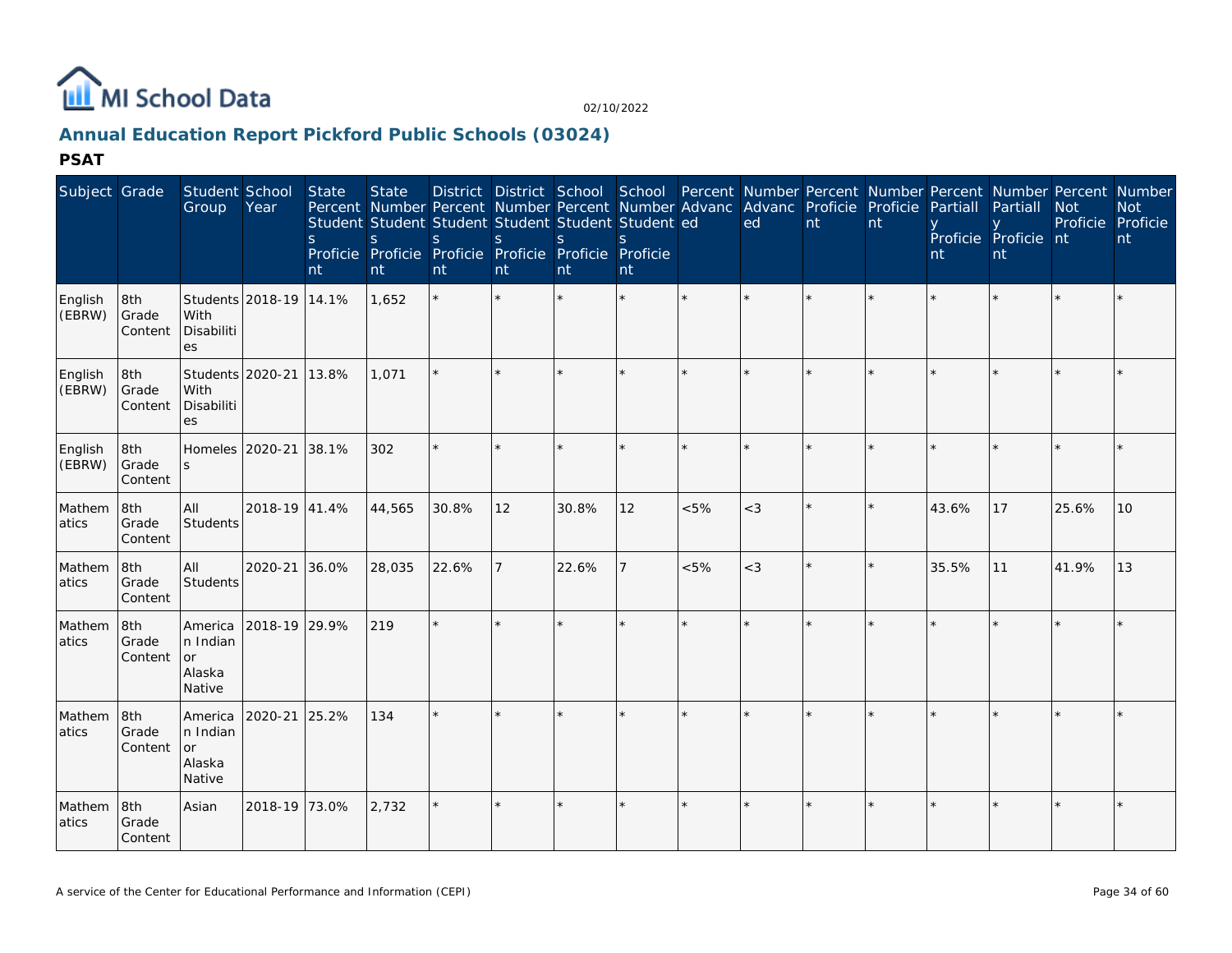

# **Annual Education Report Pickford Public Schools (03024)**

| Subject Grade    |                         | Student School<br>Group                    | Year          | State<br>S<br>nt | <b>State</b><br>Student Student Student Student Student Student ed<br>S<br>Proficie Proficie Proficie Proficie Proficie Proficie<br>nt | S<br>nt | $\mathsf{S}$<br>nt | $\mathbf{S}$<br>nt | S.<br>nt       |         | District District School School Percent Number Percent Number Percent Number Percent Number<br>Percent Number Percent Number Percent Number Advanc Advanc Proficie Proficie<br>ed | nt      | nt      | Partiall<br>nt | Partiall<br>Proficie Proficie nt<br>nt | <b>Not</b><br>Proficie Proficie | <b>Not</b><br>nt |
|------------------|-------------------------|--------------------------------------------|---------------|------------------|----------------------------------------------------------------------------------------------------------------------------------------|---------|--------------------|--------------------|----------------|---------|-----------------------------------------------------------------------------------------------------------------------------------------------------------------------------------|---------|---------|----------------|----------------------------------------|---------------------------------|------------------|
| Mathem<br>atics  | 8th<br>Grade<br>Content | Asian                                      | 2020-21 69.5% |                  | 2,034                                                                                                                                  |         |                    |                    | $\star$        | $\star$ | $\star$                                                                                                                                                                           | $\star$ |         |                |                                        |                                 |                  |
| Mathem<br>atics  | 8th<br>Grade<br>Content | <b>Black or</b><br>African<br>America<br>n | 2018-19 13.9% |                  | 2,499                                                                                                                                  |         |                    |                    | ÷              |         |                                                                                                                                                                                   | $\star$ |         |                |                                        |                                 |                  |
| Mathem<br>atics  | 8th<br>Grade<br>Content | Black or<br>African<br>America<br>n        | 2020-21       | 11.8%            | 1,065                                                                                                                                  |         | ÷.                 | $\star$            | $\star$        | $\star$ | $\star$                                                                                                                                                                           | $\star$ | $\star$ |                |                                        |                                 |                  |
| Mathem<br>atics  | 8th<br>Grade<br>Content | Hispanic<br>of Any<br>Race                 | 2018-19 27.1% |                  | 2,425                                                                                                                                  |         |                    |                    | $\star$        |         |                                                                                                                                                                                   |         |         |                |                                        |                                 |                  |
| Mathem<br>atics  | 8th<br>Grade<br>Content | White                                      | 2018-19 48.9% |                  | 35,213                                                                                                                                 | 20.0%   | 5                  | 20.0%              | 5              | < 5%    | $<$ 3                                                                                                                                                                             | $\star$ | $\star$ | 44.0%          | 11                                     | 36.0%                           | 9                |
| Mathem<br>latics | 8th<br>Grade<br>Content | White                                      | $2020 - 21$   | 40.0%            | 22,403                                                                                                                                 | 19.0%   | $\overline{4}$     | 19.0%              | $\overline{4}$ | &5%     | $<$ 3                                                                                                                                                                             | ÷.      |         | 42.9%          | 9                                      | 38.1%                           | 8                |
| Mathem<br>atics  | 8th<br>Grade<br>Content | Female                                     | 2018-19 42.2% |                  | 22,339                                                                                                                                 | 33.3%   | 8                  | 33.3%              | 8              | &5%     | $<$ 3                                                                                                                                                                             |         |         | 50.0%          | 12                                     | 16.7%                           |                  |
| Mathem<br>atics  | 8th<br>Grade<br>Content | Female                                     | 2020-21 34.8% |                  | 13,347                                                                                                                                 |         |                    | $\star$            | $\star$        | $\star$ | $\star$                                                                                                                                                                           | $\star$ | $\star$ |                |                                        |                                 |                  |
| Mathem<br>atics  | 8th<br>Grade<br>Content | Male                                       | 2018-19 40.6% |                  | 22,226                                                                                                                                 | 26.7%   | $\overline{A}$     | 26.7%              | $\overline{4}$ | &5%     | $<$ 3                                                                                                                                                                             | $\star$ | $\star$ | 33.3%          | 5                                      | 40.0%                           | 6                |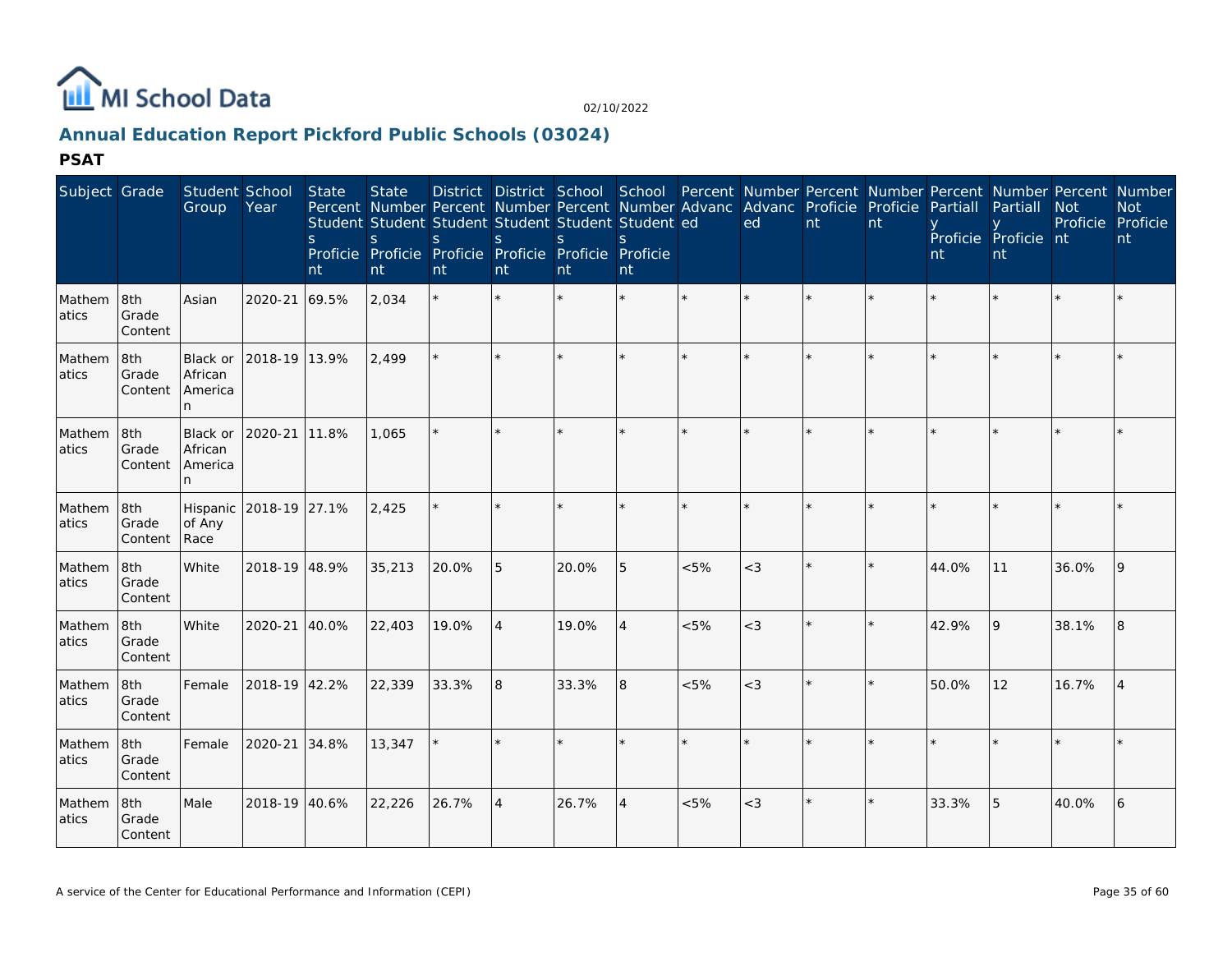

# **Annual Education Report Pickford Public Schools (03024)**

| Subject Grade    |                                             | Student School<br>Group    | Year                        | State<br>$\mathcal{S}$<br>nt | <b>State</b><br>Student Student Student Student Student Student ed<br>S.<br>Proficie Proficie Proficie Proficie Proficie Proficie<br>nt | S.<br>nt | $\mathcal{S}_{\mathcal{S}}$<br>nt | $\varsigma$<br>nt | <b>nt</b> |         | Percent Number Percent Number Percent Number Advanc Advanc Proficie Proficie Partiall<br>ed | nt    | <b>nt</b> | nt    | Partiall<br>Proficie Proficie nt<br>nt | District District School School Percent Number Percent Number Percent Number Percent Number<br><b>Not</b><br>Proficie | <b>Not</b><br>Proficie<br>nt |
|------------------|---------------------------------------------|----------------------------|-----------------------------|------------------------------|-----------------------------------------------------------------------------------------------------------------------------------------|----------|-----------------------------------|-------------------|-----------|---------|---------------------------------------------------------------------------------------------|-------|-----------|-------|----------------------------------------|-----------------------------------------------------------------------------------------------------------------------|------------------------------|
| Mathem<br>atics  | 8th<br>Grade<br>Content                     | Male                       | 2020-21                     | 37.1%                        | 14,688                                                                                                                                  | 27.3%    | 16                                | 27.3%             | 6         | $< 5\%$ | $<$ 3                                                                                       |       | $\star$   | 40.9% | <b>9</b>                               | 31.8%                                                                                                                 |                              |
| Mathem<br>latics | 18 <sub>th</sub><br>Grade<br><b>Content</b> | cally<br>Disadva<br>ntaged | Economi   2018-19   24.5%   |                              | 13,048                                                                                                                                  | 29.4%    | I 5                               | 29.4%             | 5         | 5.9%    | $<$ 3                                                                                       | 23.5% |           | 29.4% | 15                                     | 41.2%                                                                                                                 |                              |
| Mathem<br>atics  | 8th<br>Grade<br><b>Content</b>              | cally<br>Disadva<br>ntaged | Economi    2020-21    20.2% |                              | 7.087                                                                                                                                   | 18.2%    | $<$ 3                             | 18.2%             | $\star$   | < 5%    | $<$ 3                                                                                       |       | $<$ 3     | $<$ 3 | $<$ 3                                  |                                                                                                                       |                              |
| Mathem<br>atics  | 8th<br>Grade<br>Content                     | With<br>Disabiliti<br>es   | Students 2018-19 6.9%       |                              | 804                                                                                                                                     |          |                                   |                   |           |         |                                                                                             |       |           |       |                                        |                                                                                                                       |                              |
| Mathem<br>latics | 8th<br><b>Grade</b><br>Content              | With<br>Disabiliti<br>es   | Students 2020-21 6.8%       |                              | 526                                                                                                                                     |          |                                   |                   |           |         |                                                                                             |       |           |       |                                        |                                                                                                                       |                              |
| Mathem<br>atics  | 8th<br>Grade<br>Content                     |                            | Homeles 2020-21 12.7%       |                              | 101                                                                                                                                     |          | $\mathbf{d} \mathbf{r}$           |                   | ÷         |         |                                                                                             |       |           |       |                                        |                                                                                                                       |                              |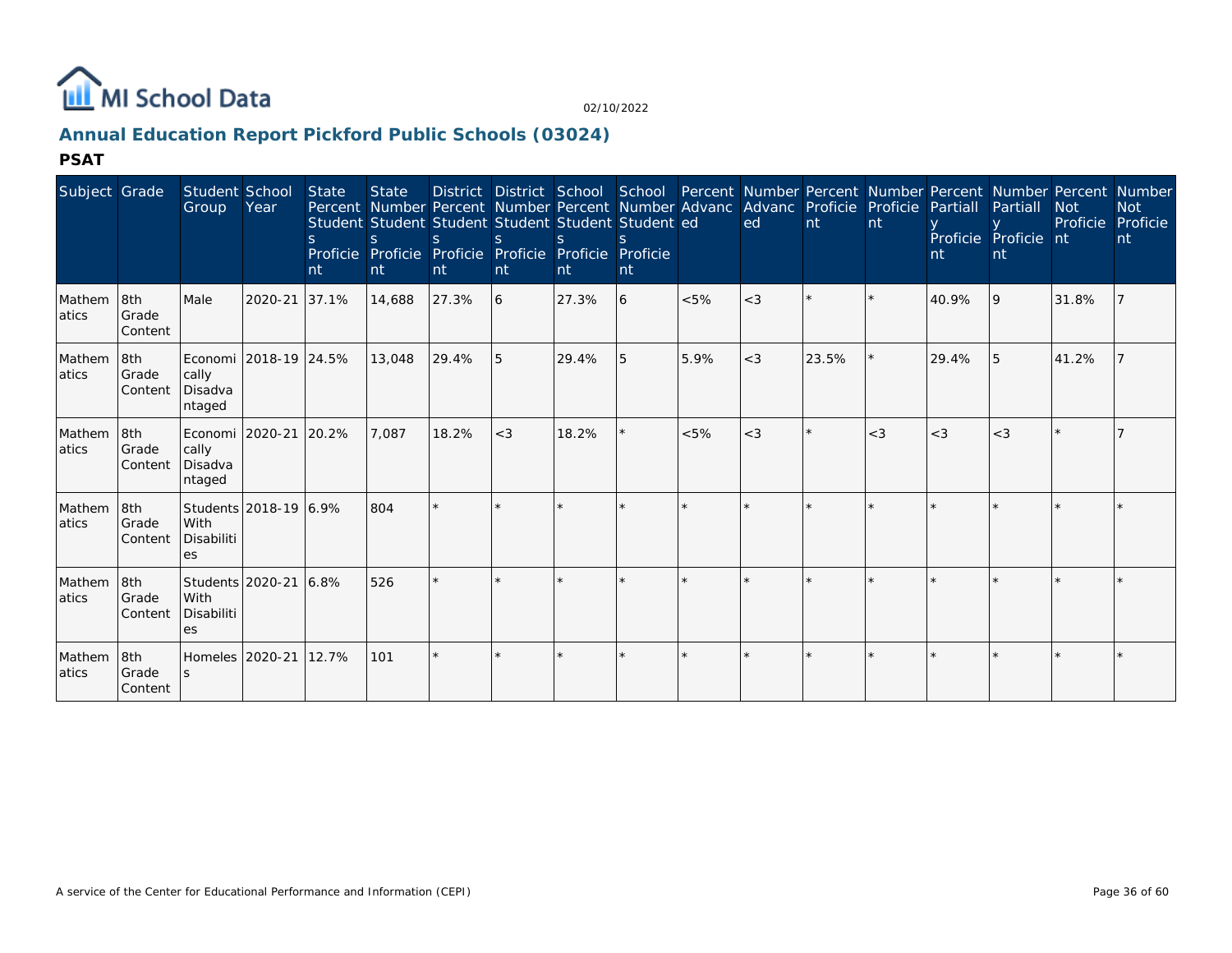

# **Annual Education Report Pickford Public Schools (03024)**

| Location<br>Name                     | School Year | Subject            | Student<br>Group                       | Mean SAT<br>Score | <b>Benchmark</b> | Met or<br>Exceeded | % Met or<br>Exceeded | Did Not Meet % Did Not | <b>Meet</b> | Number<br>Assessed |
|--------------------------------------|-------------|--------------------|----------------------------------------|-------------------|------------------|--------------------|----------------------|------------------------|-------------|--------------------|
| Pickford Public 2018-19<br>Schools   |             | <b>Total Score</b> | <b>All Students</b>                    | 983.8             | N/A              | 7                  | 26.9%                | 19                     | 73.1%       | 26                 |
| Pickford Public 2020-21<br>Schools   |             | <b>Total Score</b> | All Students                           | 1003.8            | N/A              | 10                 | 31.3%                | 22                     | 68.8%       | 32                 |
| Pickford Public 2018-19<br>Schools   |             | <b>Total Score</b> | American<br>Indian or<br>Alaska Native |                   | N/A              | $\star$            |                      |                        | $\star$     | < 10               |
| Pickford Public 2020-21<br>Schools   |             | <b>Total Score</b> | American<br>Indian or<br>Alaska Native |                   | N/A              |                    |                      |                        |             | < 10               |
| Pickford Public 2018-19<br>Schools   |             | <b>Total Score</b> | Asian                                  |                   | N/A              | $\star$            |                      |                        |             | $<10$              |
| Pickford Public 2020-21<br>Schools   |             | <b>Total Score</b> | Asian                                  |                   | N/A              | $\star$            |                      |                        | $\star$     | $<10$              |
| Pickford Public 2020-21<br>Schools   |             | <b>Total Score</b> | Black or<br>African<br>American        |                   | N/A              | $\star$            |                      |                        | $\star$     | $<10$              |
| Pickford Public 2018-19<br>Schools   |             | <b>Total Score</b> | White                                  | 1016.8            | N/A              | 6                  | 31.6%                | 13                     | 68.4%       | 19                 |
| Pickford Public   2020-21<br>Schools |             | <b>Total Score</b> | White                                  | 1008.5            | N/A              | 8                  | 30.8%                | 18                     | 69.2%       | 26                 |
| Pickford Public 2018-19<br>Schools   |             | <b>Total Score</b> | Female                                 | 995.8             | N/A              | $\overline{4}$     | 50%                  | $\mathbf{8}$           | 50%         | 12                 |
| Pickford Public 2020-21<br>Schools   |             | <b>Total Score</b> | Female                                 | 988.0             | N/A              | $\overline{4}$     | 20%                  | 16                     | 80%         | 20                 |
| Pickford Public 2018-19<br>Schools   |             | <b>Total Score</b> | Male                                   | 973.6             | N/A              | 3                  | 50%                  | 11                     | 50%         | 14                 |
| Pickford Public 2020-21<br>Schools   |             | <b>Total Score</b> | Male                                   | 1030.0            | N/A              | 6                  | 50%                  | 6                      | 50%         | 12                 |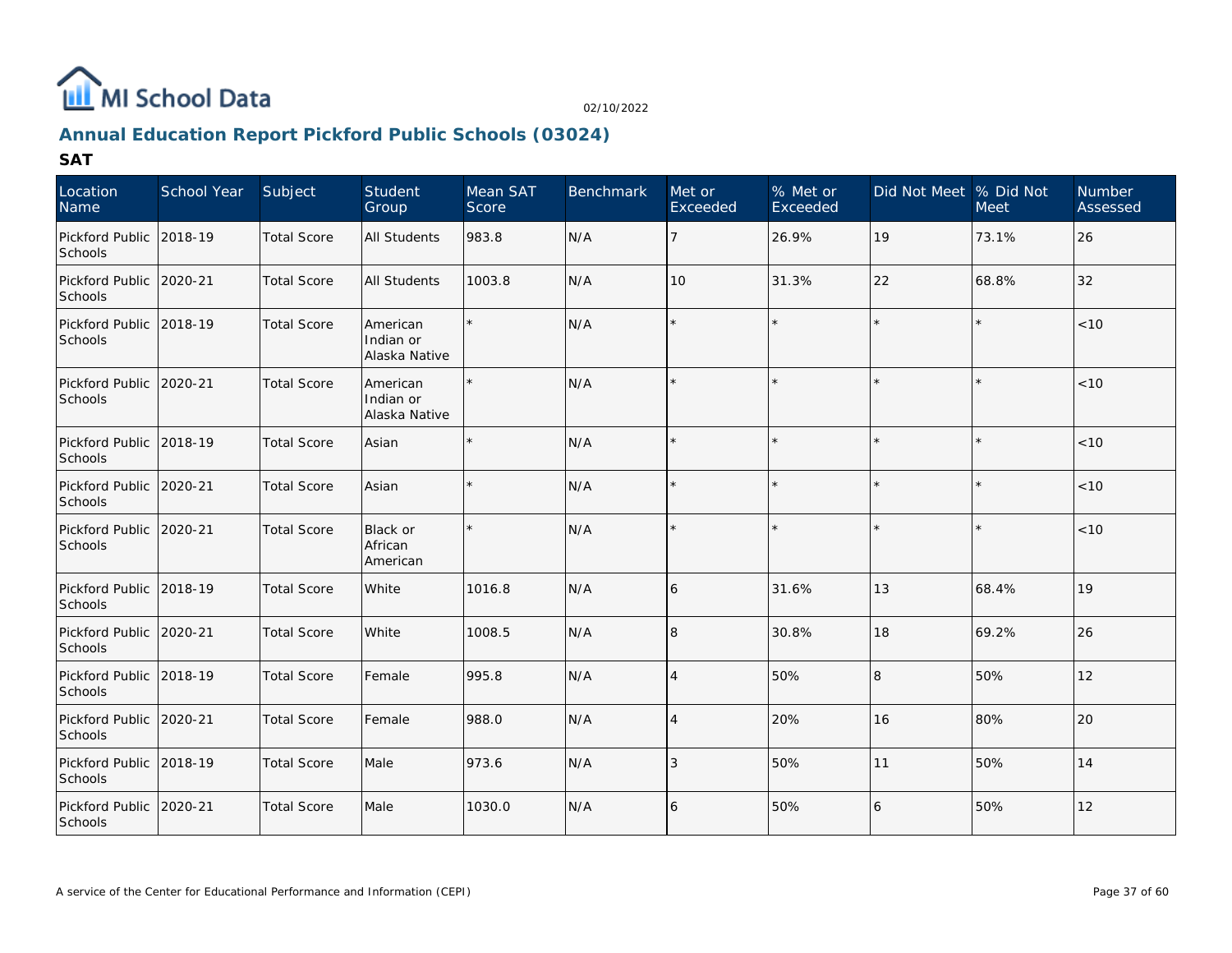

# **Annual Education Report Pickford Public Schools (03024)**

| Location<br>Name                     | School Year | Subject            | Student<br>Group                           | Mean SAT<br>Score | <b>Benchmark</b> | Met or<br>Exceeded | % Met or<br>Exceeded | Did Not Meet % Did Not | <b>Meet</b> | <b>Number</b><br>Assessed |
|--------------------------------------|-------------|--------------------|--------------------------------------------|-------------------|------------------|--------------------|----------------------|------------------------|-------------|---------------------------|
| Pickford Public<br>Schools           | 2018-19     | <b>Total Score</b> | Economically<br>Disadvantaged              | 932.5             | N/A              | $<$ 3              | 50%                  |                        | 50%         | 12                        |
| Pickford Public<br>Schools           | 2020-21     | <b>Total Score</b> | Economically<br>Disadvantaged              |                   | N/A              | $\star$            |                      |                        |             | < 10                      |
| Pickford Public<br>Schools           | 2018-19     | <b>Total Score</b> | Not<br>Economically<br>Disadvantaged       | 1027.9            | N/A              | 6                  | 50%                  | 8                      | 50%         | 14                        |
| Pickford Public 2020-21<br>Schools   |             | <b>Total Score</b> | Not<br>Economically<br>Disadvantaged       | 1023.3            | N/A              | $\overline{8}$     | 33.3%                | 16                     | 66.7%       | 24                        |
| Pickford Public 2018-19<br>Schools   |             | <b>Total Score</b> | Not English<br>Learners                    | 983.8             | N/A              | 7                  | 26.9%                | 19                     | 73.1%       | 26                        |
| Pickford Public<br>Schools           | 2020-21     | <b>Total Score</b> | Not English<br>Learners                    | 1003.8            | N/A              | 10                 | 31.3%                | 22                     | 68.8%       | 32                        |
| Pickford Public<br>Schools           | 2018-19     | <b>Total Score</b> | Not Migrant                                | 983.8             | N/A              | $\overline{7}$     | 26.9%                | 19                     | 73.1%       | 26                        |
| Pickford Public   2020-21<br>Schools |             | <b>Total Score</b> | Not Migrant                                | 1003.8            | N/A              | 10                 | 31.3%                | 22                     | 68.8%       | 32                        |
| Pickford Public 2018-19<br>Schools   |             | <b>Total Score</b> | Students With<br><b>Disabilities</b>       |                   | N/A              |                    |                      |                        |             | $<10$                     |
| Pickford Public   2020-21<br>Schools |             | <b>Total Score</b> | Students With<br><b>Disabilities</b>       |                   | N/A              |                    |                      |                        |             | < 10                      |
| Pickford Public 2018-19<br>Schools   |             | <b>Total Score</b> | Students<br>Without<br>Disabilities        | 994.0             | N/A              | 7                  | 28.0%                | 18                     | 72.0%       | 25                        |
| Pickford Public 2020-21<br>Schools   |             | <b>Total Score</b> | <b>Students</b><br>Without<br>Disabilities | 1007.3            | N/A              | 10                 | 33.3%                | 20                     | 66.7%       | 30                        |
| Pickford Public<br>Schools           | 2018-19     | <b>Total Score</b> | <b>Homeless</b>                            |                   | N/A              | $\star$            |                      |                        |             | < 10                      |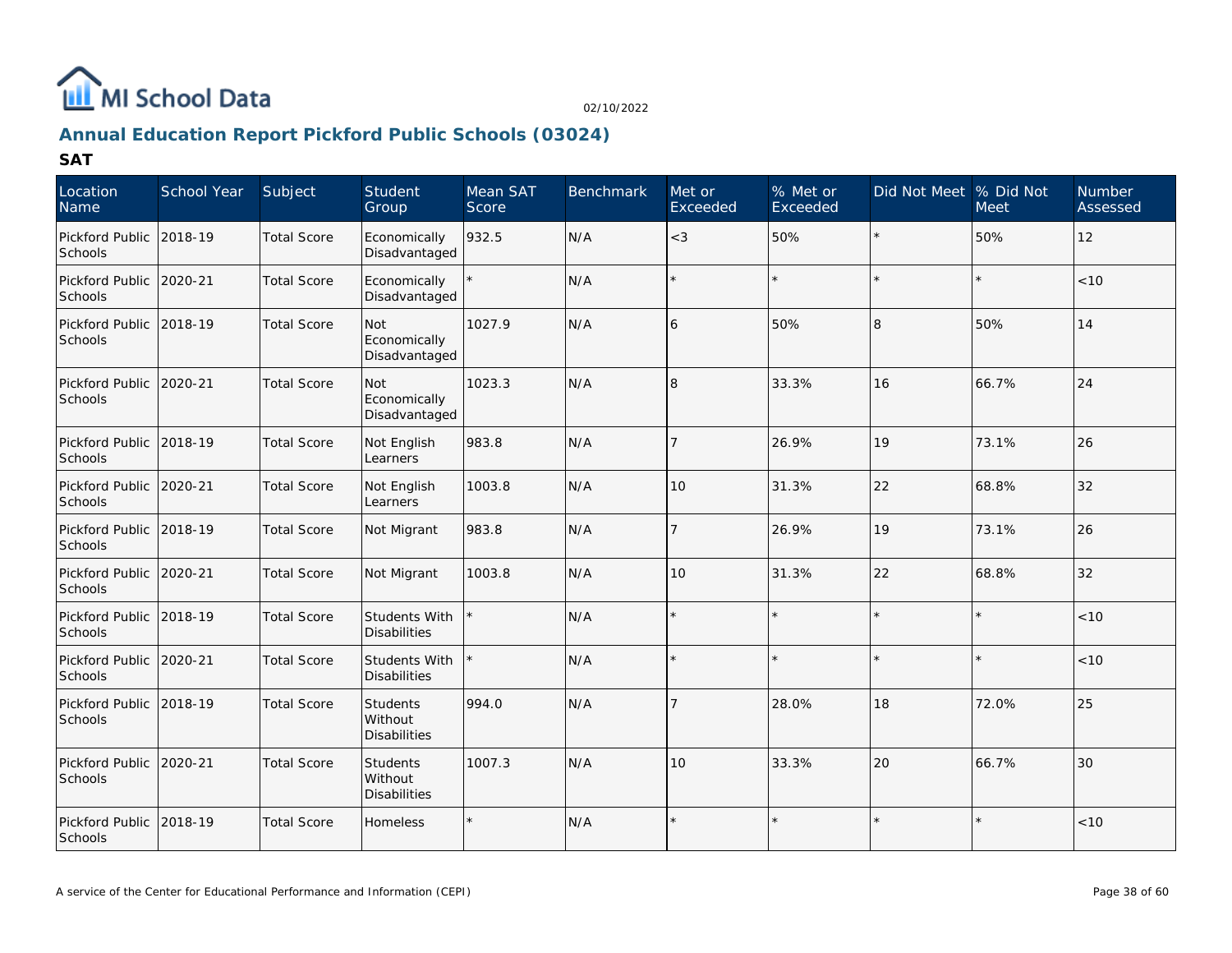

# **Annual Education Report Pickford Public Schools (03024)**

| Location<br>Name                   | School Year | Subject                                          | <b>Student</b><br>Group                | Mean SAT<br>Score | <b>Benchmark</b> | Met or<br>Exceeded | % Met or<br>Exceeded | Did Not Meet  % Did Not | Meet  | <b>Number</b><br>Assessed |
|------------------------------------|-------------|--------------------------------------------------|----------------------------------------|-------------------|------------------|--------------------|----------------------|-------------------------|-------|---------------------------|
| Pickford Public 2018-19<br>Schools |             | <b>Total Score</b>                               | Not Homeless                           | 996.3             | N/A              | 7                  | 29.2%                | 17                      | 70.8% | 24                        |
| Pickford Public 2020-21<br>Schools |             | <b>Total Score</b>                               | Not Homeless                           | 1003.8            | N/A              | 10                 | 31.3%                | 22                      | 68.8% | 32                        |
| Pickford Public 2018-19<br>Schools |             | <b>Total Score</b>                               | Not Foster<br>Care                     | 983.8             | N/A              | 7                  | 26.9%                | 19                      | 73.1% | 26                        |
| Pickford Public 2020-21<br>Schools |             | <b>Total Score</b>                               | Not Foster<br>Care                     | 1003.8            | N/A              | 10                 | 31.3%                | 22                      | 68.8% | 32                        |
| Pickford Public 2018-19<br>Schools |             | <b>Total Score</b>                               | Not Military<br>Connected              | 983.8             | N/A              | 7                  | 26.9%                | 19                      | 73.1% | 26                        |
| Pickford Public 2020-21<br>Schools |             | <b>Total Score</b>                               | Not Military<br>Connected              | 1003.8            | N/A              | 10                 | 31.3%                | 22                      | 68.8% | 32                        |
| Pickford Public 2018-19<br>Schools |             | Evidence-<br><b>Based Reading</b><br>and Writing | <b>All Students</b>                    | 496.5             | 480              | 15                 | 57.7%                | 11                      | 42.3% | 26                        |
| Pickford Public 2020-21<br>Schools |             | Evidence-<br><b>Based Reading</b><br>and Writing | <b>All Students</b>                    | 521.9             | 480              | 21                 | 65.6%                | 11                      | 34.4% | 32                        |
| Pickford Public<br>Schools         | 2018-19     | Evidence-<br><b>Based Reading</b><br>and Writing | American<br>Indian or<br>Alaska Native | $\star$           | 480              |                    |                      |                         |       | < 10                      |
| Pickford Public 2020-21<br>Schools |             | Evidence-<br><b>Based Reading</b><br>and Writing | American<br>Indian or<br>Alaska Native |                   | 480              |                    |                      |                         |       | < 10                      |
| Pickford Public 2018-19<br>Schools |             | Evidence-<br><b>Based Reading</b><br>and Writing | Asian                                  |                   | 480              |                    |                      |                         |       | < 10                      |
| Pickford Public<br>Schools         | 2020-21     | Evidence-<br><b>Based Reading</b><br>and Writing | Asian                                  |                   | 480              | $\star$            |                      |                         |       | < 10                      |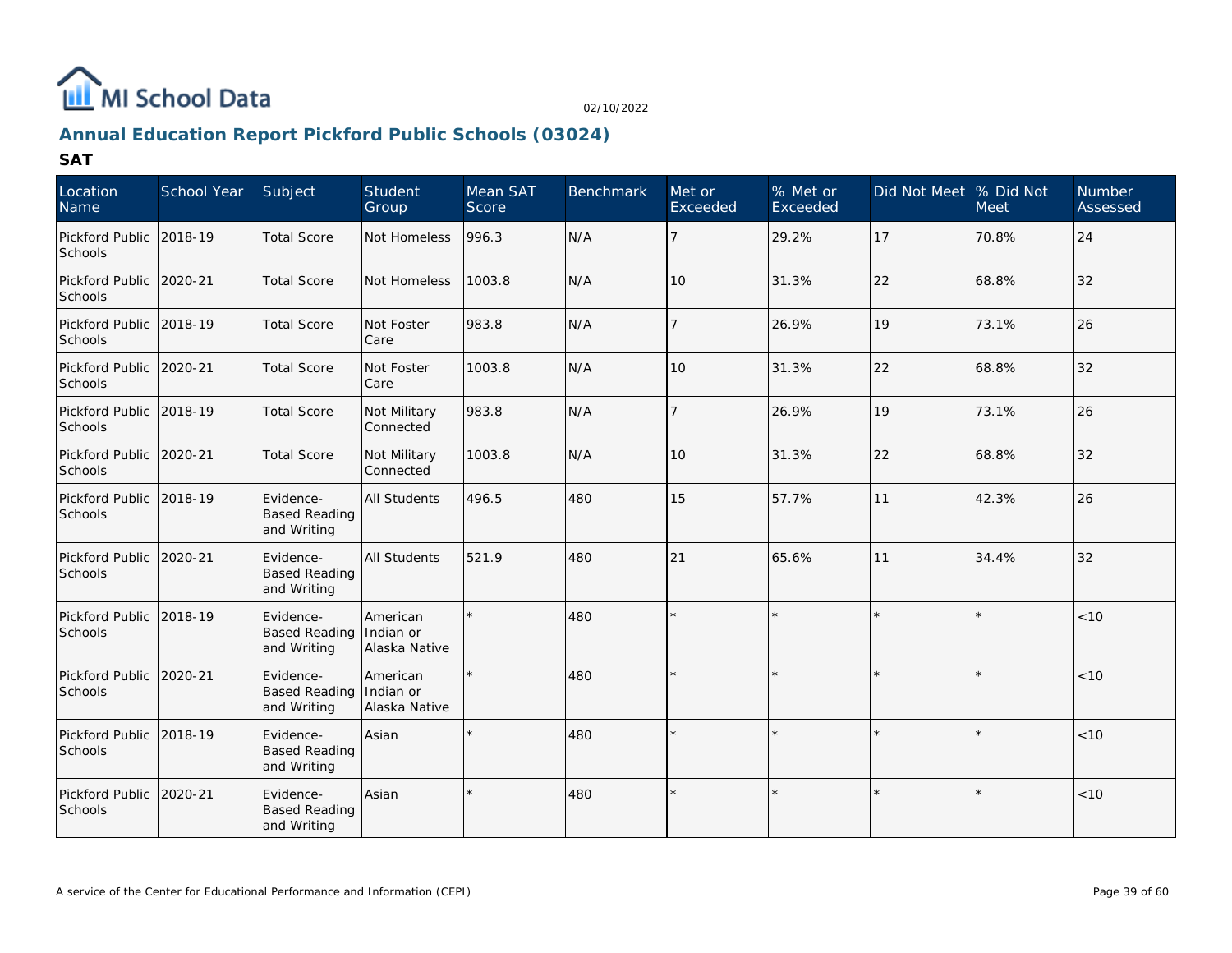

# **Annual Education Report Pickford Public Schools (03024)**

| Location<br>Name                   | School Year | Subject                                          | Student<br>Group                     | Mean SAT<br>Score | <b>Benchmark</b> | Met or<br>Exceeded | $%$ Met or<br>Exceeded | Did Not Meet  % Did Not | <b>Meet</b> | Number<br>Assessed |
|------------------------------------|-------------|--------------------------------------------------|--------------------------------------|-------------------|------------------|--------------------|------------------------|-------------------------|-------------|--------------------|
| Pickford Public<br>Schools         | 2020-21     | Evidence-<br><b>Based Reading</b><br>and Writing | Black or<br>African<br>American      |                   | 480              | $\star$            | $\star$                |                         |             | < 10               |
| Pickford Public 2018-19<br>Schools |             | Evidence-<br><b>Based Reading</b><br>and Writing | White                                | 511.1             | 480              | 12                 | 63.2%                  | $\overline{7}$          | 36.8%       | 19                 |
| Pickford Public 2020-21<br>Schools |             | Evidence-<br><b>Based Reading</b><br>and Writing | White                                | 524.6             | 480              | 18                 | 69.2%                  | 8                       | 30.8%       | 26                 |
| Pickford Public 2018-19<br>Schools |             | Evidence-<br><b>Based Reading</b><br>and Writing | Female                               | 515.0             | 480              | 8                  | 50%                    | $\overline{4}$          | 50%         | 12                 |
| Pickford Public 2020-21<br>Schools |             | Evidence-<br><b>Based Reading</b><br>and Writing | Female                               | 520.0             | 480              | 12                 | 60.0%                  | 8                       | 40.0%       | 20                 |
| Pickford Public<br>Schools         | 2018-19     | Evidence-<br><b>Based Reading</b><br>and Writing | Male                                 | 480.7             | 480              | $\overline{7}$     | 50%                    | $\overline{7}$          | 50%         | 14                 |
| Pickford Public 2020-21<br>Schools |             | Evidence-<br><b>Based Reading</b><br>and Writing | Male                                 | 525.0             | 480              | 9                  | 50%                    | 3                       | 50%         | 12                 |
| Pickford Public 2018-19<br>Schools |             | Evidence-<br><b>Based Reading</b><br>and Writing | Economically<br>Disadvantaged        | 471.7             | 480              | 6                  | 50%                    | 6                       | 50%         | 12                 |
| Pickford Public 2020-21<br>Schools |             | Evidence-<br><b>Based Reading</b><br>and Writing | Economically<br>Disadvantaged        |                   | 480              |                    |                        |                         |             | < 10               |
| Pickford Public<br>Schools         | 2018-19     | Evidence-<br><b>Based Reading</b><br>and Writing | Not<br>Economically<br>Disadvantaged | 517.9             | 480              | $\mathsf{Q}$       | 50%                    | 5                       | 50%         | 14                 |
| Pickford Public<br>Schools         | 2020-21     | Evidence-<br><b>Based Reading</b><br>and Writing | Not<br>Economically<br>Disadvantaged | 531.7             | 480              | 18                 | 75.0%                  | 6                       | 25.0%       | 24                 |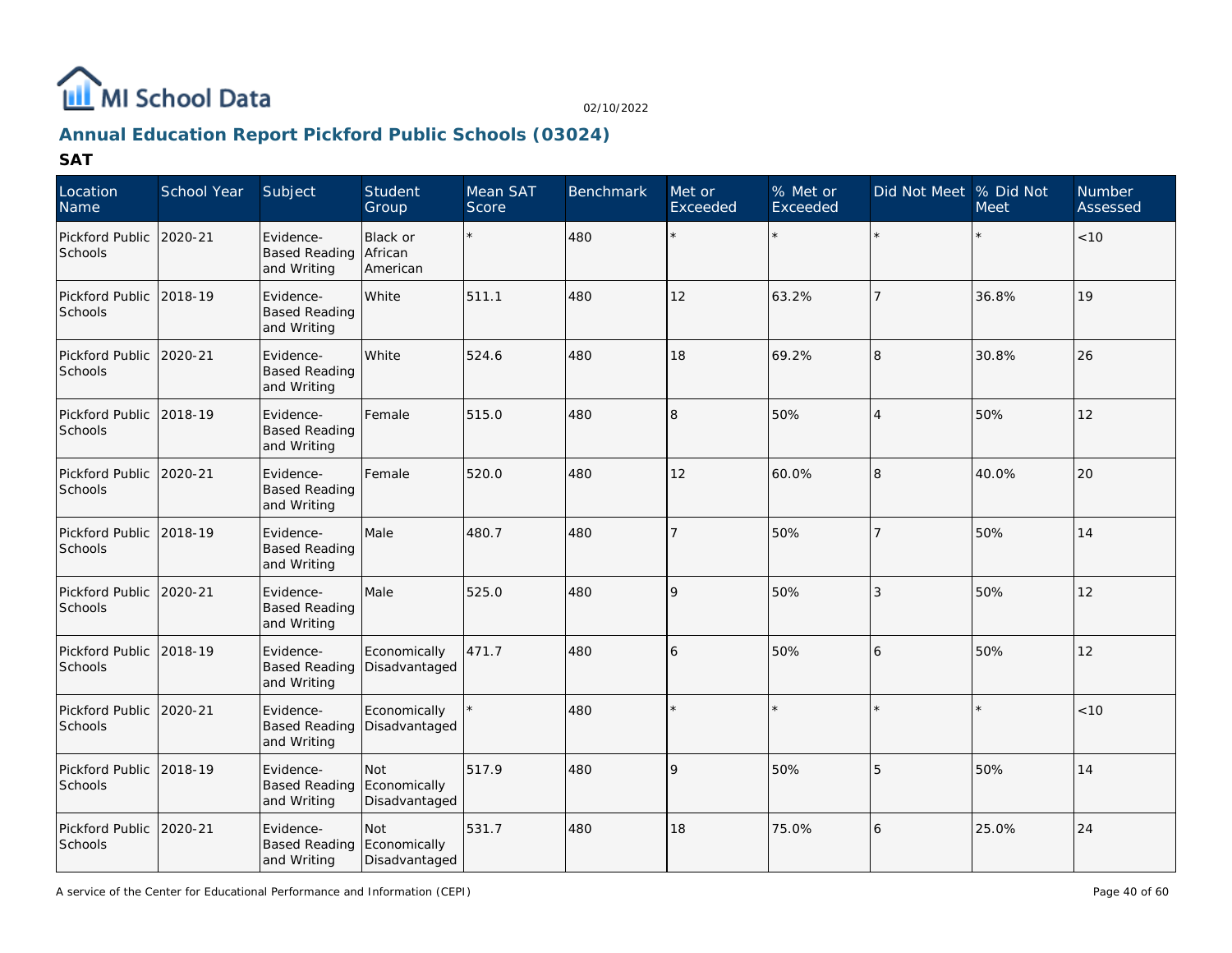

# **Annual Education Report Pickford Public Schools (03024)**

| Location<br>Name                     | School Year | Subject                                          | Student<br>Group                                    | Mean SAT<br>Score | <b>Benchmark</b> | Met or<br>Exceeded | % Met or<br>Exceeded | Did Not Meet % Did Not | <b>Meet</b> | <b>Number</b><br>Assessed |
|--------------------------------------|-------------|--------------------------------------------------|-----------------------------------------------------|-------------------|------------------|--------------------|----------------------|------------------------|-------------|---------------------------|
| Pickford Public<br>Schools           | 2018-19     | Evidence-<br><b>Based Reading</b><br>and Writing | Not English<br>Learners                             | 496.5             | 480              | 15                 | 57.7%                | 11                     | 42.3%       | 26                        |
| Pickford Public 2020-21<br>Schools   |             | Evidence-<br><b>Based Reading</b><br>and Writing | Not English<br>Learners                             | 521.9             | 480              | 21                 | 65.6%                | 11                     | 34.4%       | 32                        |
| Pickford Public 2018-19<br>Schools   |             | Evidence-<br><b>Based Reading</b><br>and Writing | Not Migrant                                         | 496.5             | 480              | 15                 | 57.7%                | 11                     | 42.3%       | 26                        |
| Pickford Public 2020-21<br>Schools   |             | Evidence-<br><b>Based Reading</b><br>and Writing | Not Migrant                                         | 521.9             | 480              | 21                 | 65.6%                | 11                     | 34.4%       | 32                        |
| Pickford Public 2018-19<br>Schools   |             | Evidence-<br><b>Based Reading</b><br>and Writing | Students With<br>Disabilities                       |                   | 480              |                    |                      |                        |             | < 10                      |
| Pickford Public<br>Schools           | 2020-21     | Evidence-<br><b>Based Reading</b><br>and Writing | Students With<br>Disabilities                       |                   | 480              | $\star$            |                      |                        |             | $<10$                     |
| Pickford Public   2018-19<br>Schools |             | Evidence-<br><b>Based Reading</b><br>and Writing | <b>Students</b><br>l Without<br><b>Disabilities</b> | 501.6             | 480              | 15                 | 60.0%                | 10                     | 40.0%       | 25                        |
| Pickford Public 12020-21<br>Schools  |             | Evidence-<br><b>Based Reading</b><br>and Writing | Students<br>Without<br>Disabilities                 | 520.7             | 480              | 19                 | 63.3%                | 11                     | 36.7%       | 30                        |
| Pickford Public 2018-19<br>Schools   |             | Evidence-<br><b>Based Reading</b><br>and Writing | <b>Homeless</b>                                     |                   | 480              |                    |                      |                        |             | < 10                      |
| Pickford Public 2018-19<br>Schools   |             | Evidence-<br><b>Based Reading</b><br>and Writing | Not Homeless                                        | 505.8             | 480              | 15                 | 62.5%                | $\mathsf{Q}$           | 37.5%       | 24                        |
| Pickford Public<br>Schools           | 2020-21     | Evidence-<br><b>Based Reading</b><br>and Writing | Not Homeless                                        | 521.9             | 480              | 21                 | 65.6%                | 11                     | 34.4%       | 32                        |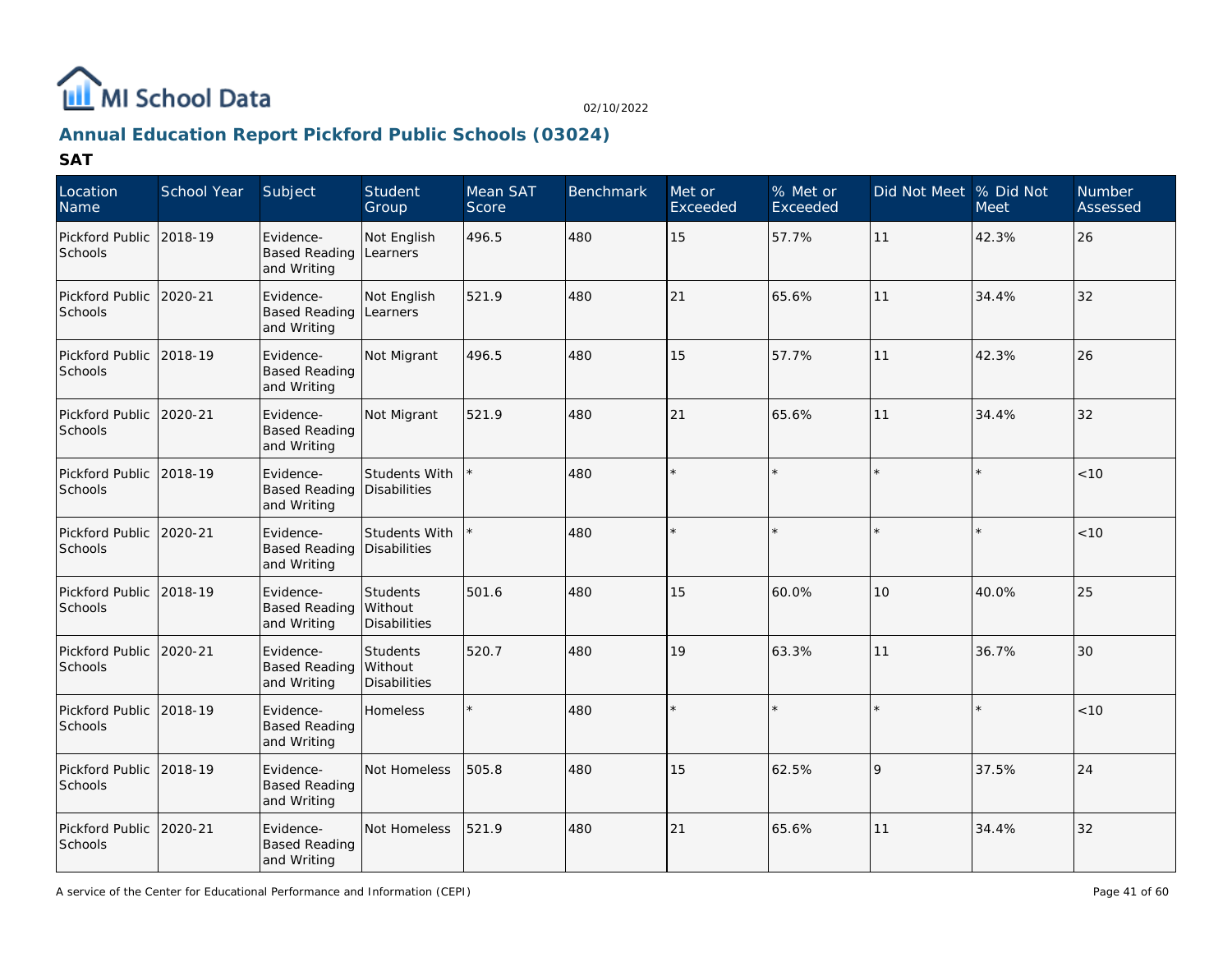

# **Annual Education Report Pickford Public Schools (03024)**

| Location<br>Name           | School Year | Subject                                             | Student<br>Group                       | Mean SAT<br>Score | <b>Benchmark</b> | Met or<br>Exceeded | % Met or<br>Exceeded | Did Not Meet  % Did Not | <b>Meet</b> | Number<br>Assessed |
|----------------------------|-------------|-----------------------------------------------------|----------------------------------------|-------------------|------------------|--------------------|----------------------|-------------------------|-------------|--------------------|
| Pickford Public<br>Schools | 2018-19     | Evidence-<br><b>Based Reading</b><br>and Writing    | Not Foster<br>Care                     | 496.5             | 480              | 15                 | 57.7%                | 11                      | 42.3%       | 26                 |
| Pickford Public<br>Schools | 2020-21     | Evidence-<br><b>Based Reading</b><br>and Writing    | Not Foster<br><b>Care</b>              | 521.9             | 480              | 21                 | 65.6%                | 11                      | 34.4%       | 32                 |
| Pickford Public<br>Schools | 2018-19     | Evidence-<br>Based Reading Connected<br>and Writing | Not Military                           | 496.5             | 480              | 15                 | 57.7%                | 11                      | 42.3%       | 26                 |
| Pickford Public<br>Schools | 2020-21     | Evidence-<br><b>Based Reading</b><br>and Writing    | Not Military<br>Connected              | 521.9             | 480              | 21                 | 65.6%                | 11                      | 34.4%       | 32                 |
| Pickford Public<br>Schools | 2018-19     | <b>Mathematics</b>                                  | <b>All Students</b>                    | 487.3             | 530              |                    | 26.9%                | 19                      | 73.1%       | 26                 |
| Pickford Public<br>Schools | 2020-21     | <b>Mathematics</b>                                  | <b>All Students</b>                    | 481.9             | 530              | 10                 | 31.3%                | 22                      | 68.8%       | 32                 |
| Pickford Public<br>Schools | 2018-19     | Mathematics                                         | American<br>Indian or<br>Alaska Native |                   | 530              |                    |                      |                         |             | < 10               |
| Pickford Public<br>Schools | 2020-21     | Mathematics                                         | American<br>Indian or<br>Alaska Native |                   | 530              |                    |                      |                         |             | $<10$              |
| Pickford Public<br>Schools | 2018-19     | Mathematics                                         | Asian                                  |                   | 530              |                    |                      | $\star$                 |             | < 10               |
| Pickford Public<br>Schools | 2020-21     | Mathematics                                         | Asian                                  |                   | 530              |                    |                      |                         |             | < 10               |
| Pickford Public<br>Schools | 2020-21     | Mathematics                                         | Black or<br>African<br>American        |                   | 530              |                    |                      |                         | $\star$     | < 10               |
| Pickford Public<br>Schools | 2018-19     | Mathematics                                         | White                                  | 505.8             | 530              | 16                 | 31.6%                | 13                      | 68.4%       | 19                 |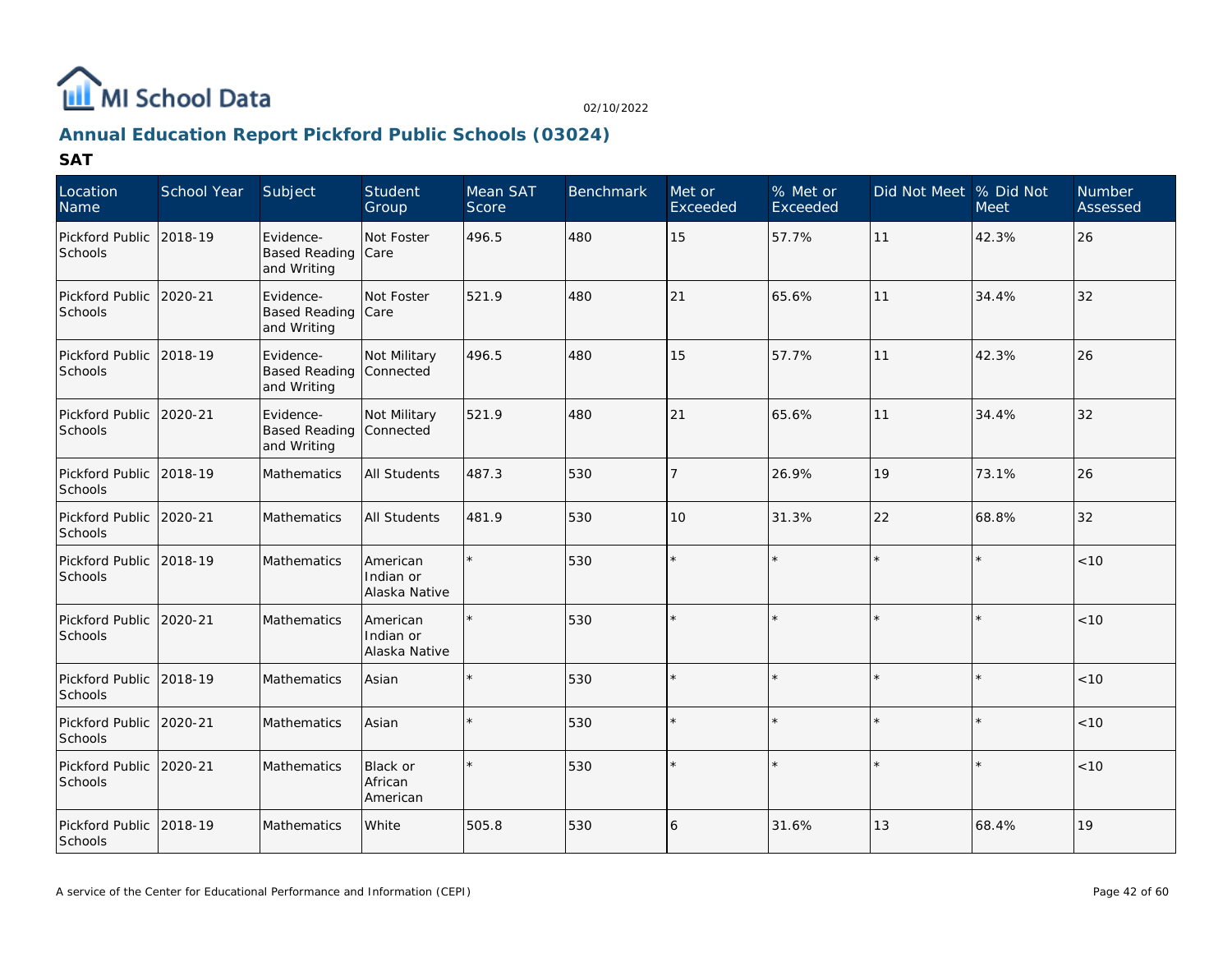

# **Annual Education Report Pickford Public Schools (03024)**

| Location<br>Name           | School Year | Subject            | Student<br>Group                            | Mean SAT<br><b>Score</b> | <b>Benchmark</b> | Met or<br>Exceeded | $%$ Met or<br>Exceeded | Did Not Meet % Did Not | <b>Meet</b> | Number<br>Assessed |
|----------------------------|-------------|--------------------|---------------------------------------------|--------------------------|------------------|--------------------|------------------------|------------------------|-------------|--------------------|
| Pickford Public<br>Schools | 2020-21     | <b>Mathematics</b> | White                                       | 483.8                    | 530              | l8                 | 30.8%                  | 18                     | 69.2%       | 26                 |
| Pickford Public<br>Schools | 2018-19     | Mathematics        | Female                                      | 480.8                    | 530              | $\overline{4}$     | 50%                    | 8                      | 50%         | 12                 |
| Pickford Public<br>Schools | 2020-21     | <b>Mathematics</b> | Female                                      | 468.0                    | 530              | $\overline{4}$     | 20%                    | 16                     | 80%         | 20                 |
| Pickford Public<br>Schools | 2018-19     | Mathematics        | Male                                        | 492.9                    | 530              | 3                  | 50%                    | 11                     | 50%         | 14                 |
| Pickford Public<br>Schools | 2020-21     | Mathematics        | Male                                        | 505.0                    | 530              | 16                 | 50%                    | 6                      | 50%         | 12                 |
| Pickford Public<br>Schools | 2018-19     | Mathematics        | Economically<br>Disadvantaged               | 460.8                    | 530              | $<$ 3              | 50%                    |                        | 50%         | 12                 |
| Pickford Public<br>Schools | 2020-21     | Mathematics        | Economically<br>Disadvantaged               |                          | 530              |                    |                        |                        |             | < 10               |
| Pickford Public<br>Schools | 2018-19     | <b>Mathematics</b> | Not<br>Economically<br>Disadvantaged        | 510.0                    | 530              | 16                 | 50%                    | 8                      | 50%         | 14                 |
| Pickford Public<br>Schools | 2020-21     | Mathematics        | Not<br>Economically<br>Disadvantaged        | 491.7                    | 530              | l8                 | 33.3%                  | 16                     | 66.7%       | 24                 |
| Pickford Public<br>Schools | 2018-19     | Mathematics        | Not English<br>Learners                     | 487.3                    | 530              |                    | 26.9%                  | 19                     | 73.1%       | 26                 |
| Pickford Public<br>Schools | 2020-21     | Mathematics        | Not English<br>Learners                     | 481.9                    | 530              | 10                 | 31.3%                  | 22                     | 68.8%       | 32                 |
| Pickford Public<br>Schools | 2018-19     | Mathematics        | Not Migrant                                 | 487.3                    | 530              | $\overline{7}$     | 26.9%                  | 19                     | 73.1%       | 26                 |
| Pickford Public<br>Schools | 2020-21     | <b>Mathematics</b> | Not Migrant                                 | 481.9                    | 530              | 10                 | 31.3%                  | 22                     | 68.8%       | 32                 |
| Pickford Public<br>Schools | 2018-19     | <b>Mathematics</b> | <b>Students With</b><br><b>Disabilities</b> |                          | 530              |                    |                        |                        |             | < 10               |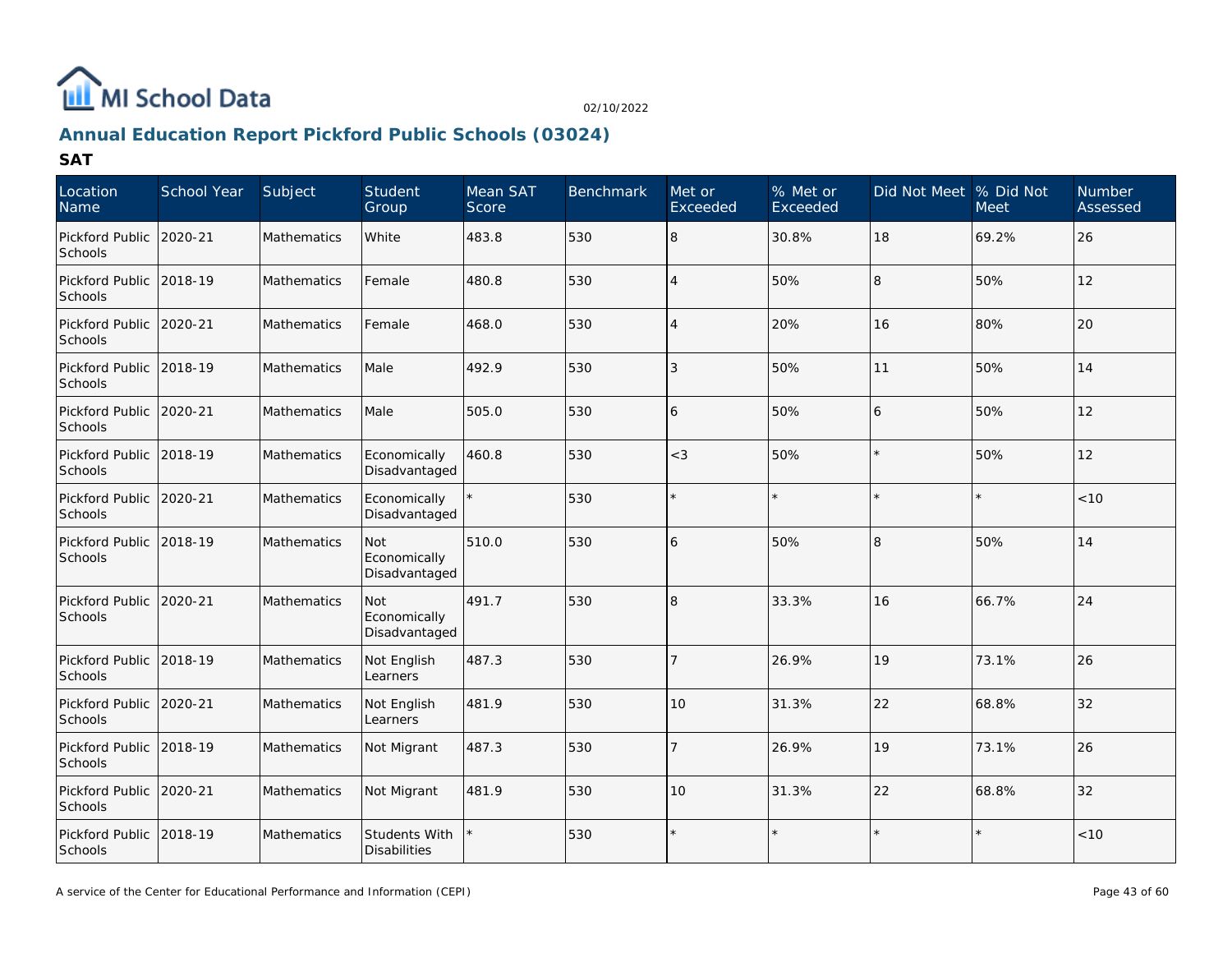

# **Annual Education Report Pickford Public Schools (03024)**

| Location<br>Name                   | School Year | Subject            | Student<br>Group                           | Mean SAT<br>Score | <b>Benchmark</b> | Met or<br>Exceeded | % Met or<br>Exceeded | Did Not Meet % Did Not | <b>Meet</b> | <b>Number</b><br>Assessed |
|------------------------------------|-------------|--------------------|--------------------------------------------|-------------------|------------------|--------------------|----------------------|------------------------|-------------|---------------------------|
| Pickford Public<br><b>Schools</b>  | 2020-21     | Mathematics        | Students With<br><b>Disabilities</b>       |                   | 530              | $\star$            |                      | $\star$                |             | < 10                      |
| Pickford Public<br><b>Schools</b>  | 2018-19     | <b>Mathematics</b> | <b>Students</b><br>Without<br>Disabilities | 492.4             | 530              |                    | 28.0%                | 18                     | 72.0%       | 25                        |
| Pickford Public<br><b>Schools</b>  | 2020-21     | <b>Mathematics</b> | Students<br>l Without<br>Disabilities      | 486.7             | 530              | 10                 | 33.3%                | 20                     | 66.7%       | 30                        |
| Pickford Public<br>Schools         | 2018-19     | <b>Mathematics</b> | <b>Homeless</b>                            |                   | 530              | $\star$            |                      | ×.                     |             | < 10                      |
| Pickford Public<br><b>Schools</b>  | 2018-19     | Mathematics        | Not Homeless                               | 490.4             | 530              | $\overline{7}$     | 29.2%                | 17                     | 70.8%       | 24                        |
| Pickford Public 2020-21<br>Schools |             | <b>Mathematics</b> | Not Homeless                               | 481.9             | 530              | 10                 | 31.3%                | 22                     | 68.8%       | $32$                      |
| Pickford Public<br><b>Schools</b>  | 2018-19     | <b>Mathematics</b> | Not Foster<br>l Care                       | 487.3             | 530              |                    | 26.9%                | 19                     | 73.1%       | $ 26\rangle$              |
| Pickford Public<br><b>Schools</b>  | 2020-21     | Mathematics        | Not Foster<br>l Care                       | 481.9             | 530              | 10                 | 31.3%                | 22                     | 68.8%       | 32                        |
| Pickford Public<br>Schools         | 2018-19     | <b>Mathematics</b> | Not Military<br>Connected                  | 487.3             | 530              |                    | 26.9%                | 19                     | 73.1%       | 26                        |
| Pickford Public<br>Schools         | 2020-21     | <b>Mathematics</b> | Not Military<br>Connected                  | 481.9             | 530              | 10                 | 31.3%                | 22                     | 68.8%       | 32                        |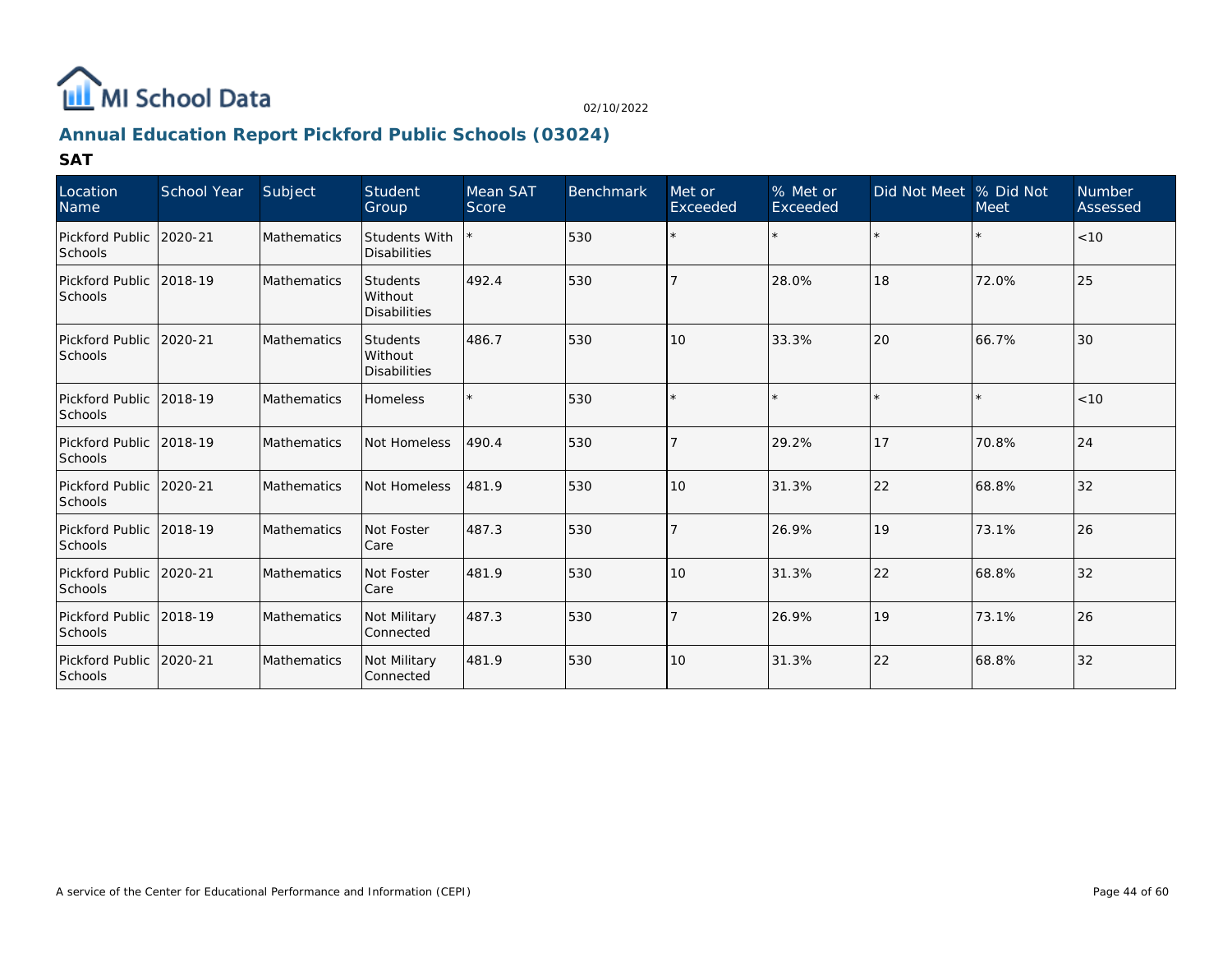

# **Annual Education Report Pickford Public Schools (03024)**

### **MI-Access Participation**

| Subject | Grade | Student Group School Year |  | State Percent District<br><b>Students</b><br>Proficient | Percent<br><b>Students</b><br>Proficient | School Percent Percent<br><b>Students</b><br>Proficient | Surpassed | Percent<br>Attained | Percent<br>Emerging |
|---------|-------|---------------------------|--|---------------------------------------------------------|------------------------------------------|---------------------------------------------------------|-----------|---------------------|---------------------|
|---------|-------|---------------------------|--|---------------------------------------------------------|------------------------------------------|---------------------------------------------------------|-----------|---------------------|---------------------|

No Data to Display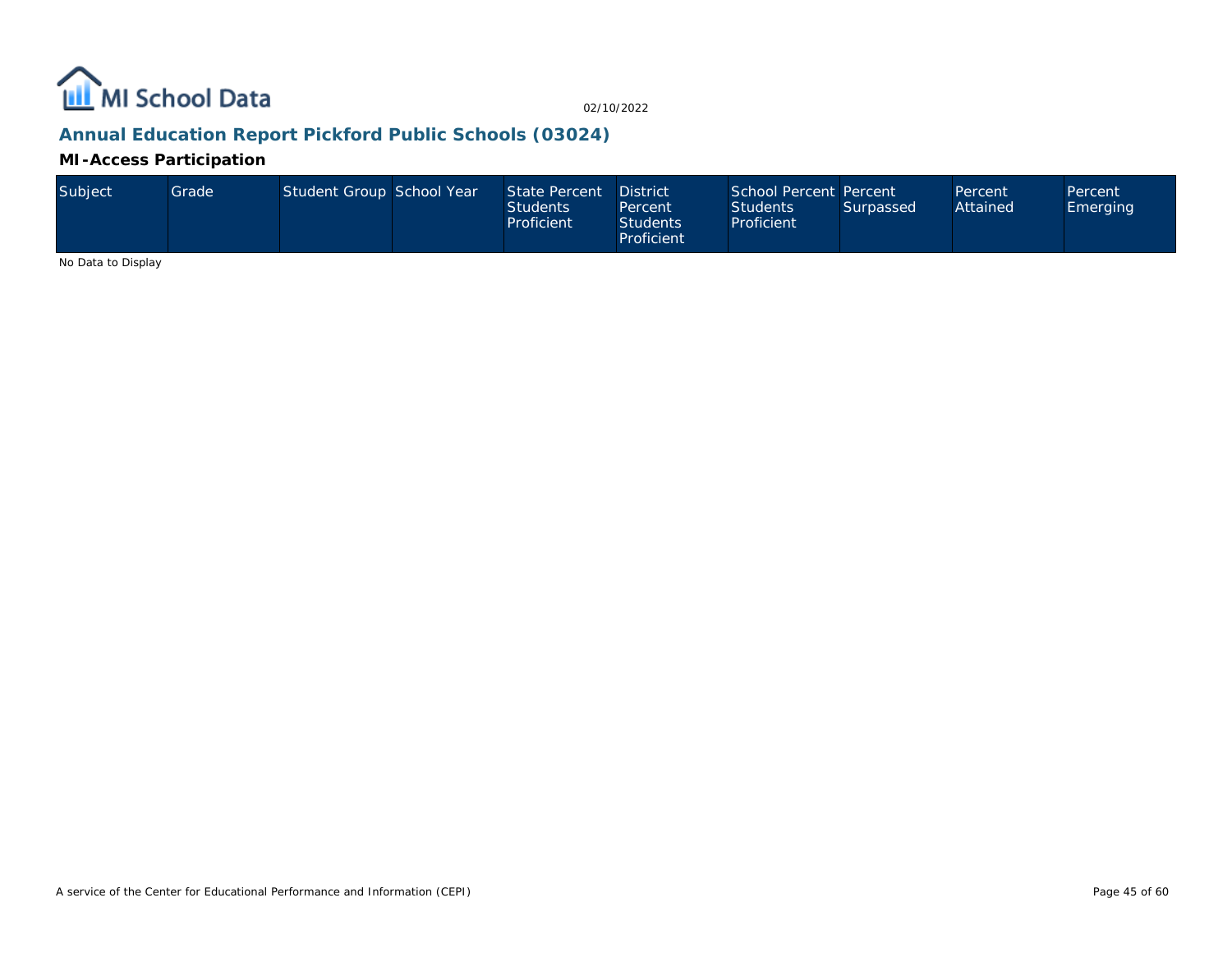

# **Annual Education Report Pickford Public Schools (03024)**

| Subject    | Grade                           | Student<br>Group                               | School<br>Year | Number<br>Tested -<br>$M-STEP$<br>SAT or MI-<br><b>Access</b> | Number<br>Tested -<br>Any MI-<br>Access | Percent<br>Tested -<br>Any MI-<br>Access | Number<br>Tested -<br>Functional<br>Independe<br>nce | Percent<br>Tested -<br>Functional<br>Independe<br>nce | Number<br>Tested -<br>Supported<br>Independe<br>nce | Percent<br>Tested -<br>Supported<br>Independe n<br>nce | Number<br>Tested -<br>Participatio Participatio | Percent<br>Tested -<br>n |
|------------|---------------------------------|------------------------------------------------|----------------|---------------------------------------------------------------|-----------------------------------------|------------------------------------------|------------------------------------------------------|-------------------------------------------------------|-----------------------------------------------------|--------------------------------------------------------|-------------------------------------------------|--------------------------|
| <b>ELA</b> | <b>All Grades</b><br>(Combined) | All Students                                   | 2020-21        | 203                                                           | < 10                                    | $\star$                                  |                                                      | $\star$                                               | ÷                                                   | $\star$                                                | $\star$                                         | $\star$                  |
| <b>ELA</b> | All Grades<br>(Combined)        | American<br>Indian or<br>Alaska<br>Native      | 2020-21        | 51                                                            | $<10$                                   |                                          |                                                      |                                                       |                                                     |                                                        |                                                 | $\star$                  |
| ELA        | All Grades<br>(Combined)        | Asian                                          | 2020-21        | < 10                                                          |                                         |                                          |                                                      |                                                       |                                                     |                                                        |                                                 | $\star$                  |
| <b>ELA</b> | All Grades<br>(Combined)        | Black or<br>African<br>American                | 2020-21        | < 10                                                          |                                         |                                          |                                                      | ÷                                                     | ų.                                                  | $\star$                                                | $\star$                                         | ÷.                       |
| ELA        | All Grades<br>(Combined)        | White                                          | 2020-21        | 144                                                           | < 10                                    |                                          |                                                      |                                                       | ÷                                                   | $\star$                                                |                                                 | $\star$                  |
| <b>ELA</b> | All Grades<br>(Combined)        | Female                                         | 2020-21        | 88                                                            | < 10                                    |                                          |                                                      |                                                       |                                                     |                                                        |                                                 | $\star$                  |
| <b>ELA</b> | All Grades<br>(Combined)        | Male                                           | 2020-21        | 115                                                           | < 10                                    |                                          |                                                      |                                                       | $\star$                                             | $\star$                                                |                                                 | $\star$                  |
| ELA        | All Grades<br>(Combined)        | Economicall<br>Disadvantag<br>ed               | 2020-21        | 76                                                            | < 10                                    |                                          |                                                      |                                                       |                                                     |                                                        |                                                 | $\star$                  |
| <b>ELA</b> | All Grades<br>(Combined)        | <b>Not</b><br>Economicall<br>Disadvantag<br>ed | 2020-21        | 127                                                           | < 10                                    |                                          |                                                      |                                                       |                                                     |                                                        |                                                 | $\star$                  |
| <b>ELA</b> | All Grades<br>(Combined)        | Not English<br>Learners                        | 2020-21        | 203                                                           | < 10                                    |                                          |                                                      |                                                       |                                                     |                                                        |                                                 | $\star$                  |
| <b>ELA</b> | All Grades<br>(Combined)        | Not Migrant                                    | 2020-21        | 203                                                           | $<10$                                   |                                          |                                                      |                                                       |                                                     |                                                        |                                                 | $\star$                  |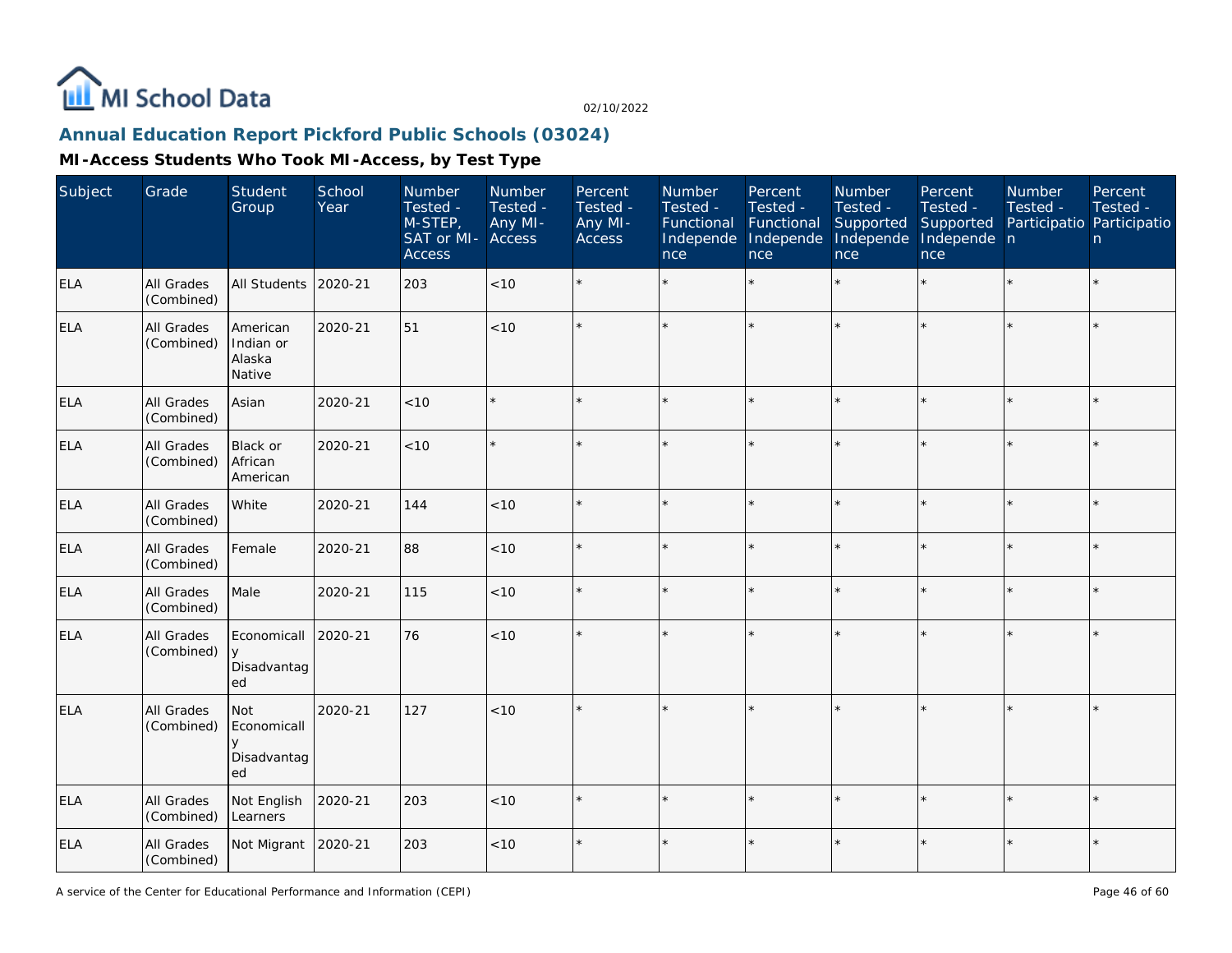

# **Annual Education Report Pickford Public Schools (03024)**

| Subject                | Grade                    | <b>Student</b><br>Group                    | School<br>Year | Number<br>Tested -<br>$M-STEP$<br>SAT or MI-<br><b>Access</b> | Number<br>Tested -<br>Any MI-<br>Access | Percent<br>Tested -<br>Any MI-<br>Access | Number<br>Tested -<br>Functional<br>Independe<br>nce | Percent<br>Tested -<br>Functional<br>Independe<br>nce | Number<br>Tested -<br>Supported<br>Independe<br>nce | Percent<br>Tested -<br>Supported<br>Independe n<br>nce | Number<br>Tested -<br>Participatio Participatio | Percent<br>Tested -<br>n |
|------------------------|--------------------------|--------------------------------------------|----------------|---------------------------------------------------------------|-----------------------------------------|------------------------------------------|------------------------------------------------------|-------------------------------------------------------|-----------------------------------------------------|--------------------------------------------------------|-------------------------------------------------|--------------------------|
| ELA                    | All Grades<br>(Combined) | Students<br>With<br><b>Disabilities</b>    | 2020-21        | 30                                                            | <10                                     |                                          |                                                      |                                                       |                                                     |                                                        |                                                 | $\star$                  |
| <b>ELA</b>             | All Grades<br>(Combined) | Students<br>Without<br><b>Disabilities</b> | 2020-21        | 173                                                           | <10                                     |                                          |                                                      |                                                       | ÷                                                   | $\star$                                                |                                                 | $\star$                  |
| <b>ELA</b>             | All Grades<br>(Combined) | Homeless                                   | 2020-21        | < 10                                                          |                                         |                                          |                                                      |                                                       |                                                     | $\star$                                                |                                                 | $\star$                  |
| <b>ELA</b>             | All Grades<br>(Combined) | Not<br>Homeless                            | 2020-21        | 199                                                           | < 10                                    |                                          |                                                      |                                                       |                                                     |                                                        |                                                 | $\star$                  |
| ELA                    | All Grades<br>(Combined) | Foster Care                                | 2020-21        | < 10                                                          |                                         |                                          |                                                      |                                                       |                                                     | ×.                                                     |                                                 | $\star$                  |
| <b>ELA</b>             | All Grades<br>(Combined) | Not Foster<br>Care                         | 2020-21        | 202                                                           | < 10                                    |                                          |                                                      |                                                       |                                                     |                                                        |                                                 | $\star$                  |
| <b>ELA</b>             | All Grades<br>(Combined) | Not Military<br>Connected                  | 2020-21        | 203                                                           | < 10                                    |                                          |                                                      |                                                       |                                                     |                                                        |                                                 | $\star$                  |
| Mathematics All Grades | (Combined)               | All Students                               | 2020-21        | 203                                                           | < 10                                    |                                          |                                                      |                                                       |                                                     |                                                        |                                                 | $\star$                  |
| Mathematics All Grades | (Combined)               | American<br>Indian or<br>Alaska<br>Native  | 2020-21        | 51                                                            | < 10                                    |                                          |                                                      |                                                       |                                                     |                                                        |                                                 | $\star$                  |
| Mathematics All Grades | (Combined)               | Asian                                      | 2020-21        | < 10                                                          |                                         |                                          |                                                      |                                                       |                                                     |                                                        |                                                 | $\star$                  |
| Mathematics All Grades | (Combined)               | Black or<br>African<br>American            | 2020-21        | < 10                                                          |                                         |                                          |                                                      |                                                       |                                                     |                                                        |                                                 | ×.                       |
| Mathematics All Grades | (Combined)               | White                                      | 2020-21        | 144                                                           | < 10                                    |                                          |                                                      |                                                       |                                                     |                                                        |                                                 | $\star$                  |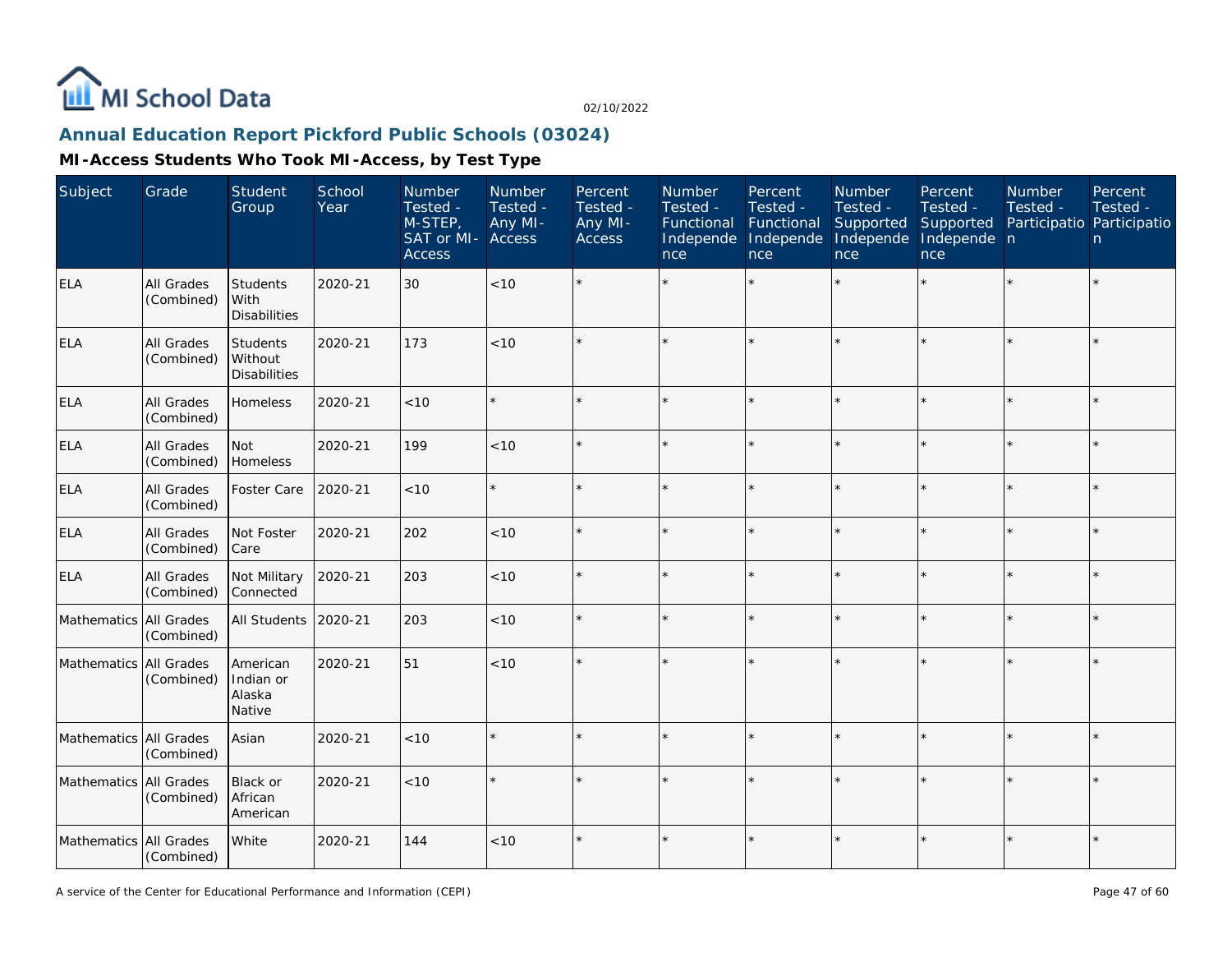

# **Annual Education Report Pickford Public Schools (03024)**

| Subject                  | Grade      | Student<br>Group                               | School<br>Year | Number<br>Tested -<br>M-STEP,<br>SAT or MI-<br><b>Access</b> | <b>Number</b><br>Tested -<br>Any MI-<br><b>Access</b> | Percent<br>Tested -<br>Any MI-<br>Access | Number<br>Tested -<br>Functional<br>Independe<br>nce | Percent<br>Tested -<br>Functional<br>Independe<br>nce | <b>Number</b><br>Tested -<br>Supported<br>Independe<br>nce | Percent<br>Tested -<br>Supported<br>Independe n<br>nce | <b>Number</b><br>Tested -<br>Participatio Participatio | Percent<br>Tested -<br>n |
|--------------------------|------------|------------------------------------------------|----------------|--------------------------------------------------------------|-------------------------------------------------------|------------------------------------------|------------------------------------------------------|-------------------------------------------------------|------------------------------------------------------------|--------------------------------------------------------|--------------------------------------------------------|--------------------------|
| Mathematics All Grades   | (Combined) | Female                                         | 2020-21        | 88                                                           | $<10$                                                 |                                          |                                                      | $\star$                                               |                                                            |                                                        |                                                        | $\star$                  |
| Mathematics All Grades   | (Combined) | Male                                           | 2020-21        | 115                                                          | < 10                                                  |                                          |                                                      | $\star$                                               |                                                            | $\star$                                                | $\star$                                                | $\star$                  |
| Mathematics All Grades   | (Combined) | Economicall<br>$\vee$<br>Disadvantag<br>ed     | 2020-21        | 76                                                           | < 10                                                  |                                          |                                                      |                                                       |                                                            |                                                        |                                                        | $\star$                  |
| Mathematics All Grades   | (Combined) | <b>Not</b><br>Economicall<br>Disadvantag<br>ed | 2020-21        | 127                                                          | < 10                                                  |                                          |                                                      |                                                       |                                                            |                                                        |                                                        | $\star$                  |
| Mathematics All Grades   | (Combined) | Not English<br>Learners                        | 2020-21        | 203                                                          | < 10                                                  |                                          |                                                      | $\star$                                               |                                                            |                                                        |                                                        | $\star$                  |
| Mathematics All Grades   | (Combined) | Not Migrant                                    | 2020-21        | 203                                                          | < 10                                                  |                                          |                                                      | $\star$                                               |                                                            | $\star$                                                |                                                        | $\star$                  |
| Mathematics All Grades   | (Combined) | Students<br>With<br><b>Disabilities</b>        | 2020-21        | 30                                                           | < 10                                                  |                                          |                                                      |                                                       |                                                            |                                                        |                                                        | $\star$                  |
| Mathematics   All Grades | (Combined) | Students<br>Without<br><b>Disabilities</b>     | 2020-21        | 173                                                          | < 10                                                  |                                          |                                                      |                                                       |                                                            |                                                        |                                                        | $\star$                  |
| Mathematics All Grades   | (Combined) | Homeless                                       | 2020-21        | < 10                                                         | $\star$                                               |                                          |                                                      | $\star$                                               |                                                            | $\star$                                                | $\star$                                                | $\star$                  |
| Mathematics All Grades   | (Combined) | <b>Not</b><br><b>Homeless</b>                  | 2020-21        | 199                                                          | < 10                                                  |                                          |                                                      | $\ddot{\phantom{0}}$                                  |                                                            | $\star$                                                |                                                        | k.                       |
| Mathematics All Grades   | (Combined) | Foster Care                                    | 2020-21        | $<10$                                                        | $\star$                                               |                                          |                                                      | $\star$                                               |                                                            | $\star$                                                |                                                        | $\star$                  |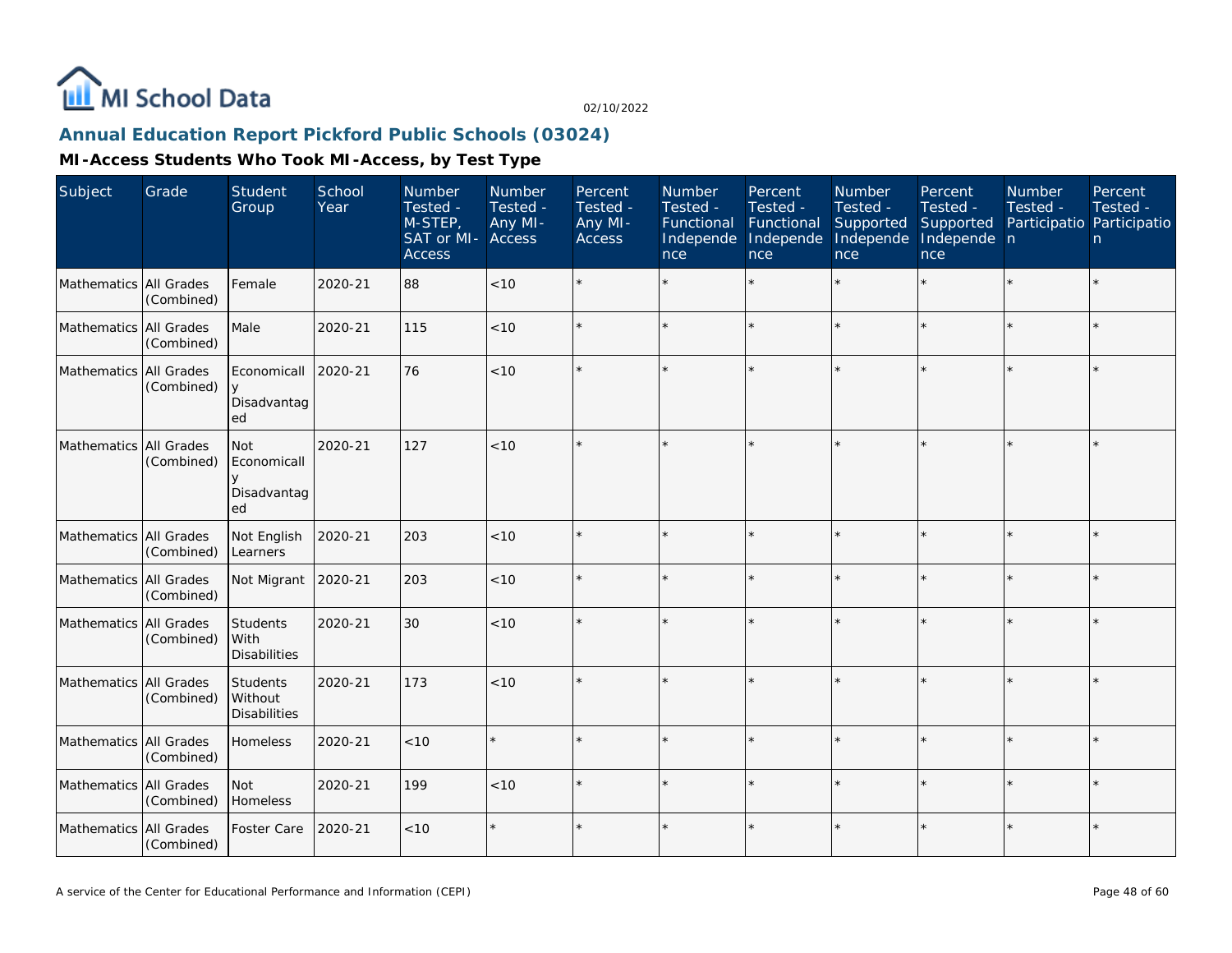

# **Annual Education Report Pickford Public Schools (03024)**

| Subject                | Grade                           | Student<br>Group                                    | School<br>Year | Number<br>Tested -<br>M-STEP,<br>SAT or MI-<br><b>Access</b> | Number<br>Tested -<br>Any MI-<br>Access | Percent<br>Tested -<br>Any MI-<br><b>Access</b> | Number<br>Tested -<br>Functional<br>Independe<br>nce | Percent<br>Tested -<br>Functional<br>Independe<br>nce | Number<br>Tested -<br>Supported<br>Independe<br>nce | Percent<br>Tested -<br>Supported<br>Independe n<br>nce | Number<br>Tested - | Percent<br>Tested -<br>Participatio Participatio<br>n. |
|------------------------|---------------------------------|-----------------------------------------------------|----------------|--------------------------------------------------------------|-----------------------------------------|-------------------------------------------------|------------------------------------------------------|-------------------------------------------------------|-----------------------------------------------------|--------------------------------------------------------|--------------------|--------------------------------------------------------|
| Mathematics All Grades | (Combined)                      | Not Foster<br><b>Care</b>                           | 2020-21        | 202                                                          | < 10                                    |                                                 |                                                      | $\star$                                               | ÷                                                   | $\star$                                                |                    | $\star$                                                |
| Mathematics All Grades | (Combined)                      | Not Military<br>Connected                           | 2020-21        | 203                                                          | $<10$                                   |                                                 |                                                      | $\star$                                               |                                                     | $\star$                                                |                    | $\star$                                                |
| Science                | All Grades<br>(Combined)        | All Students                                        | 2020-21        | 95                                                           | < 10                                    |                                                 |                                                      | $\star$                                               |                                                     | $\star$                                                |                    | $\star$                                                |
| Science                | All Grades<br>(Combined)        | American<br>Indian or<br>Alaska<br>Native           | 2020-21        | 22                                                           | $<10$                                   |                                                 |                                                      |                                                       |                                                     |                                                        |                    | $\star$                                                |
| Science                | All Grades<br>(Combined)        | Asian                                               | 2020-21        | < 10                                                         | $\star$                                 |                                                 |                                                      | $\star$                                               |                                                     |                                                        |                    | $\star$                                                |
| Science                | All Grades<br>(Combined)        | Black or<br>African<br>American                     | 2020-21        | $<10$                                                        | $\star$                                 |                                                 |                                                      | $\star$                                               |                                                     | $\star$                                                |                    | $\star$                                                |
| Science                | All Grades<br>(Combined)        | White                                               | 2020-21        | 68                                                           | $<10$                                   |                                                 |                                                      | $\star$                                               |                                                     | $\star$                                                | $\star$            | $\star$                                                |
| Science                | All Grades<br>(Combined)        | Female                                              | 2020-21        | 43                                                           | $<10$                                   |                                                 |                                                      | $\star$                                               |                                                     | $\star$                                                |                    | ÷.                                                     |
| Science                | All Grades<br>(Combined)        | Male                                                | 2020-21        | 52                                                           | < 10                                    |                                                 |                                                      | $\star$                                               |                                                     | $\star$                                                |                    | $\star$                                                |
| Science                | <b>All Grades</b><br>(Combined) | Economicall<br>y<br>Disadvantag<br>ed               | 2020-21        | 33                                                           | $<10$                                   |                                                 |                                                      | $\star$                                               |                                                     | $\star$                                                | $\star$            | $\star$                                                |
| Science                | All Grades<br>(Combined)        | <b>Not</b><br>Economicall<br>y<br>Disadvantag<br>ed | 2020-21        | 62                                                           | < 10                                    |                                                 |                                                      | $\star$                                               |                                                     | ×.                                                     |                    | $\star$                                                |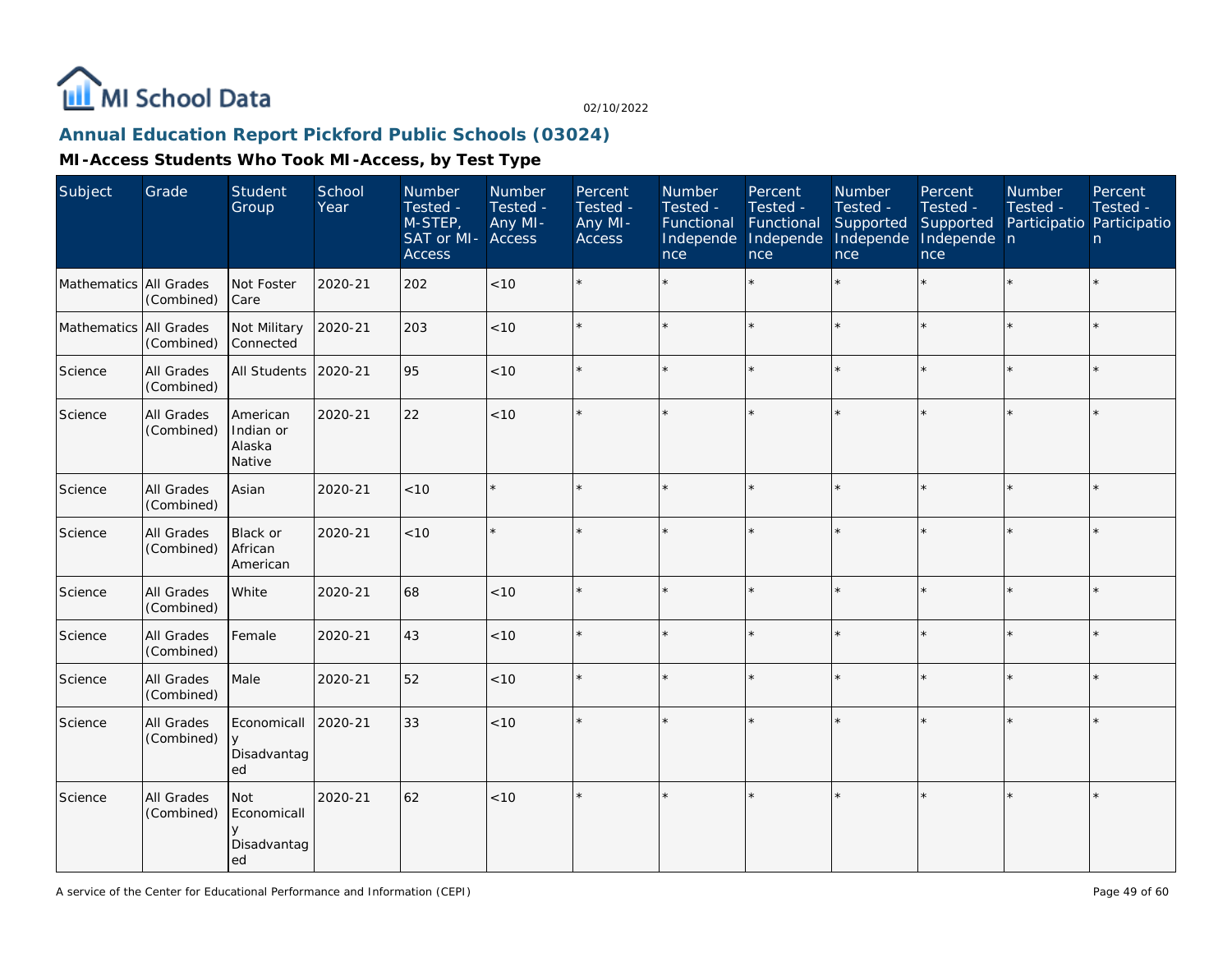

# **Annual Education Report Pickford Public Schools (03024)**

| Subject                  | Grade                           | Student<br>Group                           | School<br>Year | Number<br>Tested -<br>M-STEP,<br>SAT or MI-<br><b>Access</b> | Number<br>Tested -<br>Any MI-<br><b>Access</b> | Percent<br>Tested -<br>Any MI-<br><b>Access</b> | Number<br>Tested -<br>Functional<br>Independe<br>nce | Percent<br>Tested -<br>Functional<br>Independe<br>nce | Number<br>Tested -<br>Supported<br>Independe<br>nce | Percent<br>Tested -<br>Supported<br>Independe n<br>nce | Number<br>Tested -<br>Participatio Participatio | Percent<br>Tested -<br>n |
|--------------------------|---------------------------------|--------------------------------------------|----------------|--------------------------------------------------------------|------------------------------------------------|-------------------------------------------------|------------------------------------------------------|-------------------------------------------------------|-----------------------------------------------------|--------------------------------------------------------|-------------------------------------------------|--------------------------|
| Science                  | All Grades<br>(Combined)        | Not English<br>Learners                    | 2020-21        | 95                                                           | < 10                                           |                                                 |                                                      |                                                       | $\star$                                             | $\star$                                                |                                                 | $\star$                  |
| Science                  | All Grades<br>(Combined)        | Not Migrant                                | 2020-21        | 95                                                           | < 10                                           |                                                 |                                                      |                                                       |                                                     |                                                        |                                                 | $\star$                  |
| Science                  | <b>All Grades</b><br>(Combined) | Students<br>With<br><b>Disabilities</b>    | 2020-21        | 15                                                           | < 10                                           |                                                 |                                                      | ÷                                                     |                                                     |                                                        | $\star$                                         | $\star$                  |
| Science                  | All Grades<br>(Combined)        | Students<br>Without<br><b>Disabilities</b> | 2020-21        | 80                                                           | < 10                                           |                                                 |                                                      |                                                       |                                                     |                                                        |                                                 | $\star$                  |
| Science                  | All Grades<br>(Combined)        | Homeless                                   | 2020-21        | < 10                                                         |                                                |                                                 |                                                      |                                                       |                                                     | ×.                                                     |                                                 | $\star$                  |
| Science                  | All Grades<br>(Combined)        | Not<br>Homeless                            | 2020-21        | 94                                                           | < 10                                           | $\star$                                         |                                                      |                                                       |                                                     |                                                        |                                                 | $\star$                  |
| Science                  | All Grades<br>(Combined)        | Not Foster<br>Care                         | 2020-21        | 95                                                           | < 10                                           |                                                 |                                                      |                                                       |                                                     |                                                        |                                                 | $\star$                  |
| Science                  | All Grades<br>(Combined)        | Not Military<br>Connected                  | 2020-21        | 95                                                           | < 10                                           | $\star$                                         |                                                      |                                                       |                                                     | $\star$                                                |                                                 | $\star$                  |
| Social<br>Studies        | All Grades<br>(Combined)        | <b>All Students</b>                        | 2020-21        | 95                                                           | < 10                                           |                                                 |                                                      |                                                       |                                                     |                                                        |                                                 | $\star$                  |
| Social<br>Studies        | All Grades<br>(Combined)        | American<br>Indian or<br>Alaska<br>Native  | 2020-21        | 22                                                           | < 10                                           |                                                 |                                                      |                                                       |                                                     |                                                        |                                                 | $\star$                  |
| Social<br><b>Studies</b> | All Grades<br>(Combined)        | Asian                                      | 2020-21        | < 10                                                         |                                                |                                                 |                                                      |                                                       |                                                     |                                                        |                                                 | $\star$                  |
| Social<br><b>Studies</b> | All Grades<br>(Combined)        | Black or<br>African<br>American            | 2020-21        | < 10                                                         |                                                |                                                 |                                                      |                                                       |                                                     |                                                        |                                                 | $\star$                  |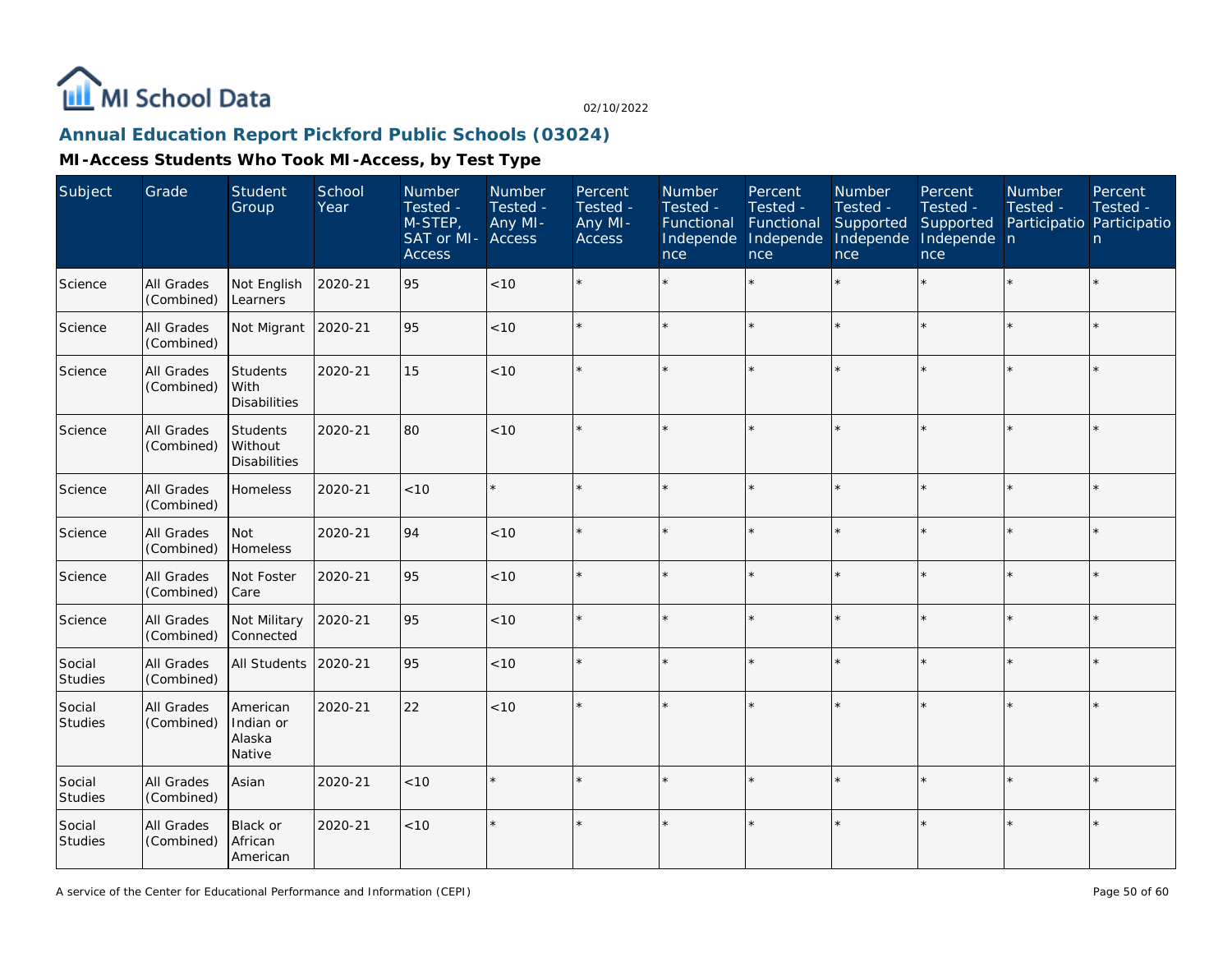

# **Annual Education Report Pickford Public Schools (03024)**

| Subject                  | Grade                    | Student<br>Group                                         | School<br>Year | Number<br>Tested -<br>M-STEP,<br>SAT or MI-<br><b>Access</b> | <b>Number</b><br>Tested -<br>Any MI-<br>Access | Percent<br>Tested -<br>Any MI-<br>Access | Number<br>Tested -<br>Functional<br>Independe<br>nce | Percent<br>Tested -<br>Functional<br>Independe<br>nce | <b>Number</b><br>Tested -<br>Supported<br>Independe<br>nce | Percent<br>Tested -<br>Supported<br>Independe n<br>nce | Number<br>Tested -<br>Participatio Participatio | Percent<br>Tested -<br>n |
|--------------------------|--------------------------|----------------------------------------------------------|----------------|--------------------------------------------------------------|------------------------------------------------|------------------------------------------|------------------------------------------------------|-------------------------------------------------------|------------------------------------------------------------|--------------------------------------------------------|-------------------------------------------------|--------------------------|
| Social<br>Studies        | All Grades<br>(Combined) | White                                                    | 2020-21        | 68                                                           | < 10                                           |                                          |                                                      |                                                       |                                                            |                                                        |                                                 | $\star$                  |
| Social<br><b>Studies</b> | All Grades<br>(Combined) | Female                                                   | 2020-21        | 43                                                           | < 10                                           |                                          |                                                      | $\star$                                               |                                                            | $\star$                                                | $\star$                                         | $\star$                  |
| Social<br>Studies        | All Grades<br>(Combined) | Male                                                     | 2020-21        | 52                                                           | $<10$                                          |                                          |                                                      | $\star$                                               |                                                            | $\star$                                                |                                                 | $\star$                  |
| Social<br>Studies        | All Grades<br>(Combined) | Economicall<br>Disadvantag<br>ed                         | 2020-21        | 33                                                           | < 10                                           |                                          |                                                      |                                                       |                                                            |                                                        |                                                 | $\star$                  |
| Social<br>Studies        | All Grades<br>(Combined) | <b>Not</b><br>Economicall<br>$\vee$<br>Disadvantag<br>ed | 2020-21        | 62                                                           | < 10                                           |                                          |                                                      | $\star$                                               |                                                            | ×.                                                     |                                                 | $\star$                  |
| Social<br>Studies        | All Grades<br>(Combined) | Not English<br>Learners                                  | 2020-21        | 95                                                           | < 10                                           |                                          |                                                      | $\star$                                               |                                                            | $\star$                                                | $\star$                                         | $\star$                  |
| Social<br>Studies        | All Grades<br>(Combined) | Not Migrant                                              | 2020-21        | 95                                                           | < 10                                           |                                          |                                                      | $\star$                                               |                                                            |                                                        |                                                 | $\star$                  |
| Social<br>Studies        | All Grades<br>(Combined) | Students<br>With<br><b>Disabilities</b>                  | 2020-21        | 15                                                           | $<10$                                          |                                          |                                                      | $\star$                                               |                                                            | $\star$                                                |                                                 | $\star$                  |
| Social<br>Studies        | All Grades<br>(Combined) | Students<br>Without<br><b>Disabilities</b>               | 2020-21        | 80                                                           | < 10                                           |                                          |                                                      | $\star$                                               |                                                            | $\star$                                                |                                                 | $\star$                  |
| Social<br><b>Studies</b> | All Grades<br>(Combined) | Homeless                                                 | 2020-21        | < 10                                                         | $\star$                                        |                                          |                                                      | $\ddot{\phantom{0}}$                                  |                                                            | ÷                                                      |                                                 | $\star$                  |
| Social<br>Studies        | All Grades<br>(Combined) | <b>Not</b><br>Homeless                                   | 2020-21        | 94                                                           | < 10                                           |                                          |                                                      |                                                       |                                                            |                                                        |                                                 | $\star$                  |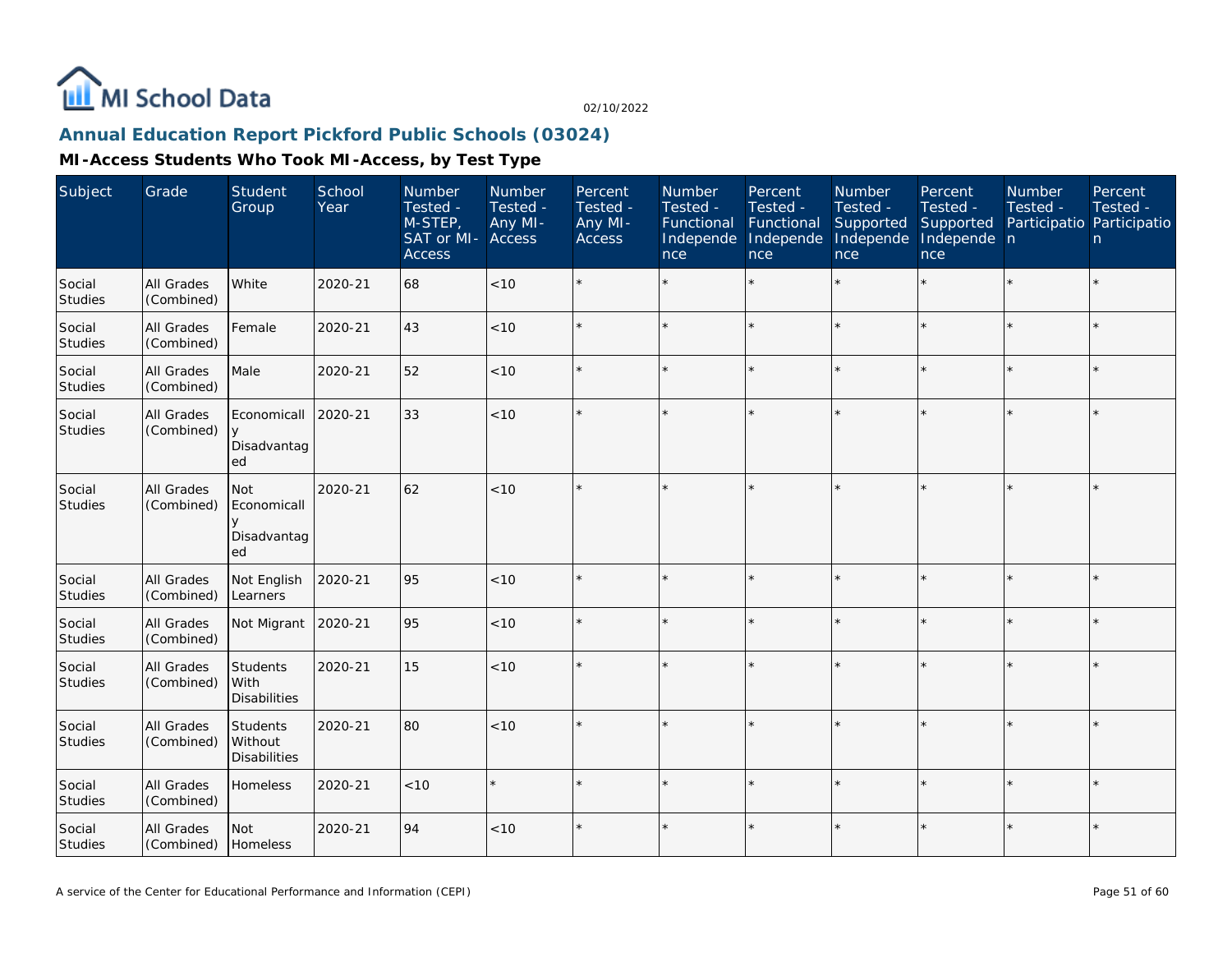

# **Annual Education Report Pickford Public Schools (03024)**

| Subject           | Grade                              | Student<br>Group     | School<br>Year | <b>Number</b><br>Tested -<br>M-STEP,<br>SAT or MI- Access<br><b>Access</b> | <b>Number</b><br>Tested -<br>Any MI- | Percent<br>Tested -<br>Any MI-<br><b>Access</b> | <b>Number</b><br>Tested -<br>nce | Percent<br>Tested -<br>nce | <b>Number</b><br>Tested -<br>nce | Percent<br>Tested -<br>Independe Independe Independe Independe n<br>nce | <b>Number</b><br>Tested - | Percent<br>Tested -<br>Functional Functional Supported Supported Participatio Participatio |
|-------------------|------------------------------------|----------------------|----------------|----------------------------------------------------------------------------|--------------------------------------|-------------------------------------------------|----------------------------------|----------------------------|----------------------------------|-------------------------------------------------------------------------|---------------------------|--------------------------------------------------------------------------------------------|
| Social<br>Studies | All Grades<br>Combined) Care       | Not Foster           | 2020-21        | 95                                                                         | $ $ < 10                             |                                                 |                                  |                            |                                  |                                                                         |                           |                                                                                            |
| Social<br>Studies | All Grades<br>(Combined) Connected | Not Military 2020-21 |                | 95                                                                         | $ $ < 10                             |                                                 |                                  |                            |                                  |                                                                         |                           |                                                                                            |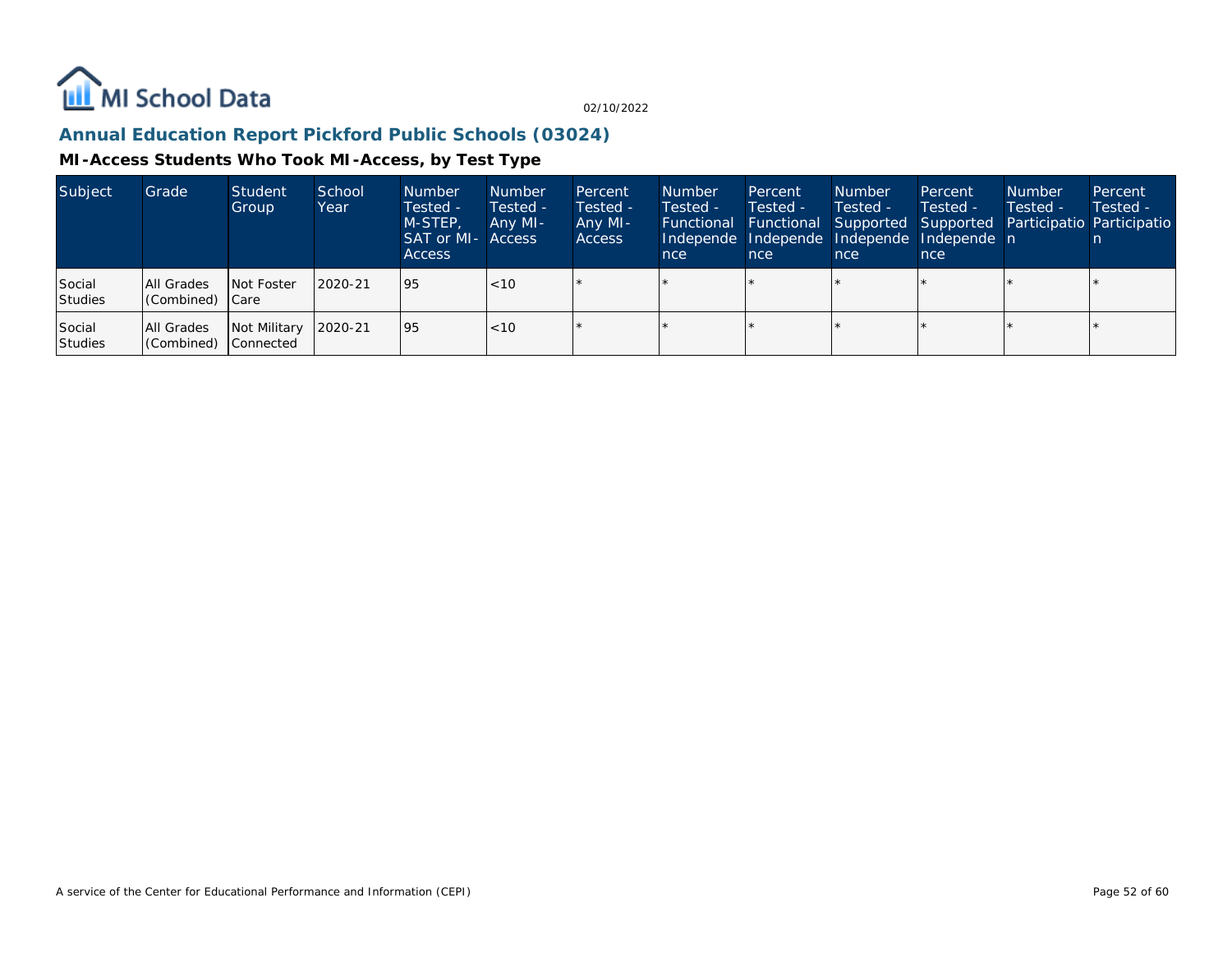

## **Annual Education Report Pickford Public Schools (03024)**

## **High School Graduation: Four-Year Adjusted Cohort Rate**

| <b>Student Group</b>                | <b>Baseline Data</b><br>(2016) | Most Recent<br><b>Results (2020)</b> | Interim Objective<br>(2020) | Interim Objective<br>(2021) | Long-Term Target<br>(2025) |
|-------------------------------------|--------------------------------|--------------------------------------|-----------------------------|-----------------------------|----------------------------|
| All Students                        | 79.79%                         | 100.00%                              | 86.30%                      | 87.93%                      | 94.44%                     |
| American Indian or<br>Alaska Native | 70.88%                         | < 10                                 | 81.35%                      | 83.97%                      | 94.44%                     |
| Asian                               | 90.77%                         | < 10                                 | 92.40%                      | 92.81%                      | 94.44%                     |
| Hispanic of Any Race 72.07%         |                                | < 10                                 | 82.01%                      | 84.50%                      | 94.44%                     |
| White                               | 83.48%                         | 100.00%                              | 88.35%                      | 89.57%                      | 94.44%                     |
| Economically<br>Disadvantaged       | 67.48%                         | 100.00%                              | 79.46%                      | 82.46%                      | 94.44%                     |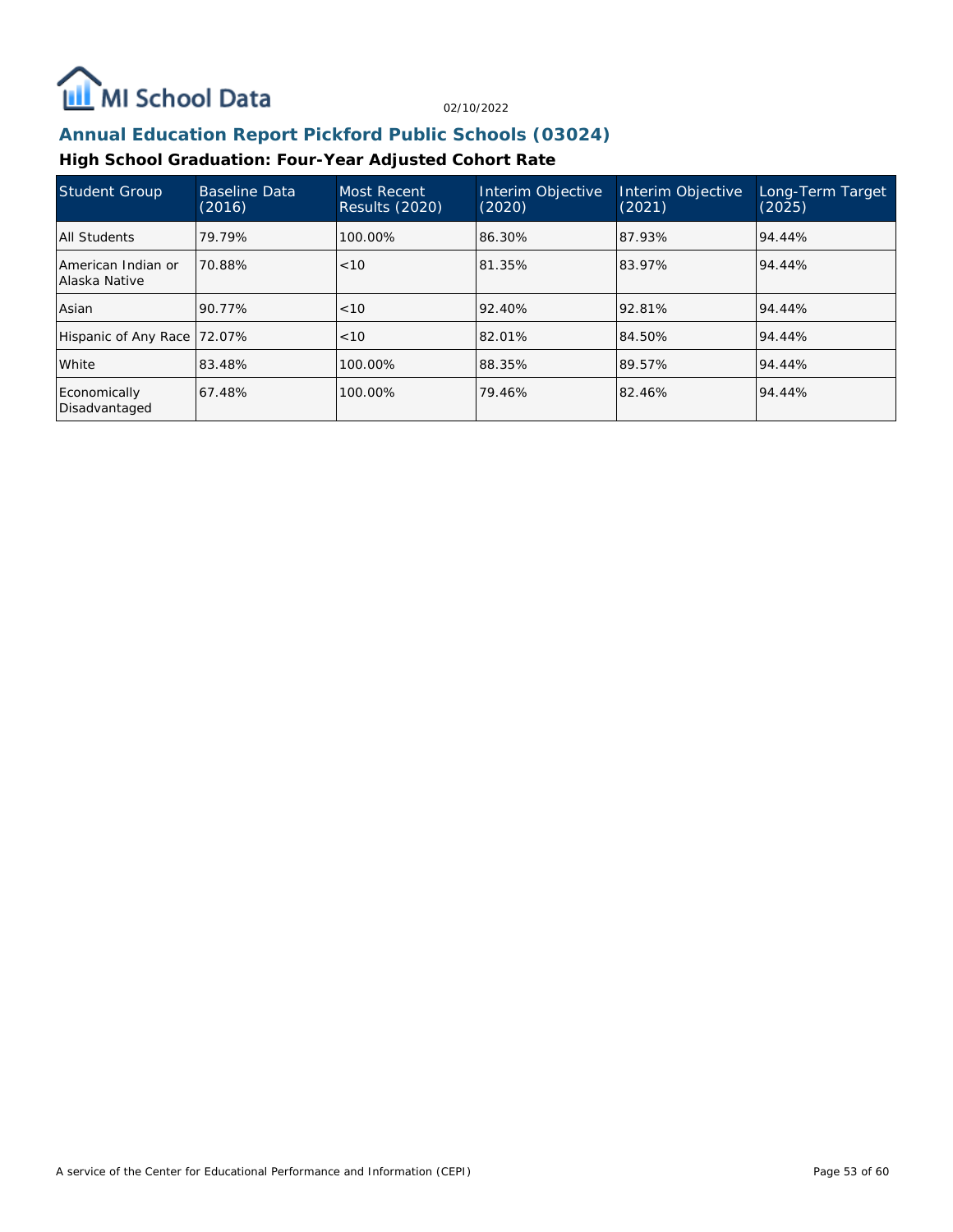

## **Annual Education Report Pickford Public Schools (03024)**

### **Accountability Details Attendance Data**

| <b>Student Group</b> | Statewide | <b>District</b> | School |
|----------------------|-----------|-----------------|--------|
| All Students         | 80.07%    | N/A             | 85.00% |

*\* All data based on students enrolled for a full academic year.*

*\*\* More information regarding the Michigan School Index System can be found at the following link:*

#### **Inexperienced Teachers**

|                                                      | <b>Total Number Number</b><br>of Staffing<br>Group |      | Percent<br>Inexperience Inexperience Poverty | Count High-<br><b>Schools</b> | Percent High- Count Low-<br>Poverty<br><b>Schools</b> | Poverty<br><b>Schools</b> | <b>Percent Low-</b><br>Poverty<br><b>Schools</b> |
|------------------------------------------------------|----------------------------------------------------|------|----------------------------------------------|-------------------------------|-------------------------------------------------------|---------------------------|--------------------------------------------------|
| Pickford Public   26.90<br><b>Schools</b><br>(03024) |                                                    | 3.35 | 12.5%                                        | IN/A                          | N/A                                                   | 3.35                      | 12.5%                                            |

**Inexperienced Principals and Other School Leaders**

|                                              | <b>Total Number Number</b><br>of Staffing<br>Group | 'd   | Percent<br>Inexperience Inexperience | Count High-<br>Poverty<br><b>Schools</b> | Percent High- Count Low-<br>Poverty<br><b>Schools</b> | Poverty<br><b>Schools</b> | Percent Low-<br>Poverty<br><b>Schools</b> |
|----------------------------------------------|----------------------------------------------------|------|--------------------------------------|------------------------------------------|-------------------------------------------------------|---------------------------|-------------------------------------------|
| Pickford Public   1.62<br>Schools<br>(03024) |                                                    | 0.00 | $0.0\%$                              | N/A                                      | N/A                                                   | 0.00                      | $0.0\%$                                   |

#### **Teacher Emergency or Provisional Credentials**

|                                             | of Teachers | Total Number Number with Percent with Count High-<br>Emergency or Emergency or Poverty<br>Provisional<br><b>Credentials</b> | Provisional<br><b>Credentials</b> | Schools | Percent High- Count Low-<br>Poverty<br>Schools | Poverty<br>Schools | Percent Low-<br>Poverty<br>Schools |
|---------------------------------------------|-------------|-----------------------------------------------------------------------------------------------------------------------------|-----------------------------------|---------|------------------------------------------------|--------------------|------------------------------------|
| Pickford Public 26.90<br>Schools<br>(03024) |             | 0.35                                                                                                                        | 1.3%                              | IN/A    | N/A                                            | 0.35               | 1.3%                               |

#### **Out-of-Field Teachers**

|                                               | Total Number Number of<br>of Teachers | Out-of-Field<br><b>Teachers</b> | Percent of<br>Out-of-Field<br>Teachers | Count High-<br>Poverty<br>Schools | Percent High- Count Low-<br>Poverty<br><b>Schools</b> | Poverty<br><b>Schools</b> | Percent Low-<br>Poverty<br>Schools |
|-----------------------------------------------|---------------------------------------|---------------------------------|----------------------------------------|-----------------------------------|-------------------------------------------------------|---------------------------|------------------------------------|
| Pickford Public   26.90<br>Schools<br>(03024) |                                       | 1.69                            | 6.3%                                   | N/A                               | N/A                                                   | 1.69                      | 6.3%                               |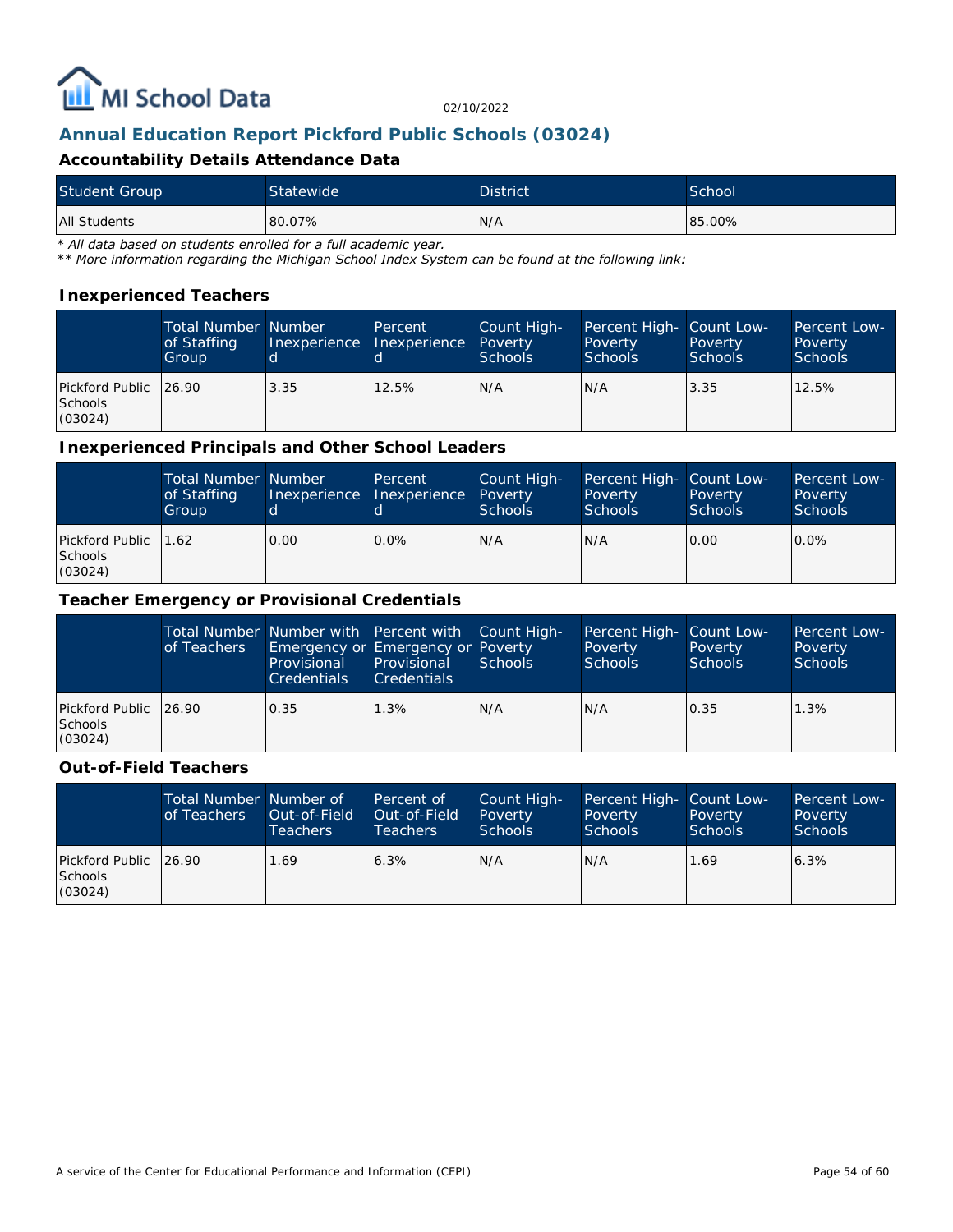

## **Annual Education Report Pickford Public Schools (03024)**

### **NAEP Grade 4 Math**

|                                                 | Percent of<br><b>Students</b> | Percent below<br><b>Basic</b> | Percent Basic | Percent Proficient Percent Advanced |                |
|-------------------------------------------------|-------------------------------|-------------------------------|---------------|-------------------------------------|----------------|
| All Students                                    | 100                           | 24                            | 41            | 29                                  | 7              |
| Male                                            | 51                            | 22                            | 40            | 30                                  | 8              |
| Female                                          | 49                            | 25                            | 42            | 28                                  | 5              |
| Eligible                                        | 51                            | 36                            | 44            | 18                                  | $\overline{2}$ |
| Not Eligible                                    | 49                            | 12                            | 37            | 40                                  | 11             |
| Info not available                              | $\ddagger$                    | $\ddagger$                    | $\ddagger$    | $\ddagger$                          | $\ddagger$     |
| White                                           | 65                            | 15                            | 41            | 36                                  | 8              |
| <b>Black or African</b><br>American             | 17                            | 51                            | 39            | 9                                   |                |
| Hispanic                                        | 9                             | 34                            | 45            | 17                                  | $\overline{4}$ |
| Asian                                           | 3                             | 9                             | 32            | 37                                  | 22             |
| American Indian or<br>Alaska Native             | $\ddagger$                    | $\ddagger$                    | $\ddagger$    | $\ddagger$                          | $\ddagger$     |
| Native Hawaiian or<br>Other Pacific<br>Islander | $\ddagger$                    | $\ddagger$                    | $\ddagger$    | $\ddagger$                          | $\ddagger$     |
| Two or More Races                               | 5                             | 29                            | 42            | 22                                  | 7              |
| <b>Students With</b><br><b>Disabilities</b>     | 11                            | 60                            | 29            | 10                                  |                |
| Students Without<br><b>Disabilities</b>         | 89                            | 19                            | 42            | 31                                  | 7              |
| English Language<br>Learners                    | 10                            | 37                            | 46            | 14                                  | $\overline{2}$ |
| Not English<br>Language Learners                | 90                            | 22                            | 40            | 31                                  | 7              |

*‡ Reporting Standards not met. Note: Observed differences are not necessarily statistically significant. Detail may not sum to total because of rounding. SOURCE: U.S. Department of Education. Institute for Education Sciences. National Center for Education Statistics. National Assessment of Educational Progress (NAEP) 2019 Mathematics Achievement.*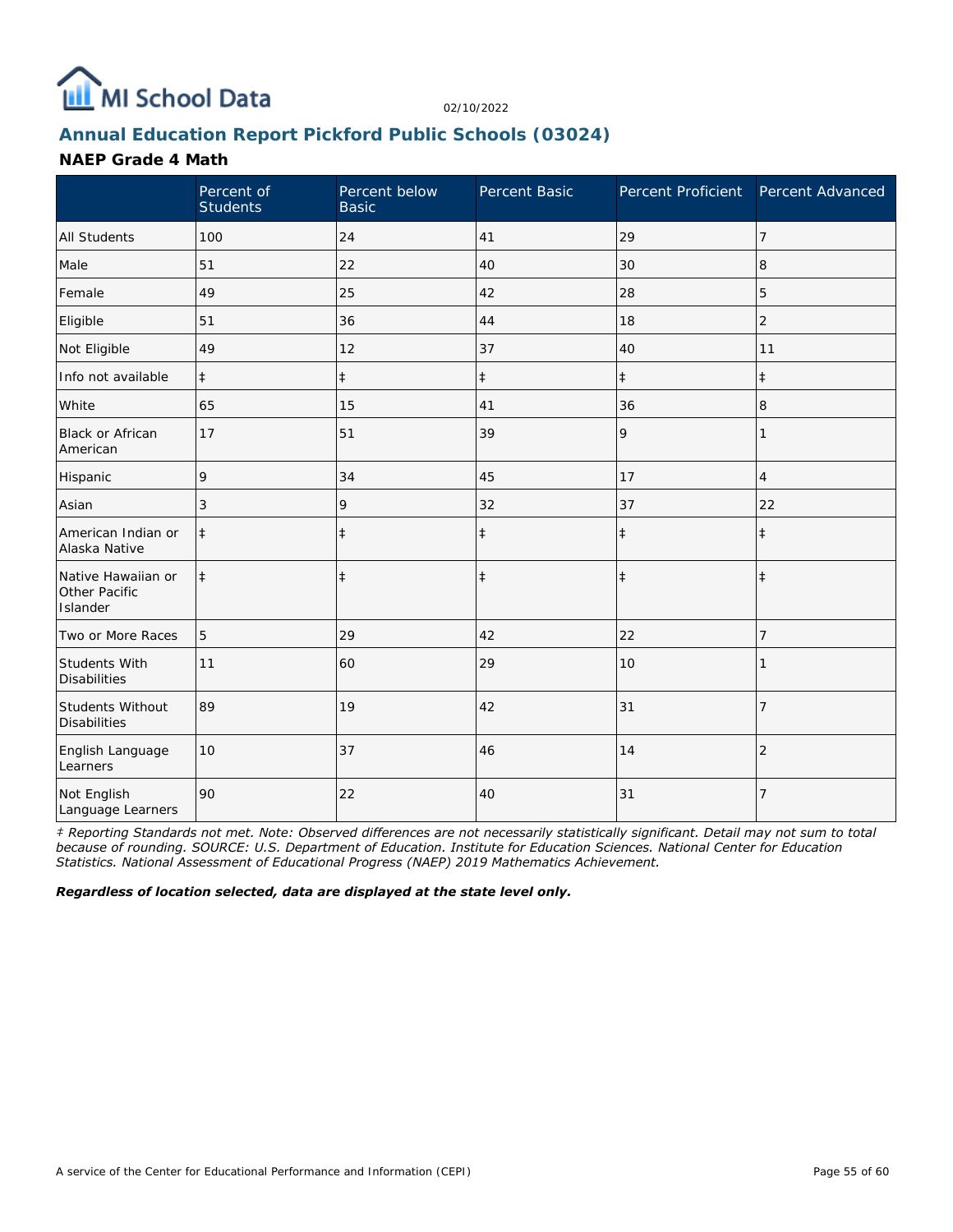

# **Annual Education Report Pickford Public Schools (03024)**

### **NAEP Grade 8 Math**

|                                                 | Percent of<br><b>Students</b> | Percent below<br><b>Basic</b> | Percent Basic | Percent Proficient | Percent Advanced |
|-------------------------------------------------|-------------------------------|-------------------------------|---------------|--------------------|------------------|
| <b>All Students</b>                             | 32                            | 68                            | 31            | 9                  |                  |
| Male                                            | 51                            | 33                            | 67            | 31                 | 10               |
| Female                                          | 49                            | 31                            | 69            | 31                 | 7                |
| Eligible                                        | 4                             | 48                            | 52            | 16                 | 3                |
| Not Eligible                                    | 55                            | 19                            | 81            | 43                 | 13               |
| Info not available                              | $\ddagger$                    | $\ddagger$                    | $\ddagger$    | $\ddagger$         | $\ddagger$       |
| White                                           | 70                            | 25                            | 75            | 37                 | 11               |
| <b>Black or African</b><br>American             | 15                            | 64                            | 36            | 9                  | 1                |
| Hispanic                                        | 8                             | 41                            | 59            | 16                 | $\overline{2}$   |
| Asian                                           | 3                             | 14                            | 86            | 52                 | 21               |
| American Indian or<br>Alaska Native             | $\ddagger$                    | $\ddagger$                    | $\ddagger$    | $\ddagger$         | $\ddagger$       |
| Native Hawaiian or<br>Other Pacific<br>Islander | $\ddagger$                    | $\ddagger$                    | $\ddagger$    | $\ddagger$         | $\ddagger$       |
| Two or More Races                               | $\overline{4}$                | 39                            | 61            | 24                 | 4                |
| Students With<br><b>Disabilities</b>            | 10                            | 75                            | 25            | 5                  | $\Omega$         |
| Students Without<br><b>Disabilities</b>         | 90                            | 27                            | 73            | 34                 | 9                |
| English Language<br>Learners                    | 6                             | 60                            | 40            | 8                  |                  |
| Not English<br>Language Learners                | 94                            | 30                            | 70            | 32                 | 9                |

*‡ Reporting Standards not met. NOTE: Observed differences are not necessarily statistically significant. Detail may not sum to total because of rounding. SOURCE: U.S. Department of Education. Institute for Education Sciences. National Center for Education Statistics. National Assessment of Educational Progress (NAEP) 2019 Mathematics Achievement.*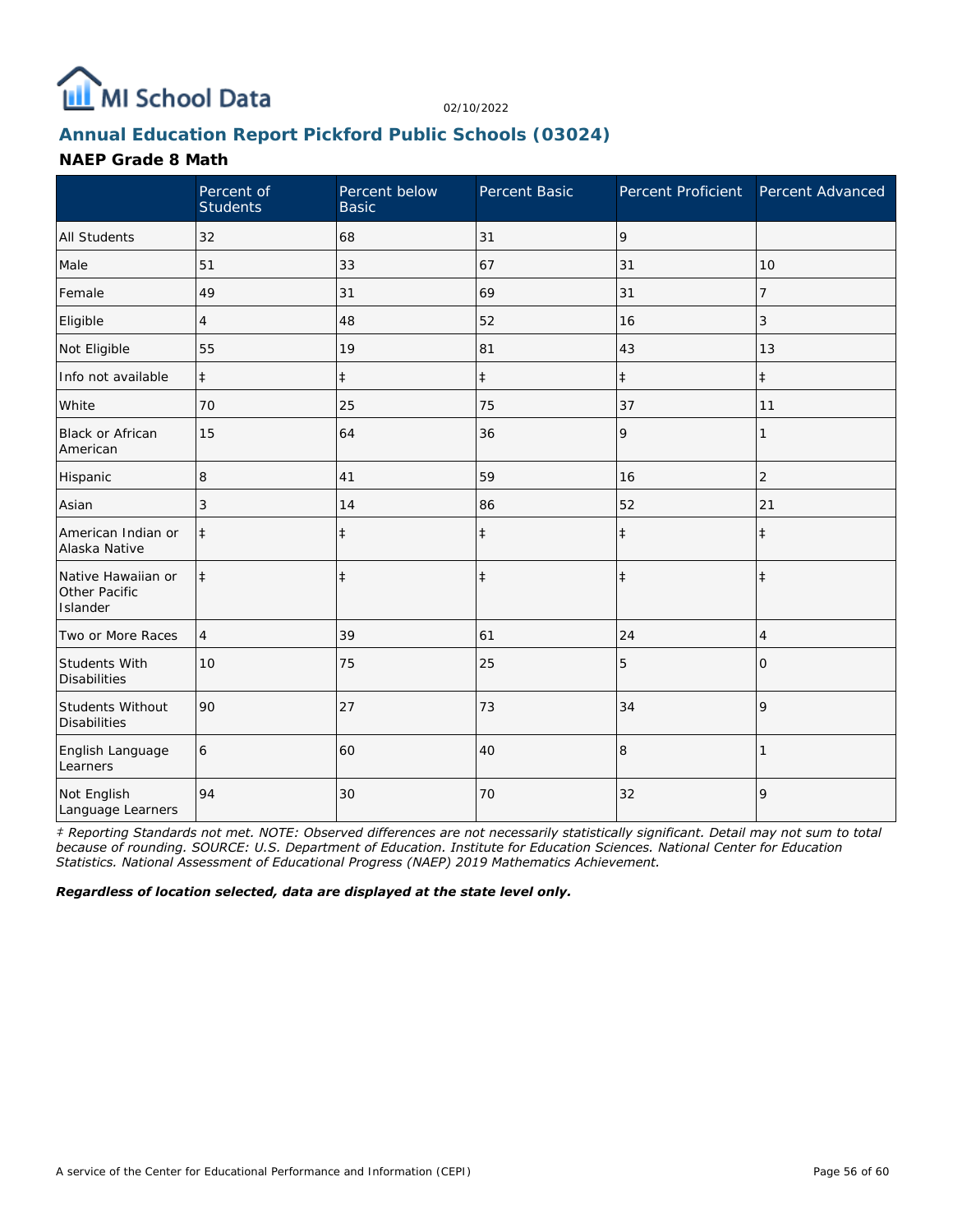

# **Annual Education Report Pickford Public Schools (03024)**

## **NAEP Grade 4 Reading**

|                                                 | Percent of<br><b>Students</b> | Percent below<br><b>Basic</b> | Percent Basic | Percent Proficient Percent Advanced |                |
|-------------------------------------------------|-------------------------------|-------------------------------|---------------|-------------------------------------|----------------|
| <b>All Students</b>                             | 100                           | 36                            | 64            | 32                                  | $\overline{7}$ |
| Male                                            | 51                            | 40                            | 60            | 28                                  | 6              |
| Female                                          | 49                            | 32                            | 68            | 36                                  | 9              |
| Eligible                                        | 53                            | 49                            | 51            | 20                                  | 3              |
| Not Eligible                                    | 47                            | 21                            | 79            | 45                                  | 13             |
| Info not available                              | $\ddagger$                    | $\ddagger$                    | $\ddagger$    | $\ddagger$                          | $\ddagger$     |
| White                                           | 65                            | 29                            | 71            | 37                                  | 9              |
| Black or African<br>American                    | 18                            | 58                            | 42            | 15                                  | $\overline{2}$ |
| Hispanic                                        | 9                             | 50                            | 50            | 18                                  | 2              |
| Asian                                           | 3                             | 18                            | 82            | 44                                  | 15             |
| American Indian or<br>Alaska Native             | $\ddagger$                    | $\ddagger$                    | $\ddagger$    | $\ddagger$                          | $\ddagger$     |
| Native Hawaiian or<br>Other Pacific<br>Islander | $\ddagger$                    | $\ddagger$                    | $\ddagger$    | $\ddagger$                          | $\ddagger$     |
| Two or More Races                               | 5                             | 33                            | 67            | 35                                  | 8              |
| Students With<br><b>Disabilities</b>            | 10                            | 74                            | 26            | 10                                  |                |
| Students Without<br><b>Disabilities</b>         | 90                            | 31                            | 69            | 34                                  | 8              |
| English Language<br>Learner                     | 11                            | 57                            | 43            | 14                                  | 3              |
| Not English<br>Language Learner                 | 89                            | 33                            | 67            | 34                                  | 8              |

*# Rounds to zero*

*‡ Reporting Standards not met. NOTE: Observed differences are not necessarily statistically significant. Detail may not sum to total because of rounding. SOURCE: U.S. Department of Education, Institute of Education Sciences, National Center for Education Statistics, National Assessment of Educational Progress (NAEP), 2019 Reading Assessment.*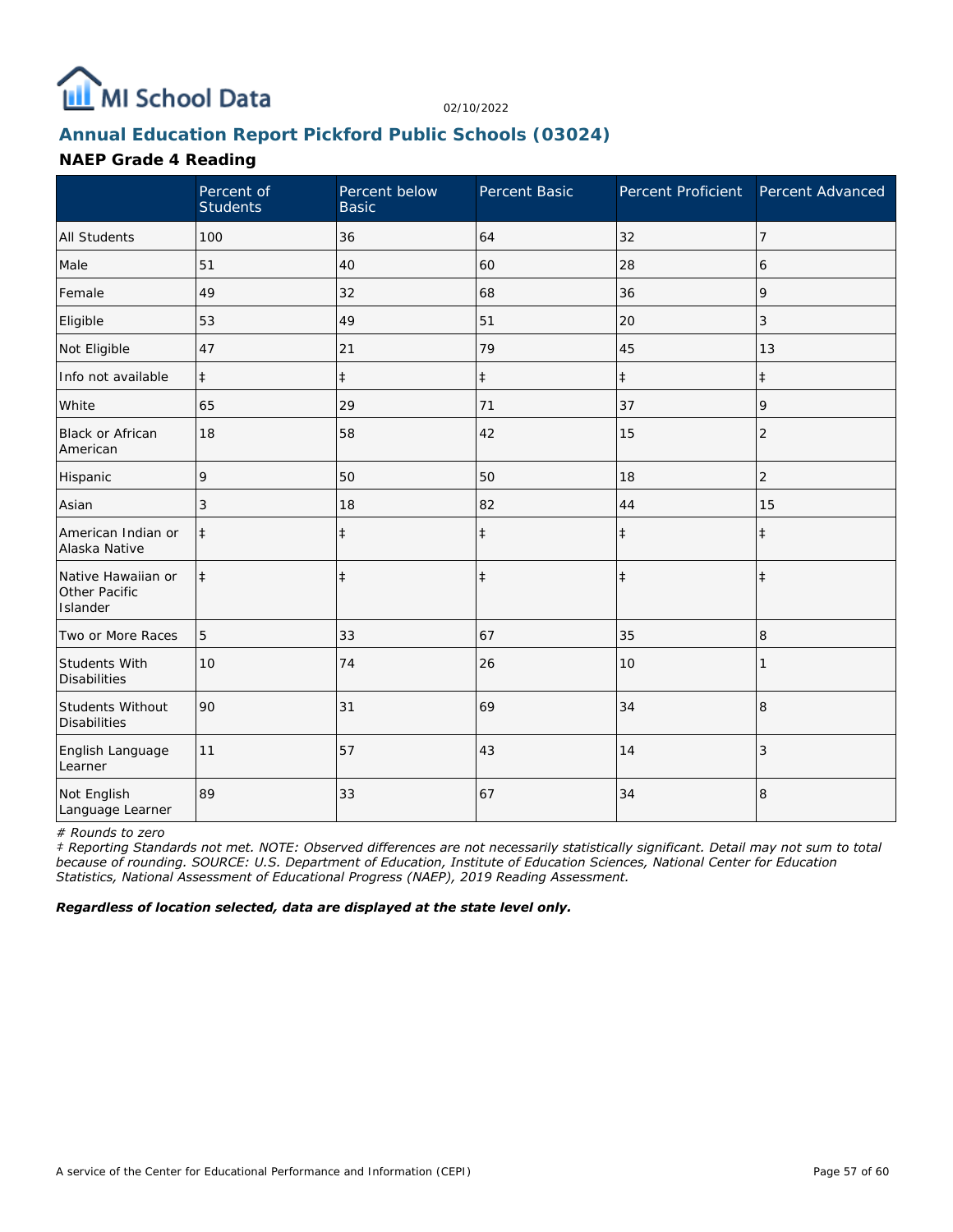

## **Annual Education Report Pickford Public Schools (03024)**

### **NAEP Grade 8 Reading**

|                                                 | Percent of<br><b>Students</b> | Percent below<br><b>Basic</b> | Percent Basic | Percent Proficient | Percent Advanced |
|-------------------------------------------------|-------------------------------|-------------------------------|---------------|--------------------|------------------|
| <b>All Students</b>                             | 100                           | 27                            | 73            | 31                 | 3                |
| Male                                            | 51                            | 32                            | 68            | 26                 | 2                |
| Female                                          | 49                            | 21                            | 79            | 37                 | 3                |
| Eligible                                        | 47                            | 39                            | 61            | 19                 | 1                |
| Not Eligible                                    | 52                            | 15                            | 85            | 43                 | 4                |
| Info not available                              | $\ddagger$                    | $\ddagger$                    | $\ddagger$    | $\ddagger$         | $\ddagger$       |
| White                                           | 70                            | 22                            | 78            | 35                 | 3                |
| Black or Afican<br>American                     | 15                            | 48                            | 52            | 12                 | 0                |
| Hispanic                                        | 8                             | 36                            | 64            | 22                 | 1                |
| Asian                                           | 3                             | 14                            | 86            | 56                 | 6                |
| American Indian or<br>Alaska Native             | $\ddagger$                    | $\ddagger$                    | $\ddagger$    | $\ddagger$         | $\ddagger$       |
| Native Hawaiian or<br>Other Pacific<br>Islander | $\ddagger$                    | $\ddagger$                    | $\ddagger$    | $\ddagger$         | $\ddagger$       |
| Two or More Races                               | $\overline{4}$                | 23                            | 77            | 40                 | 5                |
| Students With<br><b>Disabilities</b>            | 11                            | 71                            | 29            | 5                  | $\Omega$         |
| Students Without<br><b>Disabilities</b>         | 89                            | 21                            | 79            | 35                 | 3                |
| English Language<br>Learner                     | 6                             | 57                            | 43            | 6                  | $\overline{0}$   |
| Not English<br>Language Learner                 | 94                            | 25                            | 75            | 33                 | $\sqrt{3}$       |

*# Rounds to zero*

*‡ Reporting Standards not met. NOTE: Observed differences are not necessarily statistically significant. Detail may not sum to total because of rounding. SOURCE: U.S. Department of Education, Institute of Education Sciences, National Center for Education Statistics, National Assessment of Educational Progress (NAEP), 2019 Reading Assessment.*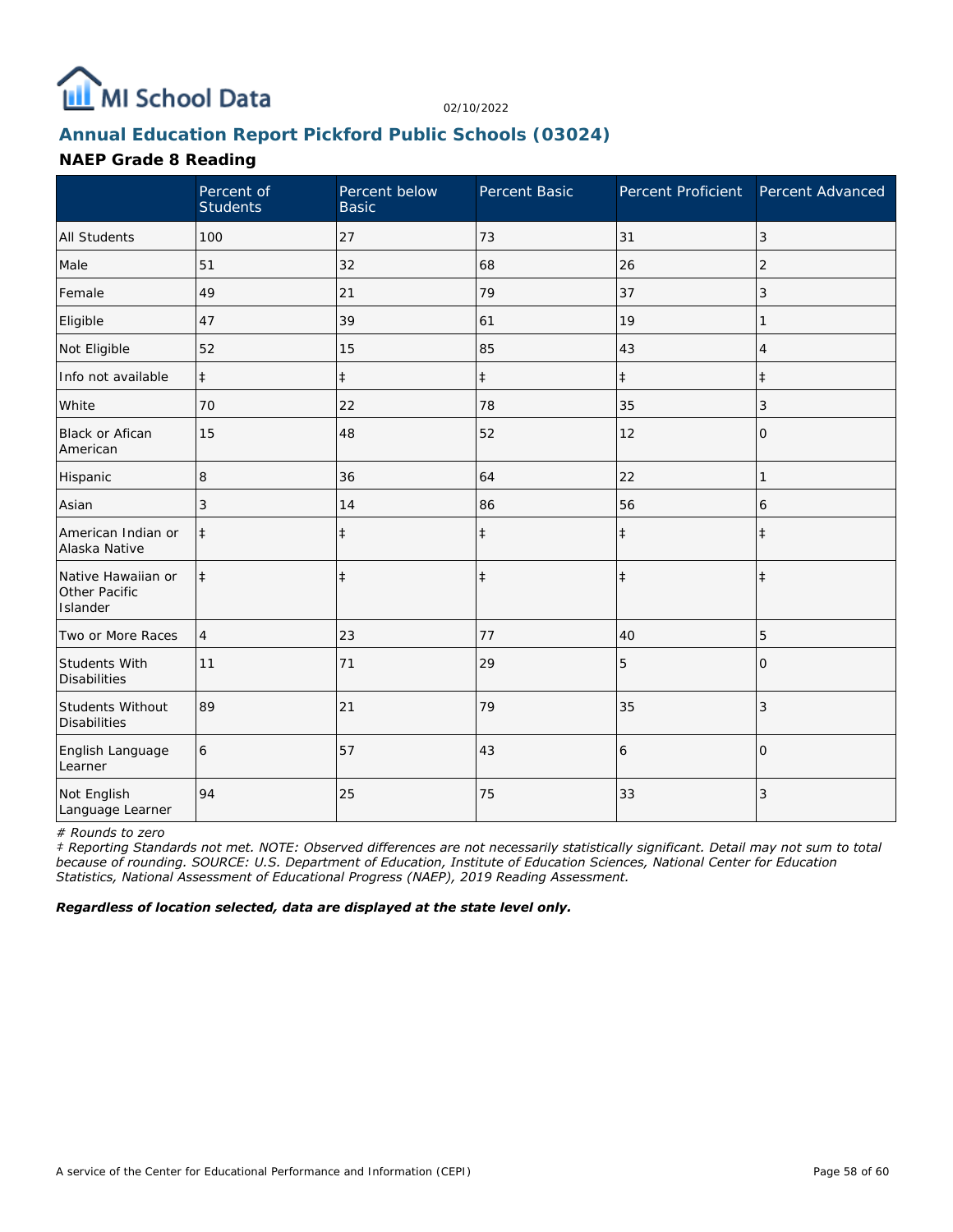

## **Annual Education Report Pickford Public Schools (03024)**

## **NAEP Participation Data**

| Grade | Subject | Participation Rate Standard Error<br>for Students with<br><b>Disabilities</b> |      | Participation Rate Standard Error<br>for Limited English<br><b>Proficient Students</b> |      |
|-------|---------|-------------------------------------------------------------------------------|------|----------------------------------------------------------------------------------------|------|
| 14    | Math    | 86.9                                                                          | 2.25 | <u>l</u> 9                                                                             | 0.97 |
|       | Reading | 85.4                                                                          | 2.57 | 98                                                                                     | 1.04 |
| 18    | Math    | 81.9                                                                          | 2.48 | '95                                                                                    | 1.79 |
|       | Reading | 83.3                                                                          | 2.41 | 191                                                                                    | 3.97 |

*The National Assessment of Educational Progress (NAEP) is periodically administered by the U.S. Department of Education based on assessments administered to samples of students in each state. Federal regulations require the display of state level NAEP data on the Annual Education Report. These data represent the performance of the most recent sample of Michigan students on the NAEP.*